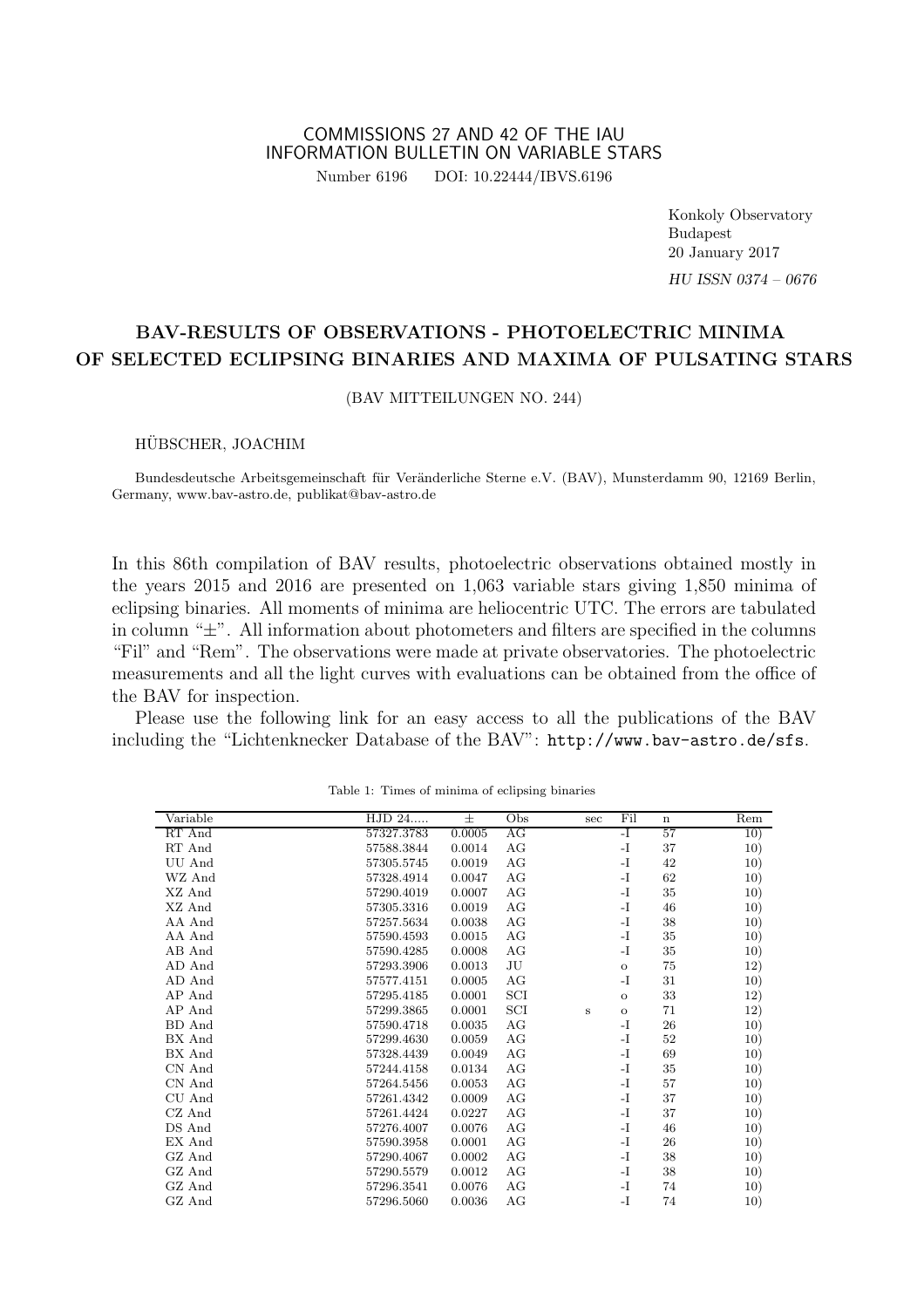| GZ And                   | 57296.6593               | 0.0001           | AG            |         | $\mathbf{I}$       | 74          | 10)        |
|--------------------------|--------------------------|------------------|---------------|---------|--------------------|-------------|------------|
| GZ And                   | 57299.4046               | 0.0027           | AG            |         | I-                 | 50          | 10)        |
| GZ And                   | 57299.5564               | 0.0052           | AG            |         | $\mathbf I$ –      | $50\,$      | 10)        |
| LM And                   | 57290.5482               | 0.0011           | AG            |         | $\mathbf{I}$       | 41          | 10)        |
| LO And                   | 57242.4515               | 0.0038           | AG            |         | $\mathbf{I}$       | 39          | 10)        |
| LO And                   | 57577.4303               | 0.0004           | AG            |         | $\mathbf{I}$       | 31          | 10)        |
| LO And                   | 57590.5542               | 0.0073           | АG            |         | I-                 | 26          | 10)        |
| QX And                   | 56590.4187               | 0.0004           | MS FR         |         | $\mathbf O$<br>-I  | $30\,$      | 9)         |
| QX And                   | 57276.4794               | 0.0094           | АG            |         |                    | 46          | 10)        |
| QX And                   | 57342.4270               | 0.0002           | SCI<br>SCI    |         | $\rm{O}$           | 57          | 12)        |
| QX And<br>$\rm V355$ And | 57342.6326<br>57256.4488 | 0.0004<br>0.0064 | AG            | $\bf S$ | $\mathbf O$<br>-I  | 66<br>42    | 12)<br>10) |
| V363 And                 | 57297.3275               | 0.0017           | AG            |         | I-                 | 56          | 10)        |
| V372 And                 | 57296.5233               | 0.0128           | AG            |         | I-                 | 74          | 10)        |
| V372 And                 | 57299.4685               | $0.0160\,$       | AG            |         | -I                 | 50          | 10)        |
| V376 And                 | 57305.3251               | 0.0003           | AG            |         | I-                 | 44          | 10)        |
| V392 And                 | 57242.3974               | 0.0145           | AG            |         | -I                 | 39          | 10)        |
| $\rm V392$ And           | 57246.4484               | 0.0079           | AG            |         | $\mathbf{I}$       | 36          | 10)        |
| V392 And                 | 57248.4744               | 0.0148           | AG            |         | I-                 | 45          | 10)        |
| V404 And                 | 57245.3974               | 0.0041           | АG            |         | -I                 | 35          | 10)        |
| $\rm V412$ And           | 57577.5050               | 0.0005           | AG            |         | -I                 | 31          | 10)        |
| V449 And                 | 57276.6235               | 0.0001           | MS FR         |         | V                  | 64          | 3)         |
| V452 And                 | 57355.4342               | 0.0001           | ΜS            |         | L                  | 86          | 8)         |
| V477 And                 | 57305.3690               | 0.0027           | AG            |         | I-                 | 39          | 10)        |
| V477 And                 | 57305.5509               | 0.0042           | AG            |         | $\mathbf{I}$       | 39          | 10)        |
| $V480$ And               | 57305.4228               | 0.0039           | АG            |         | I-                 | 40          | 10)        |
| $\rm V483$ And           | 57244.3828               | 0.0033           | АG            |         | -I                 | $35\,$      | 10)        |
| V483 And                 | 57244.5399               | 0.0097           | AG            |         | $\mathbf{I}$       | $35\,$      | 10)        |
| V484 And                 | 57305.3125               | 0.0017           | AG            |         | $\mathbf{I}$       | 41          | 10)        |
| $V506$ And               | 57305.3214               | 0.0024           | AG            |         | $\mathbf{I}$       | 38          | 10)        |
| V506 And                 | 57305.4934               | 0.0010           | AG            |         | $\mathbf{I}$       | 38          | 10)        |
| V506 And                 | 57328.3320               | 0.0009           | AG            |         | $\mathbf{I}$       | 60          | 10)        |
| V506 And                 | 57328.5049               | 0.0024           | AG            |         | I-                 | 60          | 10)        |
| $V508$ And               | 57305.4169               | 0.0170           | AG            |         | -I                 | 38          | 10)        |
| $V508$ And               | 57328.2899               | 0.0010           | $\rm{AG}$     |         | $\mathbf{I}$       | 62          | 10)        |
| $V509$ And               | 57305.3664               | 0.0076           | AG            |         | -I                 | 39          | 10)        |
| $V509$ And               | 57305.5201               | 0.0101           | AG            |         | $\mathbf{I}$       | 39          | 10)        |
| $V512$ And               | 57305.2797               |                  | AG            |         | $\mathbf{I}$       | 36          | 10)        |
| $V512$ And               | 57328.3850               | 0.0005           | АG            |         | -I                 | 65          | 10)        |
| $V523$ And               | 57328.6357               | 0.0034           | AG            |         | I-<br>$\mathbf{I}$ | 62          | 10)        |
| $V527$ And               | 57305.5077               | 0.0036           | AG            |         | I-                 | 49          | 10)        |
| V543 And<br>$V546$ And   | 57278.4539<br>57385.4285 | 0.0009<br>0.0002 | АG<br>RAT RCR |         | V                  | 52<br>13    | 10)<br>6)  |
| $V547$ And               | 57276.4304               | 0.0128           | AG            |         | -I                 | 46          | 10)        |
| $V565$ And               | 57290.4559               | 0.0013           | AG            |         | I-                 | 39          | 10)        |
| $V566$ And               | 57294.3505               | 0.0018           | AG            |         | I-                 | 32          | 10)        |
| V575 And                 | 57294.3372               | 0.0047           | АG            |         | -I                 | 34          | 10)        |
| V597 And                 | 57261.4678               | 0.0017           | $\rm{AG}$     |         | I-                 | $37\,$      | 10)        |
| V600 And                 | 57261.4061               | 0.0020           | AG            |         | -I                 | 37          | 10)        |
| V613 And                 | 57338.2873               | 0.0057           | AG            |         | $\mathbf{I}$       | 43          | 10)        |
| V613 And                 | 57577.4497               | 0.0015           | AG            |         | $\mathbf{I}$       | $\sqrt{28}$ | 10)        |
| V638 And                 | 57590.5017               | 0.0008           | AG            |         | -I                 | $26\,$      | 10)        |
| V649 And                 | 57590.5338               | 0.0017           | AG            |         | $\mathbf{I}$       | $26\,$      | 10)        |
| V651 And                 | 57261.5332               | 0.0014           | AG            |         | -I                 | 37          | 10)        |
| $\rm V651$ And           | 57590.4784               | 0.0003           | AG            |         | $\mathbf{I}$       | 26          | 10)        |
| $V662$ And               | 57242.5334               | 0.0018           | AG            |         | $\mathbf{I}$       | 39          | 10)        |
| V662 And                 | 57577.4473               | 0.0021           | AG            |         | $\mathbf{I}$       | $31\,$      | 10)        |
| V667 And                 | $57577.5485\,$           | 0.0036           | АG            |         | $\mathbf{I}$       | 31          | 10)        |
| V678 And                 | 57577.4864               | 0.0007           | AG            |         | -I                 | 31          | 10)        |
| V680 And                 | 57577.5123               | 0.0007           | AG            |         | $\mathbf{I}$       | 31          | 10)        |
| V680 And                 | 57590.4191               | 0.0013           | AG            |         | $\mathbf{I}$       | 26          | 10)        |
| V683 And                 | 57577.4557               | 0.0017           | AG            |         | $\mathbf{I}$       | 30          | 10)        |
| $V692$ And               | 57590.3888               | 0.0004           | AG            |         | $\mathbf{I}$       | 26          | 10)        |
| V692 And                 | 57590.5582               | 0.0049           | AG            |         | $\mathbf{I}$       | 26          | 10)        |
| V707 And                 | 57244.4295               | 0.0049           | AG            |         | I-                 | 32          | 10)        |
| V707 And                 | 57257.3720               | 0.0028           | AG<br>AG      |         | -I<br>$\mathbf{I}$ | 38<br>48    | 10)        |
| V707 And<br>V707 And     | 57266.4350<br>57297.4952 | 0.0126<br>0.0095 | AG            |         | $\mathbf{I}$       | 58          | 10)        |
| V707 And                 | 57345.3816               | 0.0008           | AG            |         | $\mathbf{I}$       | 40          | 10)<br>10) |
| V712 And                 | 57242.3663               | 0.0065           | AG            |         | $\mathbf{I}$       | 41          | 10)        |
| V712 And                 | 57242.5479               | 0.0051           | AG            |         | -I                 | 41          | 10)        |
| V712 And                 | 57244.3912               | 0.0032           | AG            |         | $\mathbf{I}$       | 32          | 10)        |
| V712 And                 | 57244.5702               | 0.0043           | AG            |         | $\mathbf{I}$       | 32          | 10)        |
|                          |                          |                  |               |         |                    |             |            |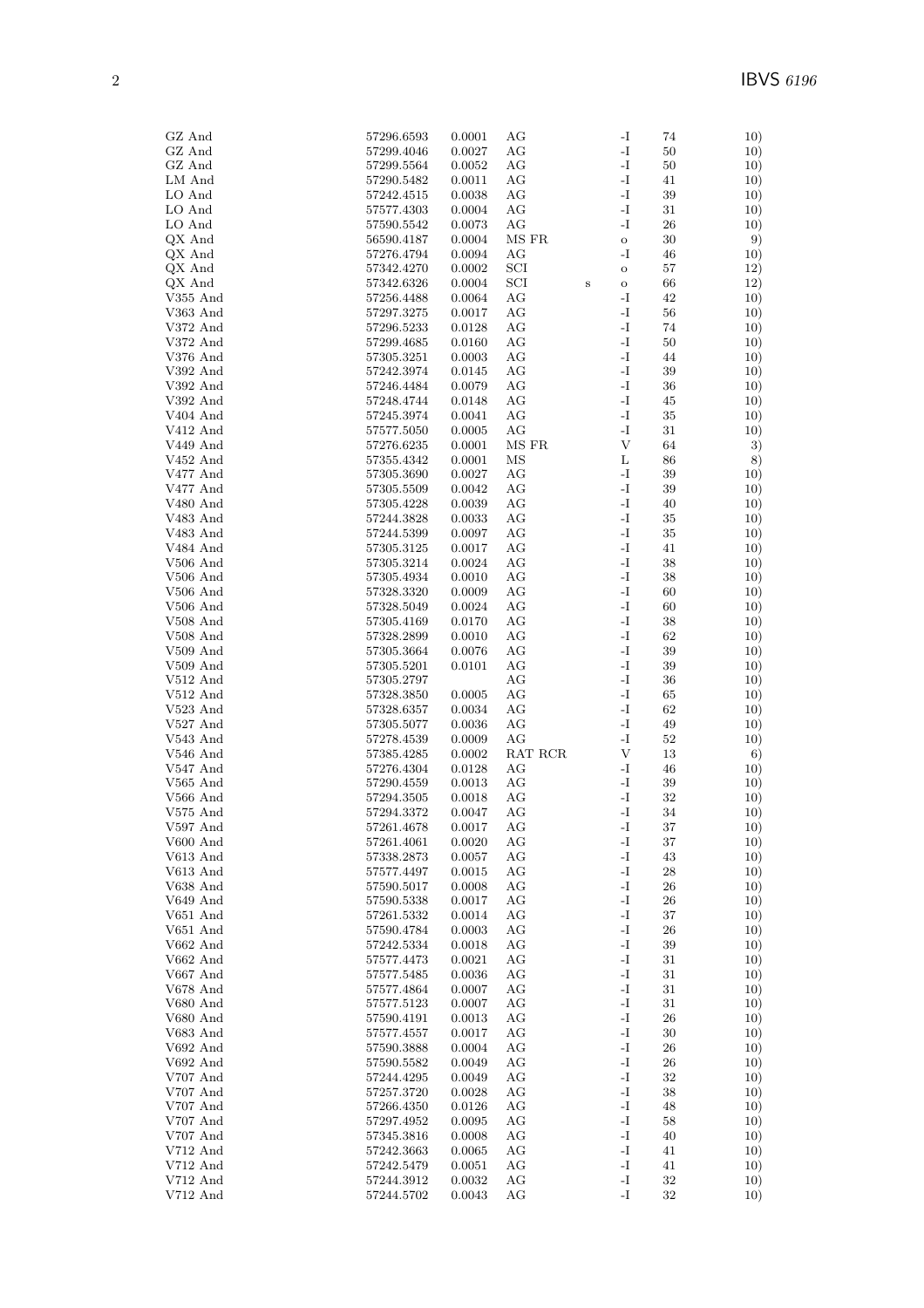| V712 And          | 57257.4243     | 0.0038 | AG         | -1<br>38                    | 10)       |
|-------------------|----------------|--------|------------|-----------------------------|-----------|
| $V712$ And        | 57257.6052     | 0.0004 | AG         | $\mathbf{I}$<br>38          | 10)       |
| V712 And          | 57266.4224     | 0.0073 | AG         | -I<br>47                    | 10)       |
|                   |                |        |            |                             |           |
| $V712$ And        | 57266.6027     | 0.0021 | AG         | -I<br>47                    | 10)       |
| $V712$ And        | 57297.4449     | 0.0061 | AG         | -I<br>58                    | 10)       |
| V712 And          | 57297.6337     | 0.0046 | AG         | $\mathbf{-I}$<br>58         | 10)       |
| $V756$ And        | 57276.5818     | 0.0002 | MS FR      | V<br>50                     | 3)        |
| $CX$ Aqr          | 57298.3261     | 0.0028 | AG         | -I<br>$27\,$                | 10)       |
| $CX$ Aqr          | 57330.2957     | 0.0002 | DIE        | 30<br>$\rm{O}$              | 20)       |
| DD Aqr            | 57287.5018     | 0.0035 | AG         | -I<br>34                    | 10)       |
|                   |                |        |            | V<br>$27\,$                 |           |
| GS Aqr            | 57353.3013     | 0.0012 | ΜS         |                             | 8)        |
| HS Aqr            | 57241.5452     | 0.0075 | AG         | -I<br>34                    | 10)       |
| HS Aqr            | 57588.4721     | 0.0008 | AG         | -I<br>35                    | 10)       |
| MO Aqr            | 57257.5442     | 0.0051 | AG         | -I<br>$35\,$                | 10)       |
| FK Aql            | 57577.4780     | 0.0008 | AG         | $\mathbf{-I}$<br>29         | 10)       |
| KO Aql            | 57247.4975     | 0.0013 | AG         | -I<br>26                    | 10)       |
| KP Aql            | 57257.4430     | 0.0025 | AG         | -I<br>43                    | 10)       |
|                   |                |        |            | $\mathbf{I}$                |           |
| OO Aql            | 57240.5479     | 0.0025 | AG         | 37                          | 10)       |
| OO Aql            | $57256.5114\,$ | 0.0029 | AG         | $\mathbf{-I}$<br>32         | 10)       |
| OP Aql            | 57580.5508     | 0.0001 | AG         | -I<br>26                    | 10)       |
| V346 Aql          | 57563.4526     | 0.0022 | AG         | -I<br>23                    | 10)       |
| $\rm V415\,\,Aql$ | 57265.4647     | 0.0080 | AG         | $\mathbf{-I}$<br>36         | 10)       |
| $\rm V415$ Aql    | 57563.4685     | 0.0022 | AG         | -I<br>$\sqrt{28}$           | 10)       |
| $\rm V417\;Aql$   | 57580.4445     | 0.0006 | AG         | -I<br>32                    | 10)       |
|                   |                |        |            | $\mathbf{-I}$               |           |
| ${\rm V609}$ Aql  | 57241.4494     | 0.0052 | AG         | 35                          | 10)       |
| ${\rm V609}$ Aql  | 57257.3821     | 0.0011 | AG         | -I<br>33                    | 10)       |
| $V609$ Aql        | 57562.4643     | 0.0015 | AG         | -I<br>26                    | 10)       |
| $V616$ Aql        | 57210.4343     | 0.0002 | ΜS         | 23<br>$\mathbf{o}$          | 9)        |
| V640 Aql          | 57256.4279     | 0.0046 | AG         | -I<br>31                    | 10)       |
| V640 Aql          | 57580.5295     | 0.0009 | AG         | -I<br>26                    | 10)       |
| V694 Aql          |                |        | AG         | $\mathbf{-I}$<br>30         |           |
|                   | 57256.4836     | 0.0017 |            |                             | 10)       |
| ${\rm V699}$ Aql  | 57256.4454     | 0.0021 | AG         | -I<br>30                    | 10)       |
| ${\rm V699}$ Aql  | 57580.4543     | 0.0005 | AG         | -I<br>$26\,$                | 10)       |
| V714 Aql          | 57580.5059     | 0.0007 | AG         | $\mathbf{-I}$<br>26         | 10)       |
| V719 Aql          | 57256.3759     | 0.0018 | AG         | -I<br>31                    | 10)       |
| V719 Aql          | 57580.4228     | 0.0020 | AG         | -I<br>25                    | 10)       |
| $V760$ Aql        | 57580.4606     | 0.0003 | AG         | $\mathbf{I}$<br>26          | 10)       |
| V784 Aql          | 57257.3401     | 0.0005 | AG         | $\mathbf{-I}$<br>53         | 10)       |
|                   |                |        |            |                             |           |
| V784 Aql          | 57563.5267     | 0.0007 | AG         | -I<br>23                    | 10)       |
| V864 Aql          | 57257.4247     | 0.0044 | AG         | -I<br>33                    | 10)       |
| V889 Aql          | 57240.5348     | 0.0059 | AG         | $\mathbf{I}$<br>37          | 10)       |
| ${\rm V}889$ Aql  | 57592.4553     | 0.0040 | <b>BRW</b> | V<br>14                     | 2)        |
| V1045 Aql         | $57256.5254\,$ | 0.0016 | AG         | -I<br>32                    | 10)       |
| V1096 Aql         | 57256.4719     | 0.0089 | AG         | -I<br>32                    | 10)       |
| V1096 Aql         | 57257.5847     | 0.0027 | AG         | -I<br>33                    | 10)       |
|                   |                |        |            |                             |           |
| $V1168$ Aql       | 57563.4743     | 0.0007 | AG         | $\mathbf{I}$<br>23          | 10)       |
| V1299 Aql         | 57563.4687     | 0.0022 | AG         | $\mathbf{-I}$<br>23         | 10)       |
| V1331 Aql         | 57257.4079     | 0.0103 | AG         | $\mathbf{I}$ –<br>24        | 10)       |
| V1353 Aql         | 57306.3346     | 0.0030 | BRW        | V<br>23                     | 2)        |
| V1353 Aql         | 57562.4171     | 0.0024 | AG         | $\mathbf{I}$<br>25          | 10)       |
| V1430 Aql         | 57564.4908     | 0.0023 | AG         | $\mathbf{I}$<br>$\sqrt{28}$ | 10)       |
| $V1461$ Aql       | 57266.3774     | 0.0041 | AG         | $\mathbf{I}$<br>29          | 10)       |
|                   |                |        |            |                             |           |
| $V1542$ Aql       | 57563.5148     | 0.0004 | AG         | $\mathbf{I}$<br>23          | 10)       |
| V1695 Aql         | 57257.4198     | 0.0040 | AG         | $\mathbf{I}$<br>29          | 10)       |
| V1700 Aql         | 57256.4390     | 0.0119 | AG         | $\mathbf{I}$<br>$39\,$      | 10)       |
| V1713 Aql         | 57580.4152     | 0.0036 | AG         | $\mathbf{-I}$<br>31         | 10)       |
| $V1714$ Aql       | 57256.4113     | 0.0011 | AG         | $\mathbf{I}$<br>$30\,$      | 10)       |
| V1714 Aql         | 57580.4572     | 0.0004 | AG         | $\mathbf{I}$<br>26          | 10)       |
| V1747 Aql         | 57580.5267     | 0.0009 | AG         | $\mathbf{I}$<br>32          | 10)       |
|                   |                |        |            |                             |           |
| V1796 Aql         | 57579.4179     | 0.0006 | AG         | $\mathbf{I}$<br>$\sqrt{28}$ | 10)       |
| V1799 Aql         | 57266.4766     | 0.0014 | AG         | $\mathbf{I}$<br>34          | 10)       |
| V1808 Aql         | 57580.4317     | 0.0016 | AG         | $\mathbf{I}$<br>32          | 10)       |
| $V1814$ Aql       | 57237.5129     | 0.0046 | AG         | $\mathbf{I}$<br>$35\,$      | 10)       |
| V1817 Aql         | 57240.4632     | 0.0057 | AG         | $\mathbf{I}$<br>37          | 10)       |
| V1817 Aql         | 57580.4432     | 0.0009 | AG         | $\mathbf{I}$<br>31          | 10)       |
| V1825 Aql         | 57247.4717     | 0.0060 | AG         | $\mathbf{I}$<br>38          | 10)       |
|                   |                |        |            | $\mathbf{I}$                |           |
| $\rm V1825$ Aql   | 57577.4869     | 0.0007 | AG         | 29                          | 10)       |
| V1826 Aql         | 57241.4907     | 0.0128 | AG         | $\mathbf{I}$<br>$35\,$      | 10)       |
| V1826 Aql         | 57579.4620     | 0.0019 | AG         | $\mathbf{-I}$<br>29         | 10)       |
| RS Ari            | 53229.2893     | 0.0440 | PGL        | 13                          | 21) SWASP |
| RS Ari            | 54056.7978     | 0.0264 | PGL        | 32                          | 21) SWASP |
| RX Ari            | 57329.3394     | 0.0053 | AG         | $\mathbf{I}$<br>62          | 10)       |
| SS Ari            | 57345.4640     | 0.0012 | AG         | $\mathbf{-I}$<br>44         | 10)       |
|                   |                |        |            |                             |           |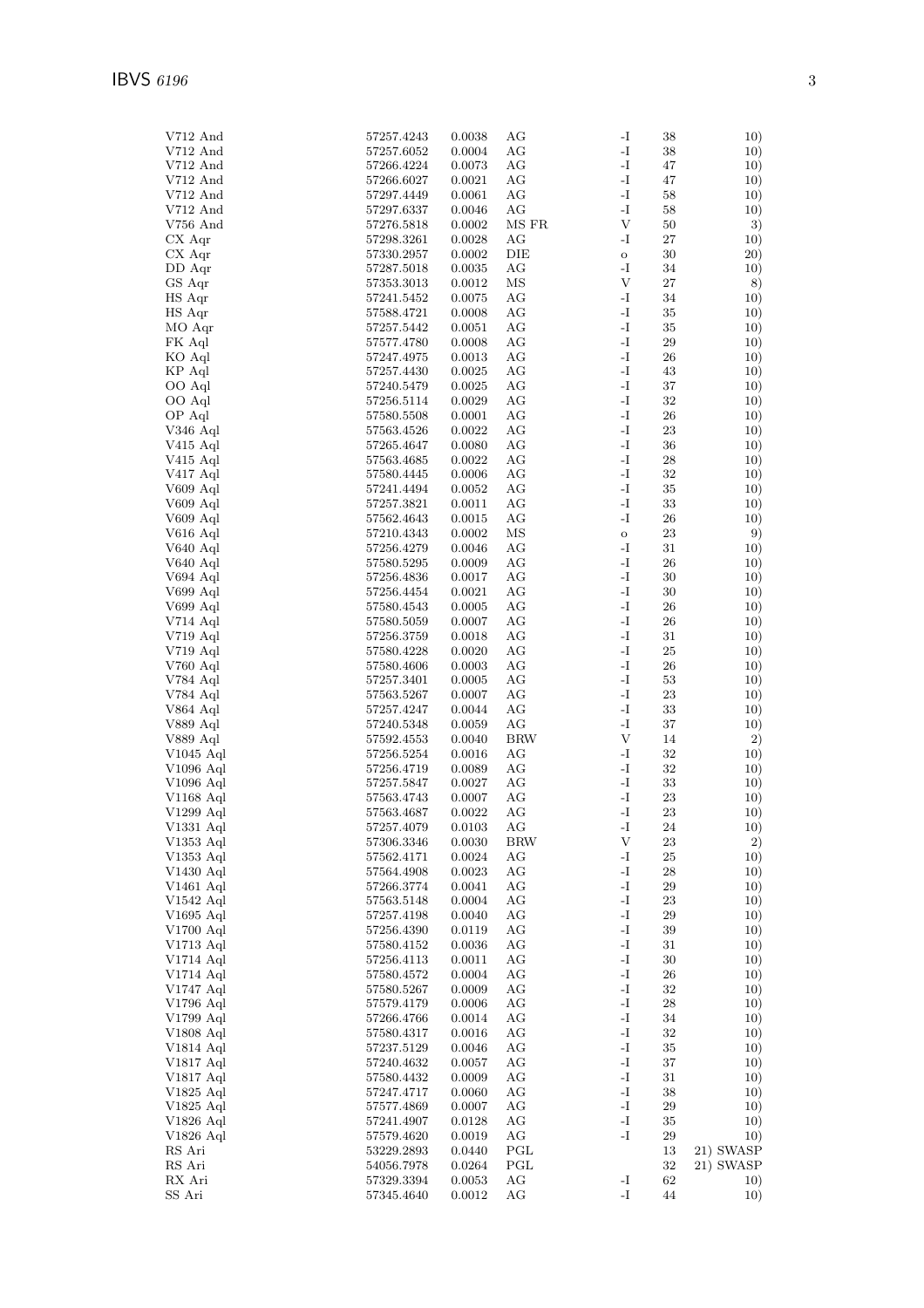| TX Ari                  | 57287.3954  | 0.0025     | AG         |        | $\mathbf{I}$              | 42     | 10)       |
|-------------------------|-------------|------------|------------|--------|---------------------------|--------|-----------|
| XZ Ari                  | 57287.4304  | 0.0041     | AG         |        | $\mathbf{I}$              | 45     | 10)       |
| XZ Ari                  | 57287.5602  | 0.0010     | AG         |        | -I                        | 45     | 10)       |
| AG Ari                  | 57329.4558  | 0.0078     | AG         |        | $\mathbf{I}$              | $57\,$ | 10)       |
| AL Ari                  | 57397.2919  | 0.0040     | <b>BRW</b> |        | $\ensuremath{\mathbf{V}}$ | 14     | 2)        |
| BM Ari                  | 57329.3473  | 0.0017     | AG         |        | -I                        | 58     | 10)       |
| BM Ari                  | 57329.5875  | 0.0049     | AG         |        | $\mathbf{I}$              | 58     | 10)       |
| BN Ari                  | 57329.3179  | 0.0007     | AG         |        | $\mathbf{I}$              | 58     | 10)       |
| BN Ari                  | 57329.4677  | 0.0014     | AG         |        | $\mathbf{I}$              | 58     | 10)       |
| BN Ari                  | 57329.6165  | 0.0011     | AG         |        | -I                        | 58     | 10)       |
| BO Ari                  | 57329.3517  | 0.0019     | AG         |        | $\mathbf{I}$              | 58     | 10)       |
| BO Ari                  | 57329.5101  | 0.0014     | АG         |        | -I                        | 58     | 10)       |
| BO Ari                  | 57329.6691  | 0.0032     | AG         |        | $\mathbf{I}$              | 58     | 10)       |
| BQ Ari                  | 57385.3403  | 0.0017     | AG         |        | $\mathbf{I}$              | 48     | 10)       |
| BQ Ari                  | 57385.4823  | 0.0024     | АG         |        | $\mathbf{I}$              | 48     | 10)       |
| CL Ari                  | 57364.2766  | 0.0185     | AG         |        | $\mathbf{I}$              | 82     | 10)       |
| ZZ Aur                  | 57343.3813  | 0.0047     | AG         |        | -I                        | $35\,$ | 10)       |
| ZZ Aur                  | 57364.4238  | 0.0079     | АG         |        | $\mathbf{I}$              | 91     | 10)       |
| ZZ Aur                  | 57379.4515  | 0.0014     | MS         |        | V                         | 80     | 3)        |
| AH Aur                  | 57383.3611  | 0.0035     | AG         |        | $\mathbf{I}$              | 66     | 10)       |
| AH Aur                  | 57383.6055  | 0.0022     | AG         |        | $\mathbf{I}$              | 66     | 10)       |
| BF Aur                  | 57345.6199  | 0.0013     | AG         |        | -I                        | 58     | 10)       |
| CQ Aur                  | 54213.8015  | 0.1275     | PGL        |        |                           | $22\,$ | 21) SWASP |
| EP Aur                  | 57383.4135  | 0.0003     | AG         |        | -I                        | 66     | 10)       |
| HL Aur                  | 57098.4126  | 0.0001     | RAT RCR    |        | V                         | 91     | 6)        |
| HL Aur                  | 57385.3858  | 0.0006     | АG         |        | -I                        | 65     | 10)       |
| HR Aur                  | 57384.4101  | 0.0029     | AG         |        | $\mathbf{I}$              | 61     | 10)       |
| HS Aur                  | 57383.5103  | 0.0051     | AG         |        | $\mathbf{I}$              | 71     | 10)       |
| IU Aur                  | 57385.5674  | 0.0078     | АG         |        | -I                        | 82     | 10)       |
| IY Aur                  | 53253.5011  | 0.0364     | PGL        |        |                           | $30\,$ | 21) SWASP |
| V404 Aur                | 57364.4997  | 0.0059     | AG         |        | -I                        | 90     | 10)       |
| $V410 \; \mathrm{A}$ ur | 57384.3263  | 0.0065     | AG         |        | $\mathbf{I}$              | 53     | 10)       |
| V410 Aur                | 57384.5094  | 0.0033     | AG         |        | $\mathbf{I}$              | $53\,$ | 10)       |
| V425 Aur                | 57384.5122  | 0.0158     | AG         |        | -I                        | 55     | 10)       |
| V432 Aur                | 57306.5275  | 0.0100     | <b>BRW</b> |        | U                         | 10     | 2)        |
| V432 Aur                | 57306.5476  | 0.0080     | <b>BRW</b> |        | B                         | 12     | 2)        |
| $\rm V432 \; Aur$       | 57306.5483  | 0.0100     | <b>BRW</b> |        | $\ensuremath{\mathbf{V}}$ | 12     | 2)        |
| $\rm V432 \; Aur$       | 57383.5907  | 0.0094     | AG         |        | -I                        | 65     | 10)       |
| $V455$ Aur              | 57414.5757  | $0.0022\,$ | AG         |        | $\mathbf{I}$              | 43     | 10)       |
| V459 Aur                | 57384.4752  | 0.0039     | AG         |        | $\mathbf{I}$              | 62     | 10)       |
| $\rm V591~\,$           | 57343.3292  |            | AG         |        | -I                        | 36     | 10)       |
| $V591$ Aur              | 57345.5491  | 0.0016     | AG         |        | $\mathbf{I}$              | 59     | 10)       |
| V594 Aur                | 57345.3733  | 0.0005     | АG         |        | -I                        | 54     | 10)       |
| V609 Aur                | 57364.4190  | 0.0054     | AG         |        | -I                        | 90     | 10)       |
| V609 Aur                | 57364.6557  | 0.0009     | AG         |        | -I                        | 90     | 10)       |
| V610 Aur                | 57383.5971  | 0.0255     | AG         |        | $\mathbf{I}$              | 67     | 10)       |
| V620 Aur                | 57343.3757  | 0.0012     | АG         |        | -I                        | 37     | 10)       |
| $V620$ Aur              | 57364.4236  | 0.0032     | AG         |        | -1                        | 91     | 10)       |
| V620 Aur                | 57379.4551: | 0.0003     | ΜS         |        | V                         | 80     | 3)        |
| V623 Aur                | 57364.4035  | 0.0026     | АG         |        | -I                        | 90     | 10)       |
| V627 Aur                | 57364.3311  | 0.0031     | AG         |        | $\mathbf{I}$              | 90     | 10)       |
| V627 Aur                | 57364.5258  | 0.0077     | AG         |        | -I                        | 90     | 10)       |
| V641 Aur                | 57364.2762  | 0.0011     | AG         |        | $\mathbf{I}$              | 88     | 10)       |
| V641 Aur                | 57364.5294  | 0.0018     | AG         |        | -I                        | 88     | 10)       |
| V644 Aur                | 57383.5376  | 0.0012     | AG         |        | $\mathbf{I}$              | 66     | 10)       |
| V648 Aur                | 57101.4035  | 0.0007     | RAT RCR    | $\,$ s | $\ensuremath{\mathbf{V}}$ | 12     | 6)        |
| SU Boo                  | 57128.4521  | 0.0016     | АG         |        | -I                        | 45     | 10)       |
| TU Boo                  | 57466.4003  | 0.0006     | AG         |        | $\mathbf{I}$              | 45     | 10)       |
| TU Boo                  | 57466.5636  | 0.0010     | AG         |        | $\mathbf{I}$              | 45     | 10)       |
| TX Boo                  | 57128.5144  | 0.0091     | AG         |        | -I                        | 44     | 10)       |
| TX Boo                  | 57500.5266  | 0.0119     | AG         |        | -I                        | 42     | 10)       |
| TY Boo                  | 57128.4950  | 0.0014     | AG         |        | $\mathbf{-I}$             | 45     | 10)       |
| TY Boo                  | 57464.5087  | 0.0007     | AG         |        | $\mathbf{I}$              | 37     | 10)       |
| TZ Boo                  | 57121.4834  | 0.0059     | AG         |        | $\mathbf{I}$              | 29     | 10)       |
| TZ Boo                  | 57489.3689  | 0.0024     | AG         |        | $\mathbf{I}$              | 46     | 10)       |
| TZ Boo                  | 57489.5190  | 0.0025     | AG         |        | $\mathbf{I}$              | 46     | 10)       |
| UW Boo                  | 57517.5723  | 0.0015     | AG         |        | -1                        | 32     | 10)       |
| VW Boo                  | 57125.3602  | 0.0007     | AG         |        | -I                        | 41     | 10)       |
| VW Boo                  | 57125.5305  | 0.0009     | AG         |        | $\mathbf{I}$              | 41     | 10)       |
| VW Boo                  | 57516.4552  | 0.0012     | AG         |        | -I                        | 35     | 10)       |
| XY Boo                  | 57119.4699  | 0.0030     | AG         |        | $\mathbf{I}$              | 30     | 10)       |
| XY Boo                  | 57128.3624  | 0.0046     | AG         |        | $\mathbf{I}$              | 46     | 10)       |
| XY Boo                  | 57128.5489  | 0.0048     | AG         |        | -I                        | 46     | 10)       |
|                         |             |            |            |        |                           |        |           |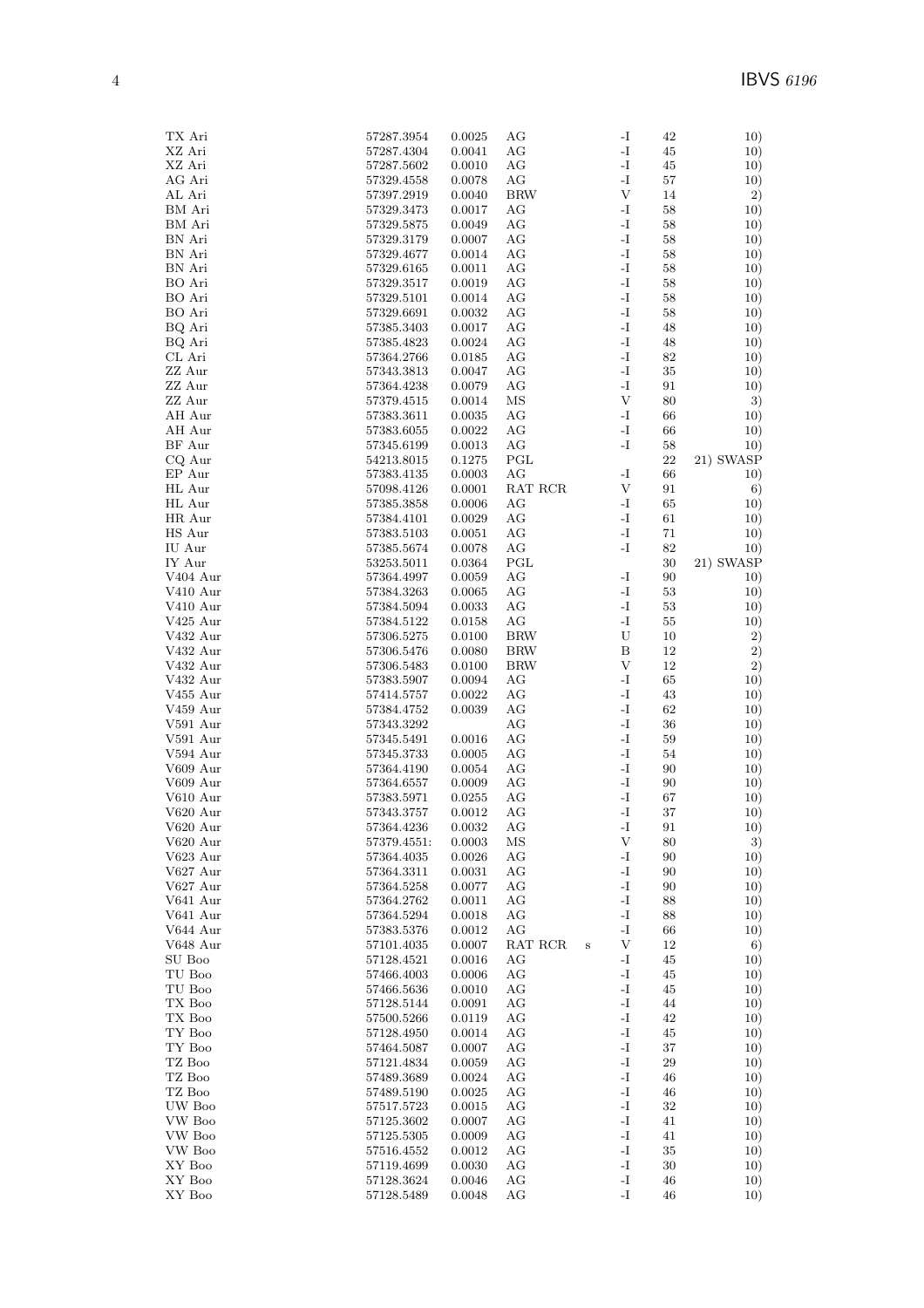| XY Boo                  | 57489.4823     | 0.0057 | AG         |         | -I                        | 43     | 10)       |
|-------------------------|----------------|--------|------------|---------|---------------------------|--------|-----------|
| XY Boo                  | 57516.5324     | 0.0023 | AG         |         | $\mathbf{-I}$             | 36     | 10)       |
| AC Boo                  | 53141.5856     | 0.0044 | PGL        |         |                           | 53     | 21) SWASP |
| AC Boo                  | 53142.4662     | 0.0037 | PGL        |         |                           |        | 21) SWASP |
| AC Boo                  | 53143.5193     | 0.0027 | PGL        |         |                           | 74     | 21) SWASP |
| AC Boo                  | 53144.5841     | 0.0058 | PGL        |         |                           | 47     | 21) SWASP |
| AC Boo                  | 53146.5173     | 0.0058 | PGL        |         |                           | 67     | 21) SWASP |
| AC Boo                  | 53150.4194     | 0.0033 | PGL        |         |                           | 54     | 21) SWASP |
| AC Boo                  | 57119.5079     | 0.0016 | AG         |         | -I                        | 30     | 10)       |
| AC Boo                  | 57464.3846     | 0.0011 | AG         |         | $\mathbf{I}$              | 47     | 10)       |
| AC Boo                  | 57464.5605     | 0.0005 | AG         |         | -I                        | 47     | 10)       |
| AC Boo                  | 57474.4295     | 0.0001 | SCI        |         | $\mathbf O$               | 12     | 12)       |
| AC Boo                  | 57474.6061     | 0.0001 | SCI        | $\bf S$ | $\mathbf O$               | 73     | 12)       |
| AC Boo                  | 57499.4528     | 0.0001 | SCI        |         | $\mathbf O$               | 14     | 12)       |
|                         | 57499.6338     |        | SCI        |         |                           |        | 12)       |
| AC Boo<br>AC Boo        |                | 0.0001 | <b>BRW</b> | $\bf S$ | $\rm{O}$<br>V             | 48     | 2)        |
|                         | 57512.4027     | 0.0020 |            |         | -I                        | 60     |           |
| AD Boo                  | 57128.4198     | 0.0027 | AG         |         |                           | 46     | 10)       |
| CK Boo                  | 57133.4870     | 0.0032 | AG         |         | $\mathbf{I}$              | 44     | 10)       |
| CK Boo                  | 57516.5065     | 0.0028 | AG         |         | $\mathbf{I}$              | 36     | 10)       |
| EF Boo                  | 57464.4197     | 0.0019 | AG         |         | $\mathbf{I}$              | 47     | 10)       |
| EF Boo                  | 57464.6306     | 0.0016 | AG         |         | $\mathbf{I}$              | 47     | 10)       |
| EL Boo                  | 57132.5384     | 0.0089 | AG         |         | $\mathbf{I}$              | 40     | 10)       |
| EM Boo                  | 57131.4273     | 0.0110 | AG         |         | -I                        | 36     | 10)       |
| ET Boo                  | 57119.4683     | 0.0024 | AG         |         | $\mathbf{I}$              | $30\,$ | 10)       |
| $\operatorname{ET}$ Boo | 57464.5642     | 0.0019 | AG         |         | $\mathbf{-I}$             | 47     | 10)       |
| ET Boo                  | $57475.5298\,$ | 0.0030 | <b>BRW</b> |         | $\ensuremath{\mathbf{V}}$ | 50     | 2)        |
| EW Boo                  | 57119.4461     | 0.0052 | AG         |         | $\mathbf{I}$              | $30\,$ | 10)       |
| EW Boo                  | 57500.5669     | 0.0048 | AG         |         | $^{\rm -I}$               | 44     | 10)       |
| FP Boo                  | 56719.6017     | 0.0002 | MS         |         | $\rm{O}$                  | 16     | 9)        |
| FP Boo                  | 56730.4837     | 0.0002 | MS FR      |         | $\mathbf O$               | $39\,$ | 9)        |
| FP Boo                  | 57489.4192     | 0.0138 | AG         |         | -I                        | 46     | 10)       |
| GG Boo                  | 57132.3977     | 0.0059 | AG         |         | $\mathbf{I}$              | 40     | 10)       |
| GH Boo                  | 57466.5104     | 0.0022 | AG         |         | $\mathbf{I}$              | 47     | 10)       |
| GK Boo                  | 57128.3718     | 0.0018 | AG         |         | $\mathbf{I}$              | 45     | 10)       |
| GK Boo                  | 57128.6108     | 0.0001 | AG         |         | $\mathbf{I}$              | 45     | 10)       |
| GK Boo                  | 57134.3455     | 0.0026 | AG         |         | $\mathbf{I}$              | 36     | 10)       |
| GK Boo                  | 57134.5826     | 0.0005 | AG         |         | -I                        | 36     | 10)       |
| GK Boo                  | 57137.4502     | 0.0010 | AG         |         | $\mathbf{I}$              | 37     | 10)       |
| GK Boo                  | 57464.4861     | 0.0013 | AG         |         | $\mathbf{I}$              | 47     | 10)       |
| GL Boo                  | 57128.4615     | 0.0283 | AG         |         | $\mathbf{I}$              | 46     | 10)       |
| GL Boo                  | 57136.426      | 0.011  | AG         |         | $\mathbf{I}$              | 56     | 10)       |
| GL Boo                  | 57518.5310     | 0.0015 | AG         |         | -I                        | 66     | 10)       |
| GN Boo                  | 57123.3566     | 0.0008 | AG         |         | $\mathbf{I}$              | $39\,$ | 10)       |
| GN Boo                  | 57123.5093     | 0.0027 | AG         |         | $\mathbf{I}$              | 39     | 10)       |
| GN Boo                  | 57128.4822     | 0.0017 | AG         |         | $\mathbf{I}$              | 45     | 10)       |
| GN Boo                  | 57137.3819     | 0.0021 | AG         |         | $\mathbf{I}$              | 37     | 10)       |
| GN Boo                  | 57137.5307     | 0.0009 | AG         |         | $\mathbf{I}$              | 37     | 10)       |
| GN Boo                  | 57464.4703     | 0.0010 | AG         |         | -I                        | 37     | 10)       |
| GN Boo                  | 57464.6193     | 0.0017 | AG         |         | $\mathbf{I}$              | 37     | 10)       |
| GN Boo                  | 57500.3607     | 0.0026 | AG         |         | $\mathbf{I}$              | 44     | 10)       |
| GN Boo                  | 57500.5120     | 0.0010 | AG         |         | $\mathbf{I}$              | 44     | 10)       |
| GP Boo                  | 57131.4808     | 0.0086 | AG         |         | $\mathbf{I}$              | 36     | 10)       |
| GP Boo                  | 57133.5326     | 0.0062 | AG         |         | $\mathbf{I}$              | 48     | 10)       |
| GP Boo                  | 57499.5205     | 0.0080 | AG         |         | $\mathbf{I}$              | 50     | 10)       |
| GP Boo                  | 57517.5333     | 0.0071 | AG         |         | $\mathbf{I}$              | $27\,$ | 10)       |
| GQ Boo                  | 57500.3764     | 0.0014 | AG         |         | $\mathbf{I}$              | 44     | 10)       |
| GQ Boo                  | 57500.5688     | 0.0019 | AG         |         | $\mathbf{I}$              | 44     | 10)       |
| GQ Boo                  | 57517.4922     | 0.0019 | AG         |         | -I                        | 27     | 10)       |
| GR Boo                  | 57500.4763     | 0.0007 | AG         |         | $\mathbf{I}$              | 44     | 10)       |
| GR Boo                  | 57517.4265     | 0.0011 | AG         |         | $\mathbf{I}$              | 27     | 10)       |
| GS Boo                  | 57464.4296     | 0.0016 | AG         |         | -I                        | 37     | 10)       |
| GU Boo                  | 57464.4126     | 0.0010 | AG         |         | $\mathbf{I}$              | 36     | 10)       |
| GU Boo                  |                | 0.0003 | AG         |         | $\mathbf{I}$              | 36     |           |
| GV Boo                  | 57464.6559     | 0.0003 | ΜS         |         | $\rm{O}$                  | 14     | 10)<br>9) |
| GW Boo                  | 57446.4702     | 0.0034 | AG         |         | $\mathbf{I}$              | $30\,$ | 10)       |
|                         | 57119.4516     |        |            |         | $\mathbf{I}$              |        |           |
| GW Boo                  | 57128.4893     | 0.0031 | AG         |         | $\mathbf{I}$              | 46     | 10)       |
| GW Boo                  | 57489.4087     | 0.0031 | AG         |         | -I                        | 43     | 10)       |
| GW Boo                  | 57516.5166     | 0.0028 | AG         |         | $\mathbf{I}$              | 36     | 10)       |
| GX Boo                  | 57466.5359     | 0.0077 | AG         |         |                           | 44     | 10)       |
| HH Boo                  | 57121.4784     | 0.0020 | AG         |         | $\mathbf{I}$              | 29     | 10)       |
| HH Boo                  | 57464.3602     | 0.0031 | AG         |         | $\mathbf{I}$              | 47     | 10)       |
| HH Boo                  | 57464.5179     | 0.0014 | AG         |         | $\mathbf{I}$              | 47     | 10)       |
| HH Boo                  | 57517.4179     | 0.0023 | AG         |         | $\mathbf{I}$              | 32     | 10)       |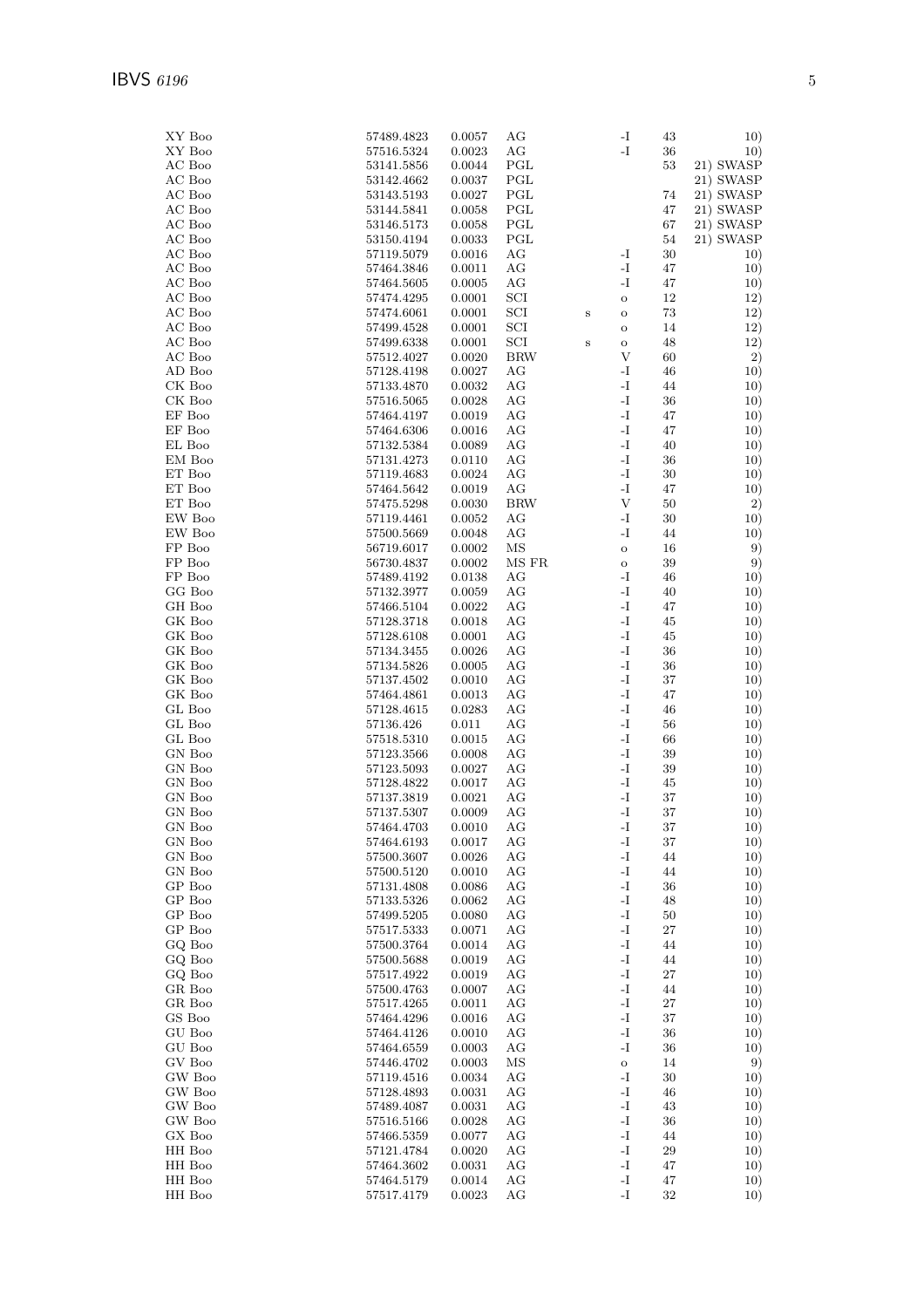| HH Boo     | 57517.5730     | 0.0017 | AG                                        |         | -1             | 32     | 10) |
|------------|----------------|--------|-------------------------------------------|---------|----------------|--------|-----|
| IK Boo     | 57466.3677     | 0.0039 | АG                                        |         | $\mathbf{I}$   | 45     | 10) |
| IK Boo     | 57466.5176     | 0.0009 | АG                                        |         | -I             | 45     | 10) |
| IN Boo     | 57466.3837     | 0.0005 | AG                                        |         | -I             | 45     | 10) |
| IN Boo     | 57466.5274     | 0.0008 | АG                                        |         | I-             | 45     | 10) |
| IN Boo     | 57466.6693     | 0.0002 | AG                                        |         | $\mathbf{I}$   | 45     | 10) |
| IO Boo     | 57102.4467     | 0.0002 | RAT RCR                                   |         | $\mathbf V$    | 56     | 6)  |
| IO Boo     | 57466.3264     | 0.0029 | АG                                        |         | -I             | 47     | 10) |
| IO Boo     | 57466.4618     | 0.0010 | AG                                        |         | $\mathbf{I}$   | 47     | 10) |
| IO Boo     | 57466.5990     | 0.0013 | AG                                        |         | $\mathbf{I}$   | 47     | 10) |
| IX Boo     | 57466.4471     | 0.0020 | AG                                        |         | -I             | 43     | 10) |
| IX Boo     | 57466.6252     | 0.0014 | AG                                        |         | -I             | 43     | 10) |
| KO Boo     | 57466.4910     | 0.0045 | AG                                        |         | -I             | 39     | 10) |
| KW Boo     | 57128.5219     | 0.0040 | AG                                        |         | $\mathbf{I}$   | 45     | 10) |
| LM Boo     | 57500.3993     | 0.0024 | AG                                        |         | -I             | 43     | 10) |
| LM Boo     | 57500.5640     | 0.0014 | AG                                        |         | $\mathbf{I}$   | 43     | 10) |
| LM Boo     | 57517.4510     | 0.0008 | AG                                        |         | -I             | 27     | 10) |
| MN Boo     | 57464.4435     | 0.0036 | AG                                        |         | -I             | 47     | 10) |
| MN Boo     | 57464.6393     | 0.0011 | AG                                        |         | I-             | 47     | 10) |
| NX Boo     | 57128.4153     | 0.0012 | AG                                        |         | -I             | 42     | 10) |
| NX Boo     | 57128.5399     | 0.0045 | AG                                        |         | -I             | 42     | 10) |
| NX Boo     | 57464.4353     | 0.0019 | AG                                        |         | -I             | 36     | 10) |
| NX Boo     | 57464.5581     | 0.0016 | AG                                        |         | $\mathbf{I}$   | 36     | 10) |
| OQ Boo     | 57500.4752     | 0.0097 | AG                                        |         | I-             | 43     | 10) |
| OQ Boo     | 57517.3862     | 0.0003 | AG                                        |         | $\mathbf{I}$   | $26\,$ | 10) |
| PU Boo     | 57489.3887     | 0.0026 | AG                                        |         | -I             | 46     | 10) |
| $V376$ Boo | 57464.5345     | 0.0026 | АG                                        |         | -I             | 36     | 10) |
| Y Cam      | 57328.6246     | 0.0002 | RAT RCR                                   |         | V              | 26     | 6)  |
| Y Cam      | 57414.5752     | 0.0054 | AG                                        |         | -I             | 53     | 10) |
| SS Cam     | 57338.7940     | 0.0200 | AG                                        |         | -I             | 12     | 10) |
| SV Cam     | 57296.2808     | 0.0013 | AG                                        |         | -I             | 74     | 10) |
| SV Cam     | 57296.5795     | 0.0042 | AG                                        |         | I-             | 74     | 10) |
| SV Cam     | 57466.4935     | 0.0016 | AG                                        |         | $\mathbf{I}$   | 56     | 10) |
| UU Cam     | 57474.3973     | 0.0043 | AG                                        |         | -I             | 54     | 10) |
| WW Cam     | 57275.5033     | 0.0001 | RAT RCR                                   |         | $\mathbf{V}$   | 20     | 6)  |
| XZ Cam     | 57284.4964     | 0.0015 | RAT RCR                                   |         | V              | 13     | 6)  |
| AL Cam     | 57474.5687     | 0.0017 | AG                                        |         | -I             | 45     | 10) |
| AS Cam     | 57278.5274     | 0.0066 | AG                                        |         | $\mathbf{I}$   | 55     | 10) |
| AS Cam     | 57297.5742     | 0.0051 | AG                                        |         | $\mathbf{I}$   | 58     | 10) |
| AT Cam     | 57328.3035     | 0.0064 | AG                                        |         | $\mathbf{I}$   | 68     | 10) |
| AT Cam     | 57385.5343     | 0.0002 | RAT RCR                                   |         | V              | $26\,$ | 6)  |
| AW Cam     | $57364.5431\,$ | 0.0085 | AG                                        |         | -I             | 82     | 10) |
| AY Cam     | 57299.5448     | 0.0089 | AG                                        |         | I-             | 56     | 10) |
| AY Cam     | 57466.3809     | 0.0042 | AG                                        |         | -I             | 56     | 10) |
| $CP$ Cam   | 57296.5121     | 0.0010 | AG                                        |         | -I             | 71     | 10) |
| DI Cam     | 57474.4526     | 0.0274 | AG                                        |         | V              | 54     | 10) |
| DN Cam     | 57297.4025     | 0.0024 | AG                                        |         | -I             | 58     | 10) |
| DN Cam     | 57297.6532     | 0.0006 | $\rm{AG}$                                 |         | $\mathbf{I}$ – | 58     | 10) |
| FN Cam     | 57409.4939     | 0.0033 | AG                                        |         | -I             | 37     | 10) |
| LR Cam     | 57278.4122     | 0.0038 | AG                                        |         | I-             | $53\,$ | 10) |
| LR Cam     | 57278.6241     | 0.0015 | AG                                        |         | I-             | 53     | 10) |
| LR Cam     | 57297.2935     | 0.0020 | AG                                        |         | -1             | 58     | 10) |
| LR Cam     | 57297.5132     | 0.0043 | AG                                        |         | -I             | 58     | 10) |
| NO Cam     | 57474.4439     | 0.0010 | AG                                        |         | $\mathbf{I}$   | $54\,$ | 10) |
| NR Cam     | 57299.3330     | 0.0012 | AG                                        |         | I-             | 34     | 10) |
| NR Cam     | 57299.4584     | 0.0012 | AG                                        |         | I-             | 34     | 10) |
| NR Cam     | 57299.5889     | 0.0021 | AG                                        |         | $\mathbf{I}$   | 34     | 10) |
| NR Cam     | 57466.2959     | 0.0018 | AG                                        |         | -I             | 56     | 10) |
| NR Cam     | 57466.4252     | 0.0021 | AG                                        |         | -I             | 56     | 10) |
| NR Cam     | 57466.5542     | 0.0027 | AG                                        |         | $\mathbf{I}$   | 56     | 10) |
| NS Cam     | 57299.3761     | 0.0029 | AG                                        |         | $\mathbf{I}$   | 36     | 10) |
| NU Cam     | 57466.5415     | 0.0104 | AG                                        |         | I-             | 56     | 10) |
| NX Cam     | 57338.2982     | 0.0066 | AG                                        |         | $\mathbf{I}$   | 68     | 10) |
| NX Cam     | 57338.6109     | 0.0058 | AG                                        |         | I-             | 68     | 10) |
| OO Cam     | 57298.4066     | 0.0058 | AG                                        |         | -I             | 28     | 10) |
| OQ Cam     | 57270.4614     | 0.0001 | RAT RCR                                   | $\bf S$ | V              | 13     | 6)  |
| OQ Cam     | 57296.2957     | 0.0010 | AG                                        |         | $\mathbf{I}$   | 71     | 10) |
| OQ Cam     | 57296.5118     | 0.0006 | AG                                        |         | $\mathbf{I}$   | 71     | 10) |
| OQ Cam     | 57298.4832     | 0.0041 | AG                                        |         | $\mathbf{I}$   | 46     | 10) |
| OQ Cam     | 57327.3804     | 0.0003 | RAT RCR                                   | $\bf S$ | V              | 99     | 6)  |
| QU Cam     | 57281.4601     | 0.0010 | RAT RCR                                   |         | V              | 96     | 6)  |
| V337 Cam   | 57295.3893     | 0.0014 | АG                                        |         | -1             | 64     | 10) |
| $V362$ Cam | 57294.4201     | 0.0005 | $\operatorname{RAT}$ $\operatorname{RCR}$ |         | V              | $25\,$ | 6)  |
|            |                |        |                                           |         |                |        |     |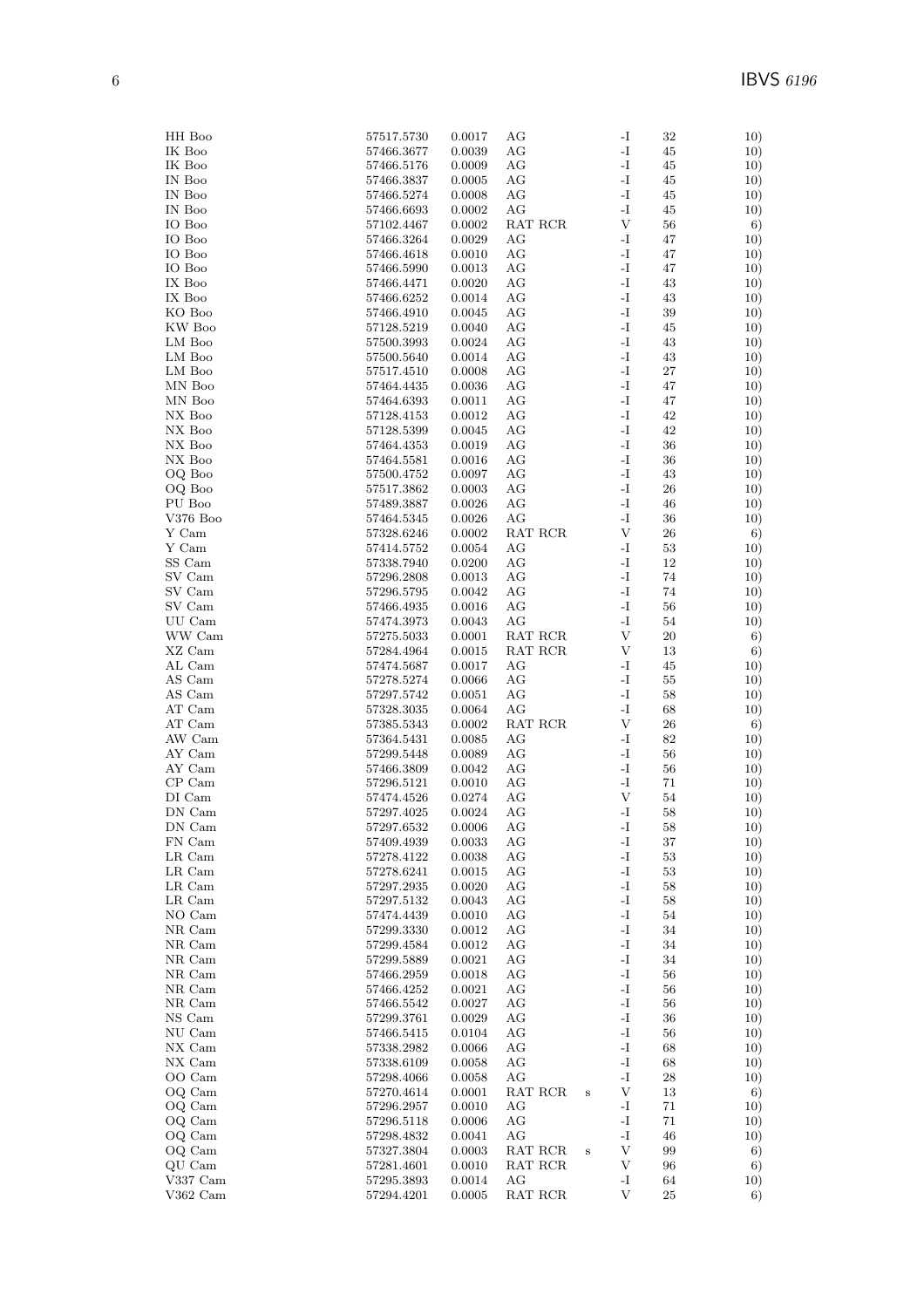| V366 Cam                       | 57297.6009     | 0.0098 | АG       |   | -I            | 58     | 10) |
|--------------------------------|----------------|--------|----------|---|---------------|--------|-----|
| V366 Cam                       | 57305.3369     | 0.0118 | AG       |   | -I            | 44     | 10) |
| V369 Cam                       | 57307.5767     | 0.0002 | RAT RCR  |   | V             | 15     | 6)  |
| V382 Cam                       | 57329.3322     | 0.0014 | АG       |   | -I            | 59     | 10) |
| V389 Cam                       | 57278.3119     | 0.0033 | АG       |   | -I            | 53     | 10) |
| V389 Cam                       | 57278.5324     | 0.0030 | AG       |   | $\mathbf{-I}$ | 53     | 10) |
| V389 Cam                       | 57297.4462     | 0.0002 | RAT RCR  |   | V             | 21     | 6)  |
| V403 Cam                       | 57328.3988     | 0.0108 | AG       |   | -I            | 68     | 10) |
| $V403$ Cam                     | 57328.6059     | 0.0070 | AG       |   | -I            | 68     | 10) |
| V428 Cam                       | 57299.3228     | 0.0026 | AG       |   | -I            | 32     | 10) |
| V428 Cam                       | 57299.4678     | 0.0018 | AG       |   | $\mathbf{-I}$ | 32     | 10) |
| V444 Cam                       | 57299.4259     | 0.0022 | АG       |   | $\mathbf{-I}$ | 34     | 10) |
| V444 Cam                       | 57299.6075     | 0.0023 | AG       |   | -I            | 34     | 10) |
| $V452$ Cam                     | 57099.5207     | 0.0005 | RAT RCR  |   | V             | 22     | 6)  |
| V452 Cam                       | 57364.4167     | 0.0014 | AG       |   | -I            | 81     | 10) |
| $V452$ Cam                     | 57364.6102     | 0.0014 | AG       |   | -I            | 81     | 10) |
| $V455$ Cam                     | 57100.3924     | 0.0002 | RAT RCR  |   | V             | 10     | 6)  |
| $V473$ Cam                     | 57091.4158     | 0.0001 | RAT RCR  | S | $\mathbf{V}$  | $27\,$ | 6)  |
| $V473$ Cam                     | 57091.5638     | 0.0001 | RAT RCR  |   | V             | 27     | 6)  |
| V474 Cam                       | 57409.4933     | 0.0017 | AG       |   | -I            | 39     | 10) |
| $V475$ Cam                     | 57299.4628     | 0.0175 | AG       |   | -I            | 33     | 10) |
| V478 Cam                       | 57299.4181     | 0.0037 | AG       |   | -I            | 68     | 10) |
| $V479$ Cam                     | 57299.2748     | 0.0006 | АG       |   | -I            | 35     | 10) |
| $V479$ Cam                     | 57299.4370     | 0.0010 | AG       |   | -I            | 35     | 10) |
| $V479$ Cam                     | 57299.5987     | 0.0001 | AG       |   | $\mathbf{-I}$ | 35     |     |
|                                |                | 0.0020 |          |   | -I            |        | 10) |
| V488 Cam                       | 57299.3727     | 0.0008 | AG<br>AG |   | -I            | 36     | 10) |
| V488 Cam                       | 57299.5014     |        |          |   | -I            | 35     | 10) |
| V489 Cam                       | 57276.5124     | 0.0017 | AG       |   |               | 45     | 10) |
| V489 Cam                       | 57414.4082     | 0.0008 | АG       |   | -I            | 54     | 10) |
| $V499$ Cam                     | 57345.4292     | 0.0014 | AG       |   | -I            | 58     | 10) |
| $V508$ Cam                     | 57100.4729     | 0.0015 | RAT RCR  | S | $\mathbf{V}$  | 19     | 6)  |
| $V508$ Cam                     | 57100.6166     | 0.0010 | RAT RCR  |   | V             | 19     | 6)  |
| $V514$ Cam                     | 57474.4993     | 0.0010 | AG       |   | -I            | 44     | 10) |
| V517 Cam                       | 57131.3984     | 0.0098 | AG       |   | -I            | 36     | 10) |
| $V530$ Cam                     | $57474.5754\,$ | 0.0090 | AG       |   | -I            | 54     | 10) |
| $TY$ Cnc                       | 57131.3826     | 0.0011 | АG       |   | -I            | 19     | 10) |
| WW Cnc                         | 57457.5213     | 0.0013 | АG       |   | $\mathbf{-I}$ | 40     | 10) |
| WX Cnc                         | 57409.4923     | 0.0025 | АG       |   | -I            | 38     | 10) |
| WY Cnc                         | 57465.3797     | 0.0015 | AG       |   | -I            | 42     | 10) |
| AD Cnc                         | 57131.4027     | 0.0020 | AG       |   | -I            | 19     | 10) |
| AH Cnc                         | 56693.4478     | 0.0002 | MS FR    |   | $\rm{O}$      | 45     | 9)  |
| AO Cnc                         | 57131.4268     | 0.0014 | AG       |   | -I            | 19     | 10) |
| EH Cnc                         | 57364.5075     | 0.0003 | RAT RCR  |   | $\mathbf{V}$  | 17     | 6)  |
| $_{\rm GQ~Cnc}$                | 57414.3070     | 0.0012 | АG       |   | -I            | 58     | 10) |
| GQ Cnc                         | 57414.5183     | 0.0011 | AG       |   | -I            | 58     | 10) |
| IL Cnc                         | 57414.3818     | 0.0005 | AG       |   | -I            | 31     | 10) |
| IL Cnc                         | 57414.5167     | 0.0007 | AG       |   | -I            | 31     | 10) |
| $\mathop{\rm IM}\nolimits$ Cnc | 57414.3515     | 0.0017 | AG       |   | $\mathbf{I}$  | 49     | 10) |
| IT Cnc                         | 57414.2969     | 0.0016 | AG       |   | -1            | 42     | 10) |
| IT Cnc                         | 57414.4756     | 0.0029 | AG       |   | $\mathbf{I}$  | 42     | 10) |
| KY Cnc                         | 57465.4033     | 0.0049 | AG       |   | -I            | 35     | 10) |
| VZ CVn                         | 57133.3512     | 0.0017 | AG       |   | $\mathbf{I}$  | 46     | 10) |
| VZ CVn                         | 57141.3559     | 0.0027 | AG       |   | -I            | 14     | 10) |
| VZ CVn                         | 57464.4405     | 0.0010 | AG       |   | $\mathbf{I}$  | 47     | 10) |
| YZ CVn                         | 57466.5289     | 0.0055 | AG       |   | -I            | 47     | 10) |
| BI CVn                         | 57465.4213     | 0.0056 | AG       |   | $\mathbf{I}$  | 49     | 10) |
| BI CVn                         | 57465.6096     | 0.0021 | AG       |   | $\mathbf{I}$  | 49     | 10) |
| BI CVn                         | 57489.4319     | 0.0015 | AG       |   | -I            | 41     | 10) |
| BI CVn                         | 57489.6259     | 0.0004 | AG       |   | $\mathbf{I}$  | 41     | 10) |
| BO CVn                         | 57464.3632     | 0.0003 | AG       |   | $\mathbf{-I}$ | 47     | 10) |
| BO CVn                         | 57464.6202     | 0.0017 | AG       |   | $\mathbf{I}$  | 47     | 10) |
| CI CVn                         | 57517.5615     | 0.0008 | AG       |   | $\mathbf{I}$  | 32     | 10) |
| DF CVn                         | 57132.4859     | 0.0016 | AG       |   | $\mathbf{I}$  | 37     | 10) |
| DF CVn                         | 57465.4285     | 0.0034 | AG       |   | $\mathbf{I}$  | 49     | 10) |
| DF CVn                         | $57465.5913\,$ | 0.0010 | AG       |   | -I            | 49     | 10) |
| DF CVn                         | 57489.4541     | 0.0009 | AG       |   | $\mathbf{I}$  | 41     | 10) |
| DF CVn                         | 57489.6174     | 0.0001 | AG       |   | $\mathbf{I}$  | 41     | 10) |
| DF CVn                         | 57514.4618     | 0.0014 | AG       |   | $\mathbf{I}$  | 36     | 10) |
| DH CVn                         | 57132.4952     | 0.0012 | AG       |   | $\mathbf{I}$  | 37     | 10) |
| DH CVn                         | 57489.5208     | 0.0009 | AG       |   | $\mathbf{I}$  | 41     | 10) |
| DH CVn                         | 57499.3982     | 0.0017 | AG       |   | $\mathbf{I}$  | 50     | 10) |
| DH CVn                         | $57499.5806\,$ | 0.0009 | AG       |   | $\mathbf{I}$  | 50     | 10) |
| DH CVn                         | 57514.3952     | 0.0009 | AG       |   | $\mathbf{I}$  | 36     | 10) |
|                                |                |        |          |   |               |        |     |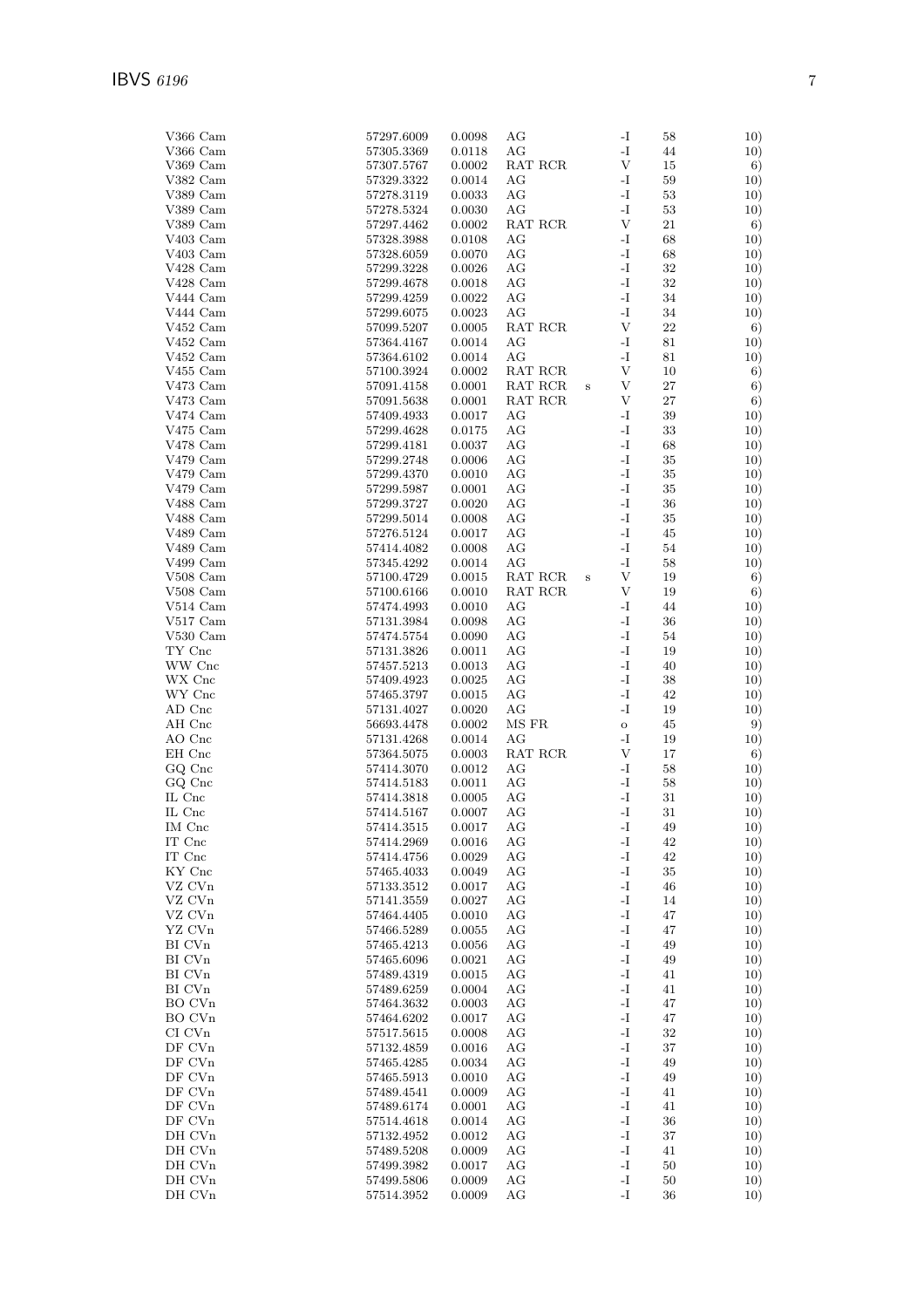| DH CVn             | 57514.5771               | 0.0027           | AG                  | -I                  | 36       | 10)        |
|--------------------|--------------------------|------------------|---------------------|---------------------|----------|------------|
| DI CVn             | 57132.3671               | 0.0009           | AG                  | $\mathbf{I}$        | 37       | 10)        |
| DI CVn             | 57132.5199               | 0.0001           | AG                  | -I                  | 37       | 10)        |
| DI CV <sub>n</sub> | 57514.3654               | 0.0013           | AG                  | -1                  | 36       | 10)        |
| DI CVn<br>DK CVn   | 57514.5188<br>57514.3562 | 0.0010<br>0.0004 | AG<br>AG            | -I<br>$\mathbf{-I}$ | 36<br>36 | 10)        |
| DL CVn             | 57489.5221               | 0.0038           | АG                  | -I                  | 41       | 10)<br>10) |
| DL CVn             | 57499.4799               | 0.0027           | AG                  | $\mathbf{I}$        | 50       | 10)        |
| DQ CVn             | 57132.3900               | 0.0021           | AG                  | $\mathbf{I}$        | 37       | 10)        |
| DQ CVn             | 57489.4003               | 0.0041           | AG                  | -I                  | 41       | 10)        |
| DQ CVn             | 57499.4824               | 0.0032           | AG                  | -I                  | 50       | 10)        |
| DQ CVn             | 57514.4660               | 0.0014           | AG                  | -I                  | 36       | 10)        |
| DR CVn             | 57132.4062               | 0.0018           | AG                  | -1                  | 37       | 10)        |
| $\rm DR$ CVn       | 57132.5632               | 0.0035           | AG                  | $\mathbf{I}$        | 37       | 10)        |
| DR CVn             | 57489.4413               | 0.0050           | AG                  | $\mathbf{I}$        | 41       | 10)        |
| DR CVn             | 57489.5953               | 0.0021           | AG                  | -I                  | 41       | 10)        |
| DR CVn             | 57499.4651               | 0.0072           | AG                  | -I                  | 50       | 10)        |
| DR CVn             | 57514.4480               | 0.0019           | AG                  | $\mathbf{I}$        | 36       | 10)        |
| DU CVn             | 57514.4873               | 0.0011           | AG                  | -I                  | 36       | 10)        |
| DX CVn             | 57132.4632               | 0.0025           | AG                  | $\mathbf{I}$        | 37       | 10)        |
| DX CVn             | 57489.4839               | 0.0019           | AG                  | $\mathbf{I}$        | 41       | 10)        |
| DX CVn             | 57499.4896               | 0.0003           | AG                  | $\mathbf{I}$        | 50       | 10)        |
| EN CVn             | 57128.5684               | 0.0032           | AG                  | $\mathbf{I}$        | 46       | 10)        |
| EO CVn             | 57489.3842               | 0.0012           | AG                  | -I                  | 41       | 10)        |
| EO CVn             | 57489.5655               | 0.0014           | AG                  | $\mathbf{-I}$       | 41       | 10)        |
| EO CVn             | 57499.4349               | 0.0012           | АG                  | -I                  | 50       | 10)        |
| EX CVn             | 57132.3651               | 0.0022           | AG                  | $\mathbf{I}$        | 37       | 10)        |
| EX CVn             | 57132.5018               | 0.0013           | AG                  | $\mathbf{I}$<br>-I  | 37       | 10)        |
| EX CVn<br>EX CVn   | 57465.5090<br>57465.6391 | 0.0026<br>0.0026 | AG<br>AG            | -1                  | 48       | 10)        |
| EX CVn             |                          | 0.0015           | AG                  | -I                  | 48       | 10)<br>10) |
| EX CVn             | 57489.4806<br>57489.6217 | 0.0002           | AG                  | -1                  | 41<br>41 | 10)        |
| EX CVn             | 57514.4252               | 0.0008           | AG                  | $\mathbf{I}$        | 36       | 10)        |
| EX CVn             | 57514.5646               | 0.0011           | AG                  | $\mathbf{I}$        | 36       | 10)        |
| EY CVn             | 57132.3808               | 0.0018           | AG                  | -I                  | 37       | 10)        |
| EY CVn             | 57132.5521               | 0.0011           | AG                  | -I                  | 37       | 10)        |
| EY CVn             | 57489.4616               | 0.0027           | AG                  | $\mathbf{-I}$       | 41       | 10)        |
| EY CVn             | 57499.3988               | 0.0020           | AG                  | -I                  | 50       | 10)        |
| EY CVn             | 57499.5732               | 0.0041           | AG                  | $\mathbf{I}$        | 50       | 10)        |
| FN CVn             | 57128.3776               | 0.0063           | AG                  | -I                  | 46       | 10)        |
| GG CVn             | 57448.4843               | 0.0002           | ΜS                  | $\mathbf{o}$        | 90       | 9)         |
| GG CVn             | 57466.4311               | 0.0021           | AG                  | -I                  | 45       | 10)        |
| GG CVn             | 57466.6241               | 0.0008           | AG                  | -I                  | 45       | 10)        |
| GM CVn             | 57119.5361               | 0.0036           | AG                  | $\mathbf{I}$        | 30       | 10)        |
| GM CVn             | 57464.5003               | 0.0023           | AG                  | -1                  | 47       | 10)        |
| CM CMa             | 57051.0174               | 0.0010           | MS FR               | V                   | 65       | 3)         |
| CM CMa             | 57061.0428               | 0.0010           | MS FR               | V                   | 41       | 3)         |
| EE CMa             | 57087.9808               | 0.0020           | MS FR               | V                   | 93       | 3)         |
| AM CMi             | 57459.3055               | 0.0040<br>0.003  | <b>BRW</b>          | V                   | 13       | 2)         |
| AM CMi<br>BB CMi   | 57464.390<br>56730.3349  | 0.0003           | <b>BRW</b><br>MS FR | V                   | 15<br>44 | 2)<br>9)   |
| SX Cas             | 54367.4120               | 0.2559           | PGL                 | $\mathbf O$         | 96       | 21) SWASP  |
| TW Cas             | 57261.4643               | 0.0034           | AG                  | -I                  | 49       | 10)        |
| TX Cas             | 57296.4637               | 0.0414           | AG                  | $\mathbf{I}$        | 74       | 10)        |
| XX Cas             | 57266.3831               | 0.0195           | AG                  | -I                  | 47       | 10)        |
| ZZ Cas             | 57245.4588               | 0.0070           | AG                  | -I                  | 36       | 10)        |
| ZZ Cas             | 57590.5413               | 0.0026           | AG                  | $\mathbf{-I}$       | 35       | 10)        |
| AB Cas             | 57266.3297               | 0.0011           | AG                  | -I                  | 48       | 10)        |
| AL Cas             | 56590.3105               | 0.0001           | MS FR               | $\mathbf{o}$        | 46       | 9)         |
| AX Cas             | 57265.4799               | 0.0015           | AG                  | -I                  | 29       | 10)        |
| AX Cas             | 57366.3433               | 0.0007           | JU                  | $\mathbf O$         | 78       | 12)        |
| BH Cas             | 57266.5381               | 0.0023           | AG                  | -I                  | $35\,$   | 10)        |
| BS Cas             | 57265.4715               | 0.0008           | AG                  | -I                  | 29       | 10)        |
| BS Cas             | 57364.3572               | 0.0012           | JU                  | $\rm{O}$            | 10       | 12)        |
| BS Cas             | 57457.2936               | 0.0003           | SCI                 | $\mathbf O$         | 44       | 12)        |
| BZ Cas             | 57264.5818               | 0.0001           | RAT RCR             | V                   | 16       | 6)         |
| CC Cas             | 57364.31                 | 0.040            | AG                  | -I                  | 60       | 10)        |
| CW Cas             | 57330.4082               | 0.0010           | AG                  | -I                  | 28       | 10)        |
| DN Cas             | 57298.3240               | 0.0139           | AG                  | -I<br>$\mathbf{-I}$ | 45       | 10)        |
| DN Cas<br>DO Cas   | 57299.4670<br>57295.4824 | 0.0062<br>0.0006 | AG<br>AG            | -I                  | 52<br>63 | 10)<br>10) |
| DZ Cas             | 57329.3579               | 0.0028           | AG                  | $\mathbf{I}$        | 44       | 10)        |
| EG Cas             | 57266.5600               | 0.0013           | AG                  | -I                  | 35       | 10)        |
|                    |                          |                  |                     |                     |          |            |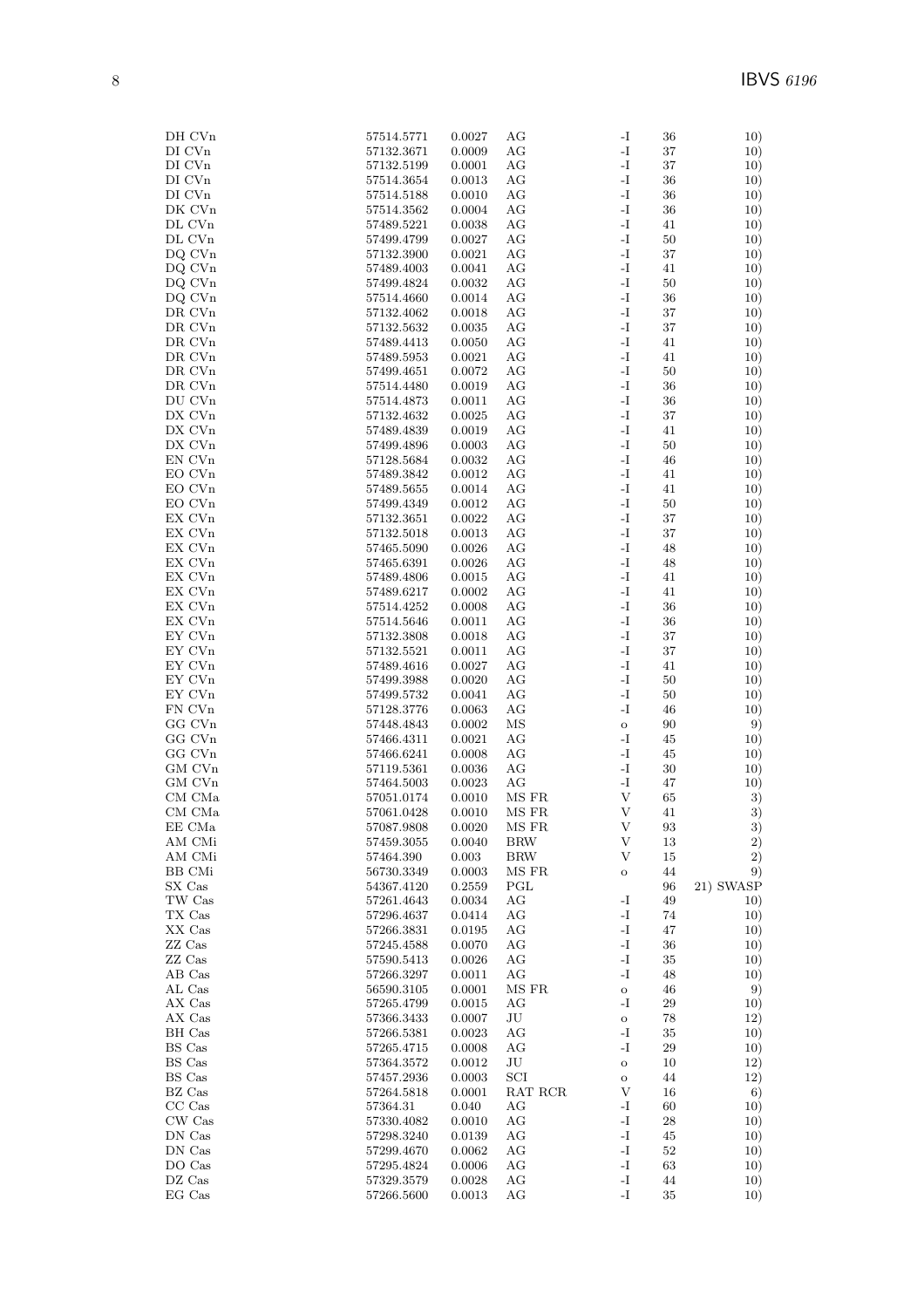| EG Cas                                             | 57294.3658               | 0.0048           | AG         | -I                             | 51       | 10)        |
|----------------------------------------------------|--------------------------|------------------|------------|--------------------------------|----------|------------|
| EG Cas                                             | 57307.5272               | 0.0002           | SCI        | $\rm{O}$                       | 58       | 12)        |
| EI Cas                                             | 57322.3858               | 0.0014           | AG         | $-I$                           | 25       | 10)        |
| EP Cas                                             | 57266.5177               | 0.0027           | AG         | -I                             | 35       | 10)        |
| EP Cas<br>EP Cas                                   | 57294.5802               | 0.0008           | AG<br>AG   | $\mathbf{-I}$<br>$\mathbf{-I}$ | 52<br>30 | 10)        |
| EP Cas                                             | 57297.4297<br>57329.5592 | 0.0026<br>0.0019 | AG         | $\mathbf{-I}$                  | 44       | 10)<br>10) |
| ${\rm EY}$ Cas                                     | 57322.3790               | 0.0014           | AG         | $-I$                           | 24       | 10)        |
| EY Cas                                             | 57329.3681               | 0.0023           | AG         | $\mathbf{-I}$                  | 45       | 10)        |
| EY Cas                                             | 57329.6087               | 0.0017           | AG         | $-I$                           | 45       | 10)        |
| GG Cas                                             | 57307.5196               | 0.0100           | <b>BRW</b> | ${\bf U}$                      | 78       | 2)         |
| GG Cas                                             | 57307.5231               | 0.0100           | <b>BRW</b> | $\mathbf{V}$                   | 16       | 2)         |
| GG Cas                                             | 57307.5293               | 0.0100           | <b>BRW</b> | Β                              | 12       | 2)         |
| GG Cas                                             | 57322.5559               | 0.0090           | <b>BRW</b> | V                              | 10       | 2)         |
| GG Cas                                             | 57322.5784               | 0.0090           | <b>BRW</b> | B                              | 10       | 2)         |
| GG Cas                                             | 57322.5784               | 0.0090           | <b>BRW</b> | U                              | 10       | 2)         |
| GG Cas                                             | 57405.2454               | 0.0040           | <b>BRW</b> | $\mathbf{V}$                   | 15       | 2)         |
| GH Cas                                             | 57260.4949               | 0.0019           | AG         | $\mathbf{-I}$                  | 30       | 10)        |
| GK Cas<br>$\operatorname{GT}$ $\operatorname{Cas}$ | 57260.4517<br>57329.3619 | 0.0033<br>0.0030 | AG<br>AG   | $\mathbf{-I}$<br>-I            | 30<br>45 | 10)        |
| GU Cas                                             | 57291.4440               | 0.0040           | <b>BRW</b> | $\ensuremath{\mathbf{V}}$      | 15       | 10)<br>2)  |
| GU Cas                                             | 57322.3777               | 0.0023           | AG         | -I                             | 25       | 10)        |
| GU Cas                                             | 57322.4725               | 0.0030           | <b>BRW</b> | $\ensuremath{\mathbf{V}}$      | 18       | 2)         |
| IL Cas                                             | 57275.4769               | 0.0060           | <b>BRW</b> | $\mathbf{V}$                   | 36       | 2)         |
| IQ Cas                                             | 57265.4965               | 0.0064           | AG         | $\mathbf{-I}$                  | 30       | 10)        |
| IR Cas                                             | 57261.5483               | 0.0050           | AG         | $\mathbf{-I}$                  | 37       | 10)        |
| IS Cas                                             | 57266.3699               | 0.0027           | AG         | $\mathbf{-I}$                  | 35       | 10)        |
| LR Cas                                             | 57260.4087               | 0.0196           | AG         | $\mathbf{-I}$                  | 39       | 10)        |
| MN Cas                                             | 57278.5173               | 0.0121           | AG         | $-I$                           | 56       | 10)        |
| MS Cas                                             | 57322.3690               | 0.0008           | AG         | $\mathbf{-I}$                  | 25       | 10)        |
| MS Cas                                             | 57329.4039               | 0.0022           | AG         | $\mathbf{-I}$                  | 44       | 10)        |
| MT Cas                                             | 57297.4095               |                  | AG         | $-I$                           | 29       | 10)        |
| MT Cas                                             | 57322.3625               | 0.0006           | AG         | $\mathbf{-I}$                  | 28       | 10)        |
| MT Cas                                             | 57364.2629               | 0.0004           | AG         | $\mathbf{-I}$                  | 42       | 10)        |
| MT Cas                                             | 57364.4204               | 0.0018           | AG         | $-I$                           | 42       | 10)        |
| MW Cas                                             | 57364.2448               | 0.0141           | AG         | $-I$                           | 43       | 10)        |
| NU Cas                                             | 57329.4092               | 0.0040           | AG         | $\mathbf{-I}$                  | 43       | 10)        |
| NZ Cas                                             | 57330.4381               | 0.0028           | AG         | $\mathbf{-I}$                  | 27       | 10)        |
| OR Cas                                             | 57329.5707               | 0.0020           | AG         | $\mathbf{-I}$                  | 43       | 10)        |
| OR Cas<br>OX Cas                                   | 57356.3551               | 0.0002<br>0.0131 | MS<br>AG   | $-U-I$<br>$\mathbf{-I}$        | 45<br>41 | 8)         |
| OX Cas                                             | 57242.5248<br>57247.5032 | 0.0130           | AG         | $\mathbf{-I}$                  | 39       | 10)        |
| OX Cas                                             | 57257.4647               | 0.0110           | AG         | $\mathbf{-I}$                  | 38       | 10)<br>10) |
| OX Cas                                             | 57298.5699               | 0.0021           | AG         | $\mathbf{-I}$                  | 45       | 10)        |
| OX Cas                                             | 57328.4435               | 0.0050           | AG         | -I                             | 57       | 10)        |
| OX Cas                                             | 57409.3087               | 0.0022           | $\rm{J}U$  | $\mathbf O$                    | 10       | 12)        |
| PV Cas                                             | 57265.6028               | 0.0017           | AG         | -I                             | 46       | 10)        |
| ${\rm PV}$ ${\rm Cas}$                             | 57294.4503               | 0.0010           | <b>BRW</b> | V                              | 38       | 2)         |
| PV Cas                                             | $57294.4510\,$           | 0.0022           | AG         | -I                             | 53       | 10)        |
| ${\rm PV}$ Cas                                     | 57574.5255               | 0.0006           | AG         | $\mathbf{-I}$                  | 27       | 10)        |
| PV Cas                                             | 57588.5303               | 0.0008           | AG         | $-I$                           | 36       | 10)        |
| QQ Cas                                             | 57327.3696               | 0.0037           | AG         | -I                             | 63       | 10)        |
| QQ Cas                                             | 57329.5155               | 0.0083           | AG         | $\mathbf{-I}$                  | 44       | 10)        |
| $V345$ Cas                                         | 57261.4044               | 0.0035           | AG         | $\mathbf{-I}$                  | 37       | 10)        |
| $V355$ Cas                                         | 57297.4713               | 0.0007           | AG         | $\mathbf{-I}$                  | 32       | 10)        |
| $V360$ Cas                                         | 57297.5155               | 0.0012           | AG         | $\mathbf{-I}$                  | 32       | 10)        |
| V361 Cas                                           | 57322.3843               | 0.0029           | AG         | $\mathbf{-I}$                  | 26       | 10)        |
| $V361$ Cas                                         | 57354.3392               | 0.0018           | ΜS         | V                              | 90       | 8)         |
| $\rm V374~Cas$                                     | 57266.5506               | 0.0009           | AG         | -I                             | 35       | 10)        |
| $V375$ Cas<br>$V375$ Cas                           | 57265.5606<br>57590.4531 | 0.0068<br>0.0009 | AG<br>AG   | $\mathbf{-I}$<br>-I            | 46<br>35 | 10)<br>10) |
| V380 Cas                                           | 57245.4657               | 0.0084           | AG         | $\mathbf{-I}$                  | 36       | 10)        |
| V381 Cas                                           | 57244.5437               | 0.0064           | AG         | $\mathbf{-I}$                  | 36       | 10)        |
| V381 Cas                                           | 57245.3861               | 0.0035           | AG         | -I                             | 36       | 10)        |
| V381 Cas                                           | 57265.4950               | 0.0074           | AG         | $\mathbf{-I}$                  | 46       | 10)        |
| V381 Cas                                           | 57266.3377               | 0.0020           | AG         | $\mathbf{-I}$                  | 47       | 10)        |
| V381 Cas                                           | 57307.3972               | 0.0014           | JU         | $\mathbf O$                    | 82       | 12)        |
| V389 Cas                                           | 57257.4074               | 0.0062           | AG         | -I                             | 38       | 10)        |
| V396 Cas                                           | 57328.3233               | 0.0055           | AG         | $\mathbf{-I}$                  | 47       | 10)        |
| $V445$ Cas                                         | 57264.5708               | 0.0087           | AG         | $-I$                           | 56       | 10)        |
| V448 Cas                                           | 57356.3797               | 0.0003           | ΜS         | V                              | 46       | 8)         |
| $V471$ Cas                                         | 57260.3384               | 0.0001           | AG         | $\mathbf{-I}$                  | 30       | 10)        |
| V471 Cas                                           | 57260.5399               | 0.0020           | AG         | $\mathbf{-I}$                  | 30       | 10)        |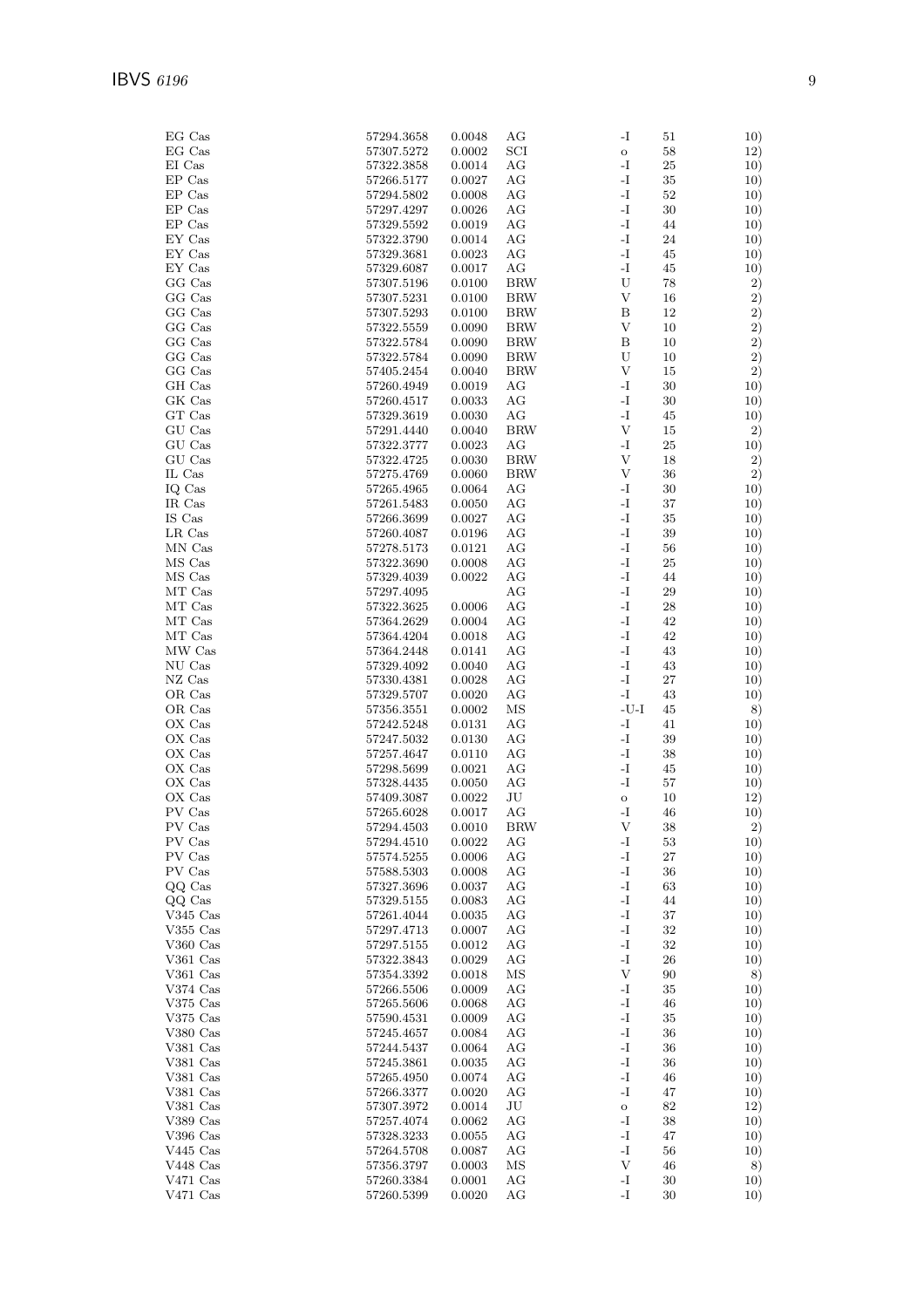| $\rm V471~Cas$             | 57265.3507               | 0.0015           | AG              |        | -I                           | 29       | 10)        |
|----------------------------|--------------------------|------------------|-----------------|--------|------------------------------|----------|------------|
| $V471$ Cas                 | 57265.5501               | 0.0005           | AG              |        | -I                           | 29       | 10)        |
| V471 Cas                   | 57384.4277               | 0.0004           | SCI             |        | $\rm{O}$                     | 49       | 12)        |
| V473 Cas                   | 57265.3323               | 0.0003           | AG              |        | -I                           | 29       | 10)        |
| V473 Cas                   | 57265.5403               | 0.0001           | AG              |        | -I                           | 29       | 10)        |
| $V520$ Cas                 | 57266.5755               | 0.0012           | AG              |        | -I                           | $35\,$   | 10)        |
| $V520$ Cas<br>$V523$ Cas   | 57376.2967<br>57244.5788 | 0.0014<br>0.0007 | $\rm{J}U$<br>AG | $\,$ s | $\rm{O}$<br>-I               | 11<br>36 | 12)        |
| $V523$ Cas                 | 57245.3970               | 0.0007           | AG              |        | -I                           | 36       | 10)<br>10) |
| $V523$ Cas                 | 57245.5133               | 0.0020           | AG              |        | $\mathbf{I}$                 | 36       | 10)        |
| V523 Cas                   | 57266.4287               | 0.0014           | AG              |        | -I                           | 47       | 10)        |
| $V523$ Cas                 | 57266.5463               | 0.0021           | AG              |        | -I                           | 47       | 10)        |
| $V541$ Cas                 | 57294.4737               | 0.0021           | AG              |        | -I                           | 54       | 10)        |
| V608 Cas                   | 57383.5114               | 0.0001           | SCI             |        | $\rm{O}$                     | 83       | 12)        |
| $V646$ Cas                 | 57305.4187               | 0.0010           | AG              |        | -I                           | 38       | 10)        |
| V651 Cas                   | 57294.5434               | 0.0020           | AG              |        | -I                           | 54       | 10)        |
| V651 Cas                   | 57297.5348               | 0.0003           | AG              |        | -I                           | 32       | 10)        |
| $V765$ Cas                 | 57260.5055               | 0.0029           | AG              |        | -I                           | 30       | 10)        |
| V766 Cas                   | 57265.5269               | 0.0081           | AG              |        | -I                           | 46       | 10)        |
| $V766$ Cas                 | 57287.5376               | 0.0045           | AG              |        | $\mathbf{I}$                 | 40       | 10)        |
| V821 Cas                   | 57246.5359               | 0.0052           | AG              |        | -I                           | 37       | 10)        |
| $V959$ $Cas$               | 57297.5348               | 0.0006           | AG              |        | -I                           | 29       | 10)        |
| $V961$ Cas<br>$V1010$ Cas  | 57329.4085<br>57244.4662 | 0.0102<br>0.0117 | AG<br>AG        |        | -I<br>-I                     | 43<br>33 | 10)        |
| $V1011$ Cas                | 57330.3269               | 0.0065           | AG              |        | -I                           | 28       | 10)<br>10) |
| $V1031$ Cas                | 57343.4488               | 0.0006           | AG              |        | -I                           | 30       | 10)        |
| $V1044$ Cas                | 57245.4055               | 0.0005           | AG              |        | $\mathbf{I}$                 | 36       | 10)        |
| $V1049$ Cas                | 57246.5339               | 0.0134           | AG              |        | -I                           | 36       | 10)        |
| $V1053$ Cas                | 57356.4128               | 0.0024           | MS              |        | $-U-I$                       | 45       | 8)         |
| $V1060$ Cas                | 57246.4866               | 0.0093           | AG              |        | $\mathbf{I}$                 | 37       | 10)        |
| $V1061$ Cas                | 57264.4569               | 0.0347           | AG              |        | -I                           | 57       | 10)        |
| $V1062$ Cas                | 57278.5590               | 0.0160           | AG              |        | -I                           | 57       | 10)        |
| $V1070$ Cas                | 57295.3928               | 0.0012           | AG              |        | -I                           | 59       | 10)        |
| $V1094$ Cas                | 57265.4196               | 0.0017           | AG              |        | $\mathbf{I}$                 | 29       | 10)        |
| $V1107$ Cas                | 55473.2788               | 0.0004           | MS FR           |        | $\circ$                      | 76       | 17)        |
| $V1107$ Cas                | 55473.4162               | 0.0003           | MS FR           |        | $\rm{O}$                     | 76       | 17)        |
| $V1107$ Cas                | 55820.3757               | 0.0004           | MS FR           |        | $\mathbf O$                  | 93       | 17)        |
| $\rm V1107~\rm Cas$        | 57265.3601               | 0.0034           | AG              |        | -I                           | 29       | 10)        |
| $V1107$ Cas                | 57265.4940               | 0.0006           | AG              |        | $\mathbf{I}$                 | 29       | 10)        |
| $V1107$ Cas<br>V1115 Cas   | 57366.3821<br>57260.4753 | 0.0008<br>0.0022 | JU<br>AG        |        | $\mathbf O$<br>-I            | 78<br>30 | 12)<br>10) |
| $V1115$ Cas                | 57265.4874               | 0.0026           | AG              |        | -I                           | 29       | 10)        |
| $V1138$ Cas                | 53251.3769               | 0.0005           | MS FR           |        | $\mathbf{o}$                 | 67       | 15)        |
| $V1138$ Cas                | 57265.4649               | 0.0034           | AG              |        | -I                           | 29       | 10)        |
| $\rm V1139~Cas$            | 57265.3576               | 0.0015           | AG              |        | -I                           | 29       | 10)        |
| $V1139$ Cas                | 57265.5068               | 0.0015           | AG              |        | -I                           | 29       | 10)        |
| $V1166$ Cas                | 57298.5153               | 0.0026           | AG              |        | -I                           | 42       | 10)        |
| V1175 $\rm Cas$            | 57329.4337               | 0.0057           | AG              |        | $\mathbf{I}$                 | $59\,$   | 10)        |
| $V1186$ Cas                | 57261.5607               | 0.0022           | AG              |        | -I                           | 37       | 10)        |
| $V1248$ Cas                | 57266.5010               | 0.0033           | AG              |        | $\mathbf{I}$                 | 35       | 10)        |
| $V1248$ Cas                | 57322.4442               | 0.0038           | AG              |        | $\mathbf{I}$                 | 25       | 10)        |
| $V1254$ Cas                | 57266.4906               | 0.0040           | AG              |        | $\mathbf{I}$                 | 35       | 10)        |
| $V1261$ Cas                | 57329.4357<br>57329.5924 | 0.0022           | AG              |        | -I<br>$\mathbf{I}$           | 43       | 10)        |
| $V1261$ Cas<br>$V1287$ Cas | 57261.4746               | 0.0013<br>0.0027 | AG<br>AG        |        | $\mathbf{I}$                 | 43<br>37 | 10)<br>10) |
| $V1292$ Cas                | 57266.4850               | 0.0007           | AG              |        | $\mathbf{I}$                 | 35       | 10)        |
| $V1295$ Cas                | 57266.4506               | 0.0091           | AG              |        | $\mathbf{I}$                 | $35\,$   | 10)        |
| $V1295$ Cas                | 57329.4481               | 0.0097           | AG              |        | $\mathbf{I}$                 | 44       | 10)        |
| SU Cep                     | 57305.2736               | 0.0008           | AG              |        | $\mathbf{I}$                 | 41       | 10)        |
| SU Cep                     | 57564.4282               | 0.0006           | AG              |        | $\mathbf{I}$                 | 29       | 10)        |
| VW Cep                     | 57123.4424               | 0.0045           | AG              |        | $\mathbf{I}$                 | 37       | 10)        |
| VW Cep                     | 57123.5819               | 0.0018           | AG              |        | $\mathbf{I}$                 | 37       | 10)        |
| VW Cep                     | 57516.4154               | 0.0037           | AG              |        | $\mathbf{I}$                 | 36       | 10)        |
| VW Cep                     | 57516.5521               | 0.0023           | AG              |        | $\mathbf{I}$                 | 36       | 10)        |
| VZ Cep                     | 57131.4828               | 0.0024           | AG              |        | $\mathbf{I}$                 | 36       | 10)        |
| VZ Cep                     | 57295.3796               | 0.0001           | AG              |        | $\mathbf{I}$                 | 51       | 10)        |
| VZ Cep                     | 57518.4428               | 0.0013           | AG              |        | $\mathbf{I}$                 | 35       | 10)        |
| WW Cep                     | 57327.4568               | 0.0022           | AG              |        | $\mathbf{I}$                 | 49       | 10)        |
| WX Cep                     | 57256.4926               | 0.0082           | AG<br>AG        |        | $\mathbf{I}$<br>$\mathbf{I}$ | 42       | 10)        |
| WY Cep<br>WZ Cep           | 57297.5368<br>57264.4118 | 0.0034           | RAT RCR         |        | $\ensuremath{\mathbf{V}}$    | 50<br>43 | 10)        |
| XX Cep                     | 57295.4289               | 0.0003<br>0.0030 | <b>BRW</b>      |        | V                            | 50       | 6)<br>2)   |
| XY Cep                     | 57264.3667               | 0.0043           | AG              |        | -1                           | 57       | 10)        |
|                            |                          |                  |                 |        |                              |          |            |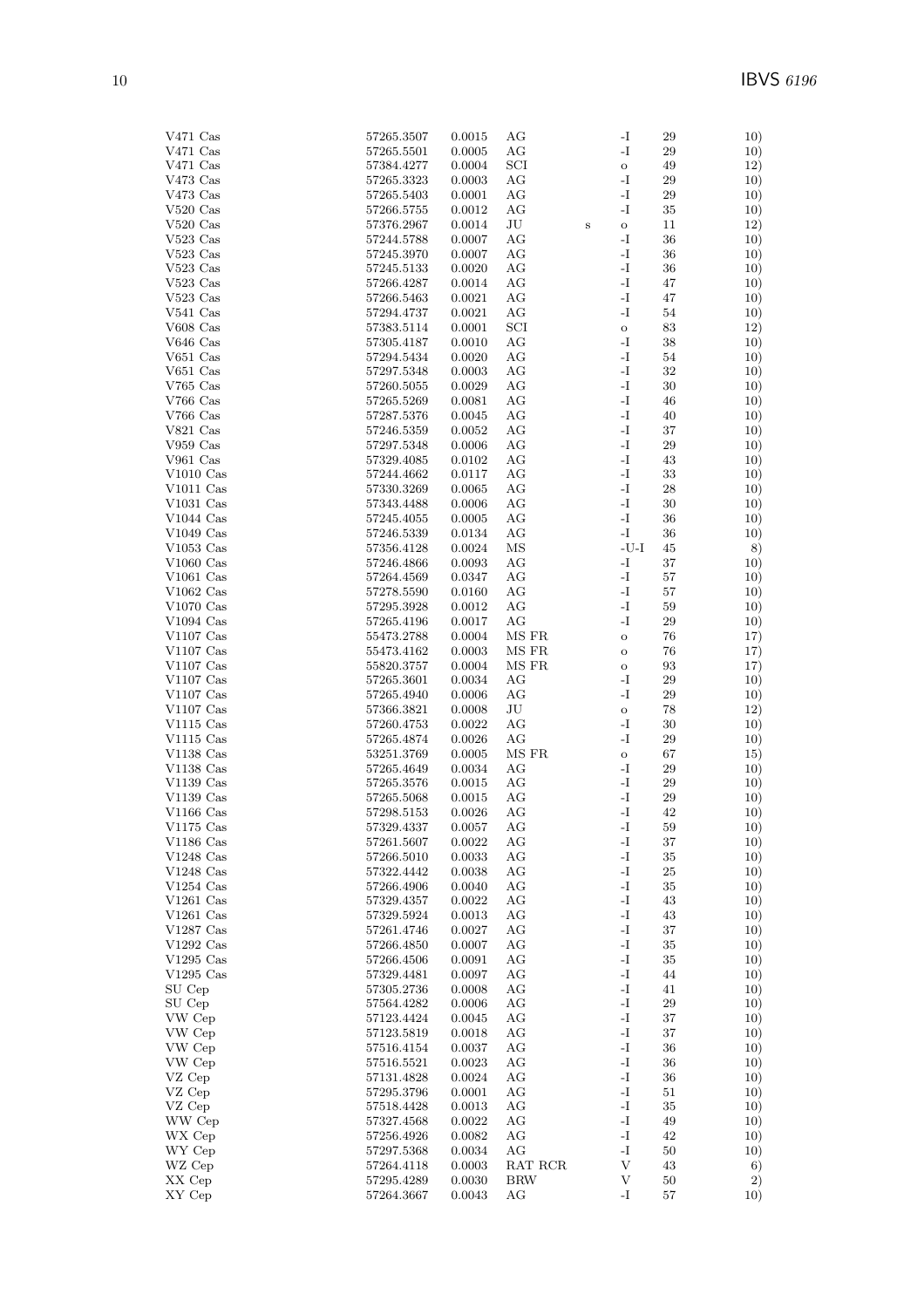| XZ Cep                       | 57246.4586               | 0.0302               | АG            |        | -I                           | 37       | 10)        |
|------------------------------|--------------------------|----------------------|---------------|--------|------------------------------|----------|------------|
| XZ Cep                       | 57297.4217               | 0.0199               | AG            |        | -I                           | 50       | 10)        |
| ZZ Cep                       | 57260.3871               | 0.0023               | AG            |        | -I                           | 43       | 10)        |
| AI Cep                       | 57287.3860               | 0.0169               | AG            |        | $\mathbf{I}$                 | 38       | 10)        |
| BE Cep<br>BE Cep             | 57265.5048               | 0.0015               | AG            |        | -I<br>-I                     | 46       | 10)        |
| BE Cep                       | 57294.3619<br>57294.5790 | 0.0019<br>0.0032     | AG<br>AG      |        | $\mathbf{I}$                 | 48<br>48 | 10)<br>10) |
| BE Cep                       | 57298.6085               | 0.0006               | AG            |        | -I                           | 18       | 10)        |
| CQ Cep                       | $57261.5754\,$           | 0.0070               | AG            |        | $\mathbf{I}$                 | 49       | 10)        |
| CW Cep                       | 57247.5267               | 0.0060               | AG            |        | $\mathbf{-I}$                | 37       | 10)        |
| CX Cep                       | 57338.4150               | 0.0362               | AG            |        | -I                           | 66       | 10)        |
| EF Cep                       | 57474.4380               | 0.0020               | AG            |        | $\mathbf{I}$                 | 54       | 10)        |
| EG Cep                       | 57123.5428               | 0.0028               | AG            |        | -I<br>$\mathbf{I}$           | 38       | 10)        |
| EG Cep<br>EG Cep             | 57516.4884<br>57518.3961 | 0.0018<br>0.0017     | AG<br>AG      |        | -I                           | 36<br>34 | 10)<br>10) |
| EI Cep                       | 57125.5398               | 0.0138               | AG            |        | $\mathbf{-I}$                | 43       | 10)        |
| EI Cep                       | 57256.3562               | 0.0012               | AG            |        | $\mathbf{-I}$                | 64       | 10)        |
| EK Cep                       | 57256.4980               | 0.0117               | AG            |        | -I                           | 42       | 10)        |
| EK Cep                       | 57568.4697               | 0.0015               | AG            |        | $\mathbf{V}$                 | 17       | 10)        |
| EY Cep                       | 57385.5566               | 0.0016               | AG            |        | -I                           | 67       | 10)        |
| GK Cep                       | 57131.5122               | 0.0067               | AG            |        | $\mathbf{I}$                 | 36       | 10)        |
| GS Cep                       | 57246.3643               | 0.0008               | AG            |        | -I                           | 37       | 10)        |
| GT Cep<br>IP Cep             | 57260.3970<br>57327.6010 | 0.0037<br>0.0032     | AG<br>AG      |        | $\mathbf{I}$<br>-I           | 43<br>47 | 10)<br>10) |
| KP Cep                       | $57296.4548\,$           | 0.0017               | AG            |        | $\mathbf{I}$                 | 31       | 10)        |
| NW Cep                       | 57242.4299               | 0.0142               | AG            |        | $\mathbf{I}$                 | 41       | 10)        |
| $V338$ Cep                   | 57330.3482               | 0.0032               | AG            |        | -I                           | 30       | 10)        |
| V383 Cep                     | 57240.4992               | 0.0081               | AG            |        | $\mathbf{I}$                 | 37       | 10)        |
| $V397$ Cep                   | 57517.4351               | 0.0024               | AG            |        | -I                           | 31       | 10)        |
| $V397$ Cep                   | 57518.3954               | 0.0024               | AG            |        | $\mathbf{I}$                 | $35\,$   | 10)        |
| $V397$ Cep                   | 57590.4730               | 0.0016               | AG<br>AG      |        | -I<br>-I                     | 35       | 10)        |
| $\rm V736$ Cep<br>$V736$ Cep | 57244.4324<br>57564.4106 | 0.0050<br>0.0030     | AG            |        | $\mathbf{I}$                 | 31<br>29 | 10)<br>10) |
| V737 Cep                     | 57568.4563               | 0.0029               | AG            |        | -I                           | 16       | 10)        |
| $V744$ Cep                   | 57327.4213               | 0.0008               | AG            |        | $\mathbf{-I}$                | 48       | 10)        |
| $V746$ Cep                   | 57298.5350               | 0.0002               | RAT RCR       |        | $\boldsymbol{\mathrm{V}}$    | $20\,$   | 6)         |
| $V746$ Cep                   | 57327.5162               | 0.0051               | AG            |        | -I                           | 47       | 10)        |
| V806 Cep                     | 57474.5295               | 0.0042               | AG            |        | -I                           | 54       | 10)        |
| $V808$ Cep<br>$V813$ Cep     | 57080.3878<br>57588.4574 | 0.0003<br>0.0009     | RAT RCR<br>AG |        | $\mathbf{V}$<br>-I           | 11<br>21 | 6)         |
| ${\rm V}835$ Cep             | 57588.5038               | 0.0013               | AG            |        | -I                           | 21       | 10)<br>10) |
| V836 Cep                     | 57588.4609               | 0.0009               | AG            |        | $\mathbf{I}$                 | $21\,$   | 10)        |
| V837 Cep                     | 57588.4963               | 0.0015               | AG            |        | -I                           | 21       | 10)        |
| V849 Cep                     | 57327.5000               | 0.0016               | AG            |        | -I                           | 48       | 10)        |
| $V863$ Cep                   | 57327.5458               | 0.0154               | AG            |        | -I                           | 48       | 10)        |
| $V868$ Cep                   | 57131.5700               | 0.0015               | АG            |        | $\mathbf{I}$<br>$\mathbf{I}$ | 19       | 10)        |
| V868 Cep<br>$V875$ Cep       | 57338.3089<br>57210.5315 | 0.0008<br>$0.0003\,$ | AG<br>RAT RCR |        | V                            | 66<br>14 | 10)<br>6)  |
| V890 Cep                     | 57264.5722               | 0.0032               | AG            |        | $\mathbf{I}$                 | 54       | 10)        |
| V890 Cep                     | 57265.5437               | 0.0187               | AG            |        | -I                           | 46       | 10)        |
| V890Cep                      | 57266.5191               | 0.0096               | АG            |        | -I                           | 48       | 10)        |
| $V898$ Cep                   | 57246.4698               | 0.0269               | AG            |        | $\mathbf{-I}$                | 37       | 10)        |
| $V900$ Cep                   | 57294.5875               | 0.0009               | AG            |        | -I                           | 76       | 10)        |
| $V909$ Cep                   | 57274.4196<br>57327.4380 | 0.0004               | RAT RCR       | $\,$ s | $\mathbf V$<br>$\mathbf{I}$  | 14       | 6)         |
| $V917$ Cep<br>$V917$ Cep     | $57343.4980\,$           | 0.0024<br>0.0019     | AG<br>AG      |        | -I                           | 47<br>31 | 10)<br>10) |
| $V923$ Cep                   | 57307.3026               | 0.0003               | RAT RCR       |        | $\boldsymbol{\mathrm{V}}$    | 13       | 6)         |
| $V927$ Cep                   | 57296.4929               | 0.0084               | АG            |        | -I                           | 69       | 10)        |
| V930Cep                      | 57327.3463               | 0.0037               | AG            |        | -I                           | 47       | 10)        |
| V930Cep                      | 57327.5407               | 0.0060               | AG            |        | -I                           | 46       | 10)        |
| $V930$ Cep                   | 57343.4910               | 0.0024               | AG            |        | V                            | 29       | 10)        |
| $V944$ Cep<br>$V944$ Cep     | 57238.3224<br>57297.3502 | 0.0033<br>0.0188     | AG<br>AG      |        | -I<br>-I                     | 62<br>54 | 10)<br>10) |
| $V944$ Cep                   | 57579.4547               | 0.0024               | AG            |        | $\mathbf{-I}$                | 29       | 10)        |
| $V959$ Cep                   | 57343.3908               | 0.0018               | AG            |        | $\mathbf{V}$                 | 29       | 10)        |
| $V961$ Cep                   | 57256.5008               | 0.0086               | AG            |        | -I                           | 42       | 10)        |
| $V972$ Cep                   | 57588.4775               | 0.0010               | AG            |        | -I                           | 21       | 10)        |
| RW Com                       | 57121.4118               | 0.0008               | AG            |        | $\mathbf{-I}$                | 32       | 10)        |
| RW Com                       | 57121.5315               | 0.0032               | AG            |        | -I                           | 32       | 10)        |
| RW Com<br>RW Com             | 57465.3269<br>57465.4470 | 0.0018<br>0.0008     | AG<br>AG      |        | -I<br>$\mathbf{I}$           | 49<br>49 | 10)<br>10) |
| RW Com                       | 57465.5661               | 0.0015               | AG            |        | $\mathbf{I}$                 | 49       | 10)        |
| $\mathsf{RZ}$ Com            | 57125.3834               | 0.0010               | AG            |        | -I                           | 34       | 10)        |
|                              |                          |                      |               |        |                              |          |            |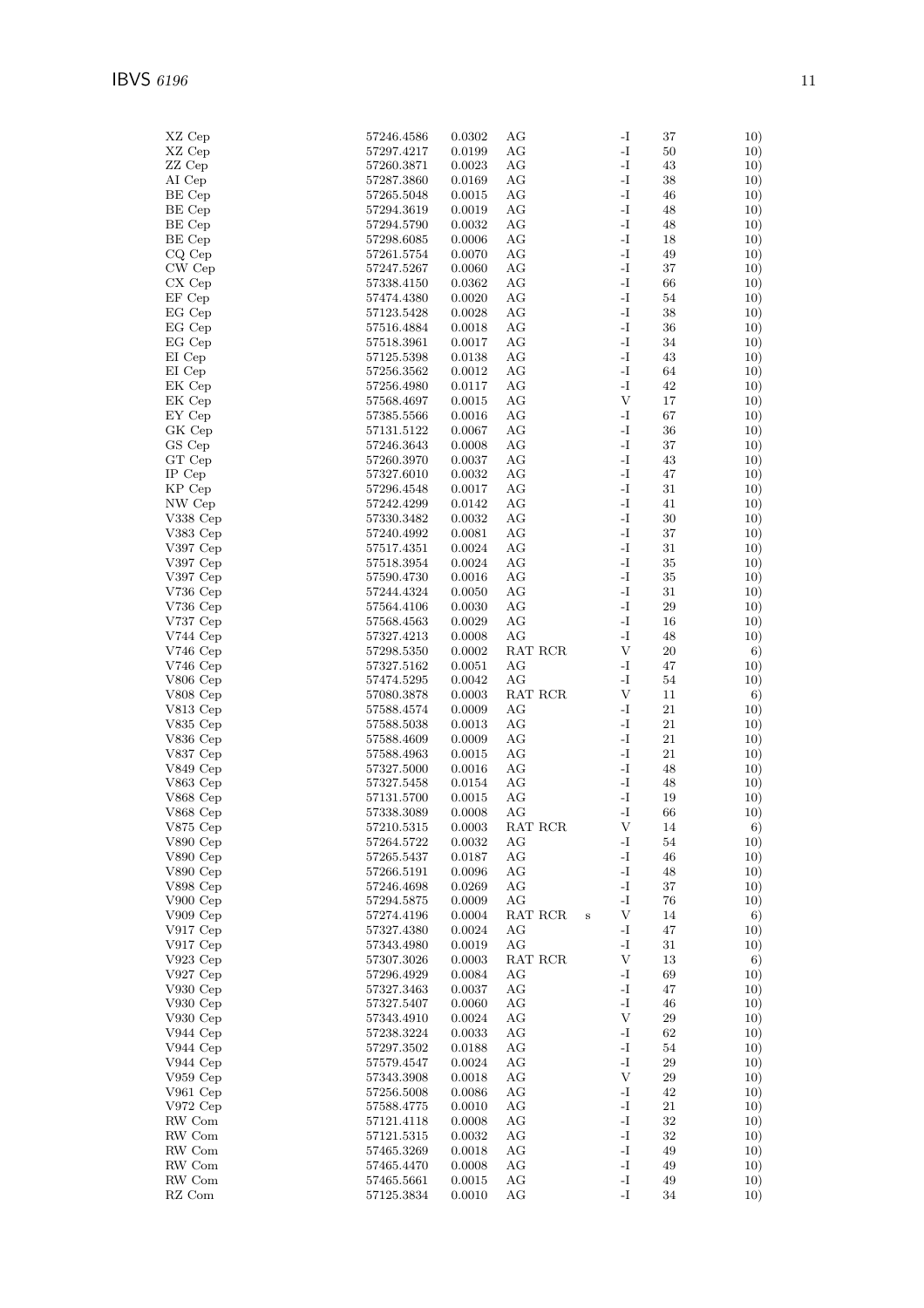| RZ Com                               | 57125.5517               | 0.0006               | AG           |         | -1                           | 34       | 10)        |
|--------------------------------------|--------------------------|----------------------|--------------|---------|------------------------------|----------|------------|
| RZ Com                               | 57464.3990               | 0.0017               | AG           |         | $\mathbf{I}$                 | 47       | 10)        |
| RZ Com                               | 57464.5685               | 0.0009               | АG           |         | -I                           | 47       | 10)        |
| SS Com                               | 57475.4611               | 0.0001               | SCI          |         | $\mathbf{o}$                 | 10       | 12)        |
| $UX$ $Com$<br>UX Com                 | 57119.4391               | 0.0061<br>0.0215     | AG<br>AG     |         | -I<br>-I                     | 30<br>47 | 10)<br>10) |
| CN Com                               | 57465.4837<br>57133.4736 | 0.0032               | AG           |         | -I                           | 48       | 10)        |
| EK Com                               | 57465.4279               | 0.0024               | АG           |         | -I                           | 47       | 10)        |
| EK Com                               | 57465.5615               | 0.0023               | AG           |         | -I                           | 47       | 10)        |
| LL Com                               | 56719.4362               | 0.0001               | ΜS           |         | $\rm{O}$                     | 22       | 9)         |
| LL Com                               | 57465.5221               | 0.0013               | АG           |         | -I                           | 47       | 10)        |
| LO Com                               | 57465.6153               | 0.0007               | AG           |         | -I                           | 49       | 10)        |
| LO Com                               | 57489.3802               | 0.0005               | $\rm{J}U$    | $\bf S$ | $\rm{O}$                     | 56       | 12)        |
| LQ Com                               | 57465.5017               | 0.0049               | АG           |         | -I                           | 49       | 10)        |
| LR Com                               | 57464.4657               | 0.0022               | AG           |         | -I                           | 47       | 10)        |
| MM Com                               | 57465.4661               | 0.0020               | АG           |         | -I                           | 47       | 10)        |
| MM Com                               | 57465.6174               | 0.0012               | АG           |         | -I                           | 47       | 10)        |
| MR Com                               | 57465.4856               | 0.0012               | АG           |         | -I                           | 47       | 10)        |
| MW Com                               | 57123.5349               | 0.0067               | AG           |         | $\mathbf I$ –                | 37       | 10)        |
| NV Com                               | 57123.4062               | 0.0003               | RAT RCR      |         | $\mathbf{V}$                 | 88       | 6)         |
| NV Com                               | 57465.3682               | 0.0024               | АG           |         | -I                           | 46       | 10)        |
| NV Com                               | 57465.5478               | 0.0029               | AG           |         | -I                           | 46       | 10)        |
| $U$ CrB                              | 57128.4970               | 0.0116               | АG           |         | -I                           | 45       | 10)        |
| $\mathop{\rm RT}$ $\mathop{\rm CrB}$ | 57131.4371               | 0.0106               | AG           |         | -I                           | 36       | 10)        |
| RW CrB                               | 57125.4002               | 0.0095               | AG           |         | -I                           | 42       | 10)        |
| ${\rm RW}\,$ ${\rm CrB}$             | 57131.5812               | 0.0019               | AG           |         | -I                           | 36       | 10)        |
| RW CrB                               | 57137.3925               | 0.0011               | АG           |         | -I                           | 37       | 10)        |
| RW CrB                               | 57500.6007               | 0.0010               | AG           |         | -I                           | 44       | 10)        |
| TU CrB                               | 57125.4582               | 0.0007               | АG           |         | -I                           | 34       | 10)        |
| TU CrB                               | 57133.5263               | 0.0013               | АG           |         | -I                           | 37       | 10)        |
| $\rm{TW}$ $\rm{CrB}$                 | 57131.6102               | 0.0006               | AG           |         | $\mathbf{I}$                 | 33       | 10)        |
| TW CrB                               | 57132.4935               | 0.0023               | АG           |         | I-                           | 36       | 10)        |
| TW CrB                               | 57514.3799               | 0.0011               | АG           |         | -I                           | 35       | 10)        |
| TW CrB                               | 57515.5569               | 0.0016               | AG           |         | -I                           | 35       | 10)        |
| YY CrB<br>YY CrB                     | 57123.5230<br>57489.5371 | 0.0028               | АG<br>АG     |         | -I<br>-I                     | 38<br>46 | 10)        |
| AM CrB                               | 57125.3568               | 0.0018<br>$0.0006\,$ | AG           |         | -I                           | 33       | 10)<br>10) |
| AM CrB                               | 57133.4472               | 0.0075               | AG           |         | -I                           | 38       | 10)        |
| AR CrB                               | 57131.5397               | 0.0018               | AG           |         | -I                           | 33       | 10)        |
| AR CrB                               | 57514.3878               | 0.0025               | АG           |         | -I                           | 35       | 10)        |
| AR CrB                               | 57514.5832               | $0.0020\,$           | AG           |         | $\mathbf{I}$                 | $35\,$   | 10)        |
| AR CrB                               | 57515.3776               | 0.0035               | АG           |         | -I                           | 35       | 10)        |
| AR CrB                               | 57515.5771               | 0.0004               | AG           |         | -I                           | 35       | 10)        |
| AR CrB                               | 57517.3690               | 0.0015               | AG           |         | -I                           | 33       | 10)        |
| AR CrB                               | 57517.5654               | 0.0006               | АG           |         | -I                           | 33       | 10)        |
| AS CrB                               | 57125.4466               | 0.0016               | АG           |         | -I                           | 34       | 10)        |
| AS CrB                               | 57133.4409               | 0.0022               | АG           |         | $\mathbf{I}$                 | 38       | 10)        |
| AY CrB                               | 57464.4939               | $0.0015\,$           | AG           |         | -1                           | $37\,$   | 10)        |
| BR CrB                               | 57489.5421               | 0.0127               | AG           |         | -1                           | 46       | 10)        |
| BX CrB                               | 57133.4880               | 0.0025               | AG           |         | -I                           | 38       | 10)        |
| CL CrB                               | 57125.4020               | 0.0007               | AG           |         | $\mathbf{I}$                 | 33       | 10)        |
| $CL$ $CrB$                           | 57125.5601               | 0.0023               | АG           |         | -1                           | 33       | 10)        |
| CL CrB                               | 57133.3717               | 0.0021               | АG           |         | -1                           | 38       | 10)        |
| $CL$ $CrB$                           | 57133.5300               | 0.0008               | AG           |         | $\mathbf{I}$                 | 38       | 10)        |
| Y Cyg                                | 57240.5650               | 0.0057               | AG           |         | -I                           | 37       | 10)        |
| UW Cyg                               | 57189.5199               | 0.0003               | RAT RCR      |         | V                            | 10       | 6)         |
| UW Cyg                               | 57265.4386               | 0.0038               | AG           |         | -I                           | 39       | 10)        |
| WW Cyg                               | 57245.5519               | 0.0017               | AG           |         | -1                           | 36       | 10)        |
| WZ Cyg                               | 57563.4790               | 0.0004               | AG           |         | -1                           | 28       | 10)        |
| ZZ Cyg                               | 57294.4611<br>57564.4435 | 0.0081               | AG           |         | $\mathbf{I}$<br>$\mathbf{I}$ | 36       | 10)        |
| ZZ Cyg<br>BR Cyg                     | 57298.3698               | 0.0008<br>0.0029     | AG<br>АG     |         | $\mathbf{I}$                 | 29<br>27 | 10)<br>10) |
| CG Cyg                               | 57240.4118               | 0.0012               | AG           |         | $\mathbf{I}$                 | 37       | 10)        |
| CG Cyg                               | 57305.4209               | 0.0010               | AG           |         | -I                           | 36       | 10)        |
| CG Cyg                               | 57577.4430               | 0.0012               | АG           |         | -I                           | 29       | 10)        |
| CV Cyg                               | 57256.4264               | 0.0072               | AG           |         | -I                           | 38       | 10)        |
| $\mathrm{CV}$ $\mathrm{Cyg}$         | 57579.4744               | 0.0003               | AG           |         | V                            | 35       | 10)        |
| CV Cyg                               | 57579.4756               | 0.0001               | SCI          | $\bf S$ | $\mathbf O$                  | 93       | 12)        |
| DK Cyg                               | 57607.4909               | 0.0001               | SCI          | $\bf S$ | $\mathbf O$                  | 13       | 12)        |
| DL Cyg                               | 57588.5653               | 0.0080               | AG           |         | -I                           | $51\,$   | 10)        |
| DO Cyg                               | 57241.4711               | 0.0002               | $_{\rm SCI}$ | $\bf S$ | $\mathbf O$                  | 12       | 12)        |
| DP <sub>cyg</sub>                    | 57338.4725               | 0.0055               | AG           |         | -1                           | 66       | 10)        |
| EN Cyg                               | 57562.4452               | 0.0003               | АG           |         | $\mathbf{-I}$                | 41       | 10)        |
|                                      |                          |                      |              |         |                              |          |            |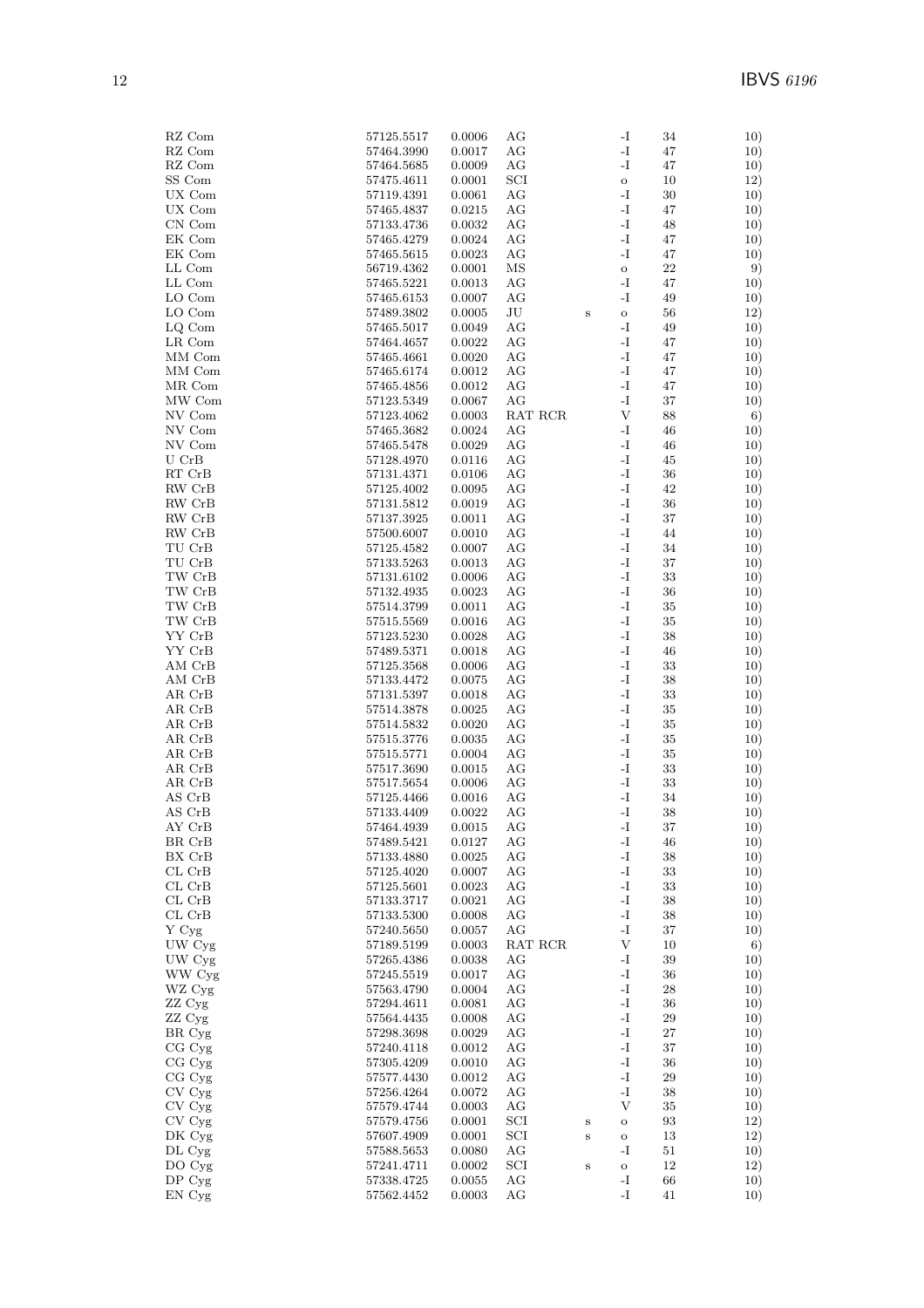| KR Cyg                 | 57574.5243 | 0.0003 | AG         |         | -I                        | 28         | 10) |
|------------------------|------------|--------|------------|---------|---------------------------|------------|-----|
| KV Cyg                 | 57574.4870 | 0.0005 | AG         |         | $\mathbf{-I}$             | $27\,$     | 10) |
| MR Cyg                 |            | 0.0008 | AG         |         | $-I$                      | 26         |     |
|                        | 57562.4597 |        |            |         |                           |            | 10) |
| V366 Cyg               | 57237.4528 | 0.0042 | AG         |         | $-I$                      | 35         | 10) |
| V366 Cyg               | 57260.4662 | 0.0072 | AG         |         | $\mathbf{-I}$             | 40         | 10) |
| $V366$ Cyg             | 57580.5067 | 0.0016 | AG         |         | $-I$                      | 31         | 10) |
|                        |            |        |            |         |                           |            |     |
| $V382 \, Cyg$          | 57574.3965 | 0.0031 | AG         |         | $\mathbf{-I}$             | ${\bf 28}$ | 10) |
| V388 Cyg               | 57564.4983 | 0.0021 | AG         |         | $\mathbf{-I}$             | 24         | 10) |
| V393 Cyg               | 57260.4868 | 0.0068 | AG         |         | $-I$                      | 37         | 10) |
|                        |            |        |            |         |                           |            |     |
| V398 Cyg               | 57307.5616 | 0.0030 | FR         | $\bf S$ | $-I$                      | 15         | 10) |
| V401 Cyg               | 57295.3440 | 0.0001 | RAT RCR    | S       | $\mathbf V$               | 10         | 6)  |
| V401 Cyg               | 57562.5213 | 0.0011 | AG         |         | $-I$                      | 26         | 10) |
| V442 Cyg               | 57332.4373 | 0.0077 | AG         |         | $_{\rm R}$                | 35         | 10) |
|                        |            |        |            |         |                           |            |     |
| $V442 \,\mathrm{Cyg}$  | 57332.4383 | 0.0032 | AG         |         | $\mathbf V$               | 31         | 10) |
| V447 Cyg               | 57574.4506 | 0.0017 | AG         |         | $\mathbf{-I}$             | 27         | 10) |
| V456 Cyg               | 57266.4456 | 0.0024 | AG         |         | $-I$                      | 47         | 10) |
|                        |            |        |            |         |                           |            |     |
| $V463$ Cyg             | 57589.5045 | 0.0001 | SCI        |         | $\rm{O}$                  | 18         | 12) |
| V466 Cyg               | 57546.4189 | 0.0011 | AG         |         | $-I$                      | 24         | 10) |
| $V466$ Cyg             | 57587.4720 | 0.0001 | SCI        | $\bf S$ | $\mathbf O$               | 12         | 12) |
|                        |            |        |            |         |                           |            |     |
| V477 Cyg               | 57238.4980 | 0.0010 | AG         |         | $-I$                      | 39         | 10) |
| $V477 \,\mathrm{Cyg}$  | 57241.5456 | 0.0038 | AG         |         | $-I$                      | 35         | 10) |
| $V477 \text{ Cyg}$     | 57292.4784 | 0.0030 | <b>BRW</b> |         | $\mathbf{V}$              | 95         | 2)  |
|                        |            |        | <b>BRW</b> |         | U                         | 90         |     |
| $V477 \text{ Cyg}$     | 57292.4800 | 0.0050 |            |         |                           |            | 2)  |
| V477 Cyg               | 57292.5009 | 0.0020 | <b>BRW</b> |         | B                         | 99         | 2)  |
| V477 Cyg               | 57579.5108 | 0.0013 | AG         |         | $-I$                      | 29         | 10) |
| $V478$ Cyg             | 57247.4477 | 0.0099 | AG         |         | $-I$                      | 37         | 10) |
|                        |            |        |            |         |                           |            |     |
| $V478$ Cyg             | 57574.4555 | 0.0021 | AG         |         | $\mathbf{-I}$             | $27\,$     | 10) |
| V484 Cyg               | 57256.4377 | 0.0004 | SCI        |         | $\mathbf{o}$              | 44         | 12) |
| V498 Cyg               | 57266.4339 | 0.0176 | AG         |         | $-I$                      | 47         | 10) |
|                        |            |        |            |         |                           |            |     |
| $V499$ Cyg             | 57332.3835 | 0.0009 | AG         |         | $-I$                      | 39         | 10) |
| $V505$ Cyg             | 57574.4654 | 0.0017 | AG         |         | $\mathbf{-I}$             | 27         | 10) |
| $V526$ Cyg             | 57577.4823 | 0.0002 | SCI        | $\bf S$ | $\rm{O}$                  | 63         | 12) |
|                        |            |        |            |         |                           |            |     |
| $V536$ Cyg             | 57296.3241 | 0.0033 | AG         |         | $-I$                      | $32\,$     | 10) |
| V628 Cyg               | 57296.3420 | 0.0015 | AG         |         | $\mathbf{-I}$             | 32         | 10) |
| $V675$ Cyg             | 57131.5413 | 0.0009 | AG         |         | $-I$                      | 18         | 10) |
| V680 Cyg               |            |        | AG         |         | $-I$                      |            |     |
|                        | 57261.5572 | 0.0072 |            |         |                           | 49         | 10) |
| $V680$ Cyg             | 57287.3390 | 0.0084 | AG         |         | $-I$                      | 37         | 10) |
| $V687 \,\mathrm{Cyg}$  | 57577.5104 | 0.0007 | AG         |         | $-I$                      | 29         | 10) |
| $V703$ Cyg             | 57296.4310 | 0.0018 | AG         |         | $\mathbf{-I}$             | $32\,$     | 10) |
|                        |            |        |            |         |                           |            |     |
| V728 $Cyg$             | 57206.4825 | 0.0002 | RAT RCR    |         | $\mathbf{V}$              | 13         | 6)  |
| V787 Cyg               | 57247.3810 | 0.0015 | AG         |         | $-I$                      | 40         | 10) |
| V787 Cyg               | 57574.4836 | 0.0004 | AG         |         | $-I$                      | 28         | 10) |
|                        |            |        |            |         | $\mathbf{V}$              |            |     |
| V788 Cyg               | 57339.4    | 0.1    | <b>VLM</b> |         |                           |            | 19) |
| $V796$ $\rm Cyg$       | 57516.4748 | 0.0036 | AG         |         | $-I$                      | 32         | 10) |
| $V796$ Cyg             | 57590.5190 | 0.0014 | AG         |         | $-I$                      | 35         | 10) |
| V822 Cyg               | 57574.4318 | 0.0004 | AG         |         | $\mathbf{-I}$             | $27\,$     | 10) |
|                        |            |        |            |         |                           |            |     |
| V822 Cyg               | 57579.5027 | 0.0001 | AG         |         | $\mathbf{I}$              | $35\,$     | 10) |
| V824 Cyg               | 57574.4465 | 0.0011 | AG         |         | $\mathbf{-I}$             | 27         | 10) |
| V828 Cyg               | 57260.3650 | 0.0065 | AG         |         | $\mathbf{-I}$             | 40         | 10) |
| V836 Cyg               |            |        |            |         | $\mathbf{-I}$             |            |     |
|                        | 57574.4643 | 0.0026 | AG         |         |                           | 27         | 10) |
| V841 Cyg               | 57562.4570 | 0.0004 | AG         |         | $\mathbf{V}$              | 42         | 10) |
| V874 Cyg               | 57562.4598 | 0.0002 | AG         |         | $-I$                      | 42         | 10) |
| V885 Cyg               | 57580.5033 | 0.0017 | AG         |         | $\mathbf{-I}$             | 31         | 10) |
|                        |            |        |            |         |                           |            |     |
| V889 Cyg               | 57244.4173 | 0.0149 | AG         |         | $-I$                      | 43         | 10) |
| V889 Cyg               | 57563.4212 | 0.0004 | AG         |         | $-I$                      | ${\bf 28}$ | 10) |
| $V891$ Cyg             | 57300.3817 | 0.0040 | <b>BRW</b> |         | U                         | 47         | 2)  |
| $V891$ Cyg             | 57300.3829 | 0.0030 | <b>BRW</b> |         | B                         | 59         | 2)  |
|                        |            |        |            |         |                           |            |     |
| V891 Cyg               | 57300.3848 | 0.0040 | <b>BRW</b> |         | V                         | 58         | 2)  |
| $V891 \,\mathrm{Cyg}$  | 57580.5314 | 0.0011 | AG         |         | $-I$                      | 31         | 10) |
| $V891$ Cyg             | 57582.4398 | 0.0020 | <b>BRW</b> |         | $\mathbf{V}$              | 25         | 2)  |
| $V909$ $Cyg$           | 57244.4669 |        |            |         | $-I$                      |            |     |
|                        |            | 0.0051 | AG         |         |                           | 43         | 10) |
| $V909$ Cyg             | 57568.4884 | 0.0008 | AG         |         | $-I$                      | 20         | 10) |
| $V909$ Cyg             | 57582.5146 | 0.0010 | <b>BRW</b> |         | $\ensuremath{\mathbf{V}}$ | 78         | 2)  |
| $V912$ Cyg             | 57579.4850 | 0.0005 | AG         |         | $-I$                      | 35         | 10) |
|                        |            |        |            |         |                           |            |     |
| $V974$ Cyg             | 57562.4529 | 0.0004 | AG         |         | $\mathbf{-I}$             | 42         | 10) |
| $V1011$ Cyg            | 57579.5029 | 0.0008 | AG         |         | $\mathbf{-I}$             | 34         | 10) |
| V1018 Cyg              | 57579.4520 | 0.0006 | AG         |         | $\ensuremath{\mathbf{V}}$ | 35         | 10) |
| V1034 Cyg              |            |        | RAT RCR    |         | V                         |            |     |
|                        | 57298.3757 | 0.0002 |            |         |                           | 10         | 6)  |
| $V1061 \,\mathrm{Cyg}$ | 57366.2818 | 0.0050 | <b>BRW</b> |         | V                         | 19         | 2)  |
| V1083 Cyg              | 57261.5098 | 0.0096 | AG         |         | $-I$                      | 49         | 10) |
| V1083 Cyg              | 57287.5158 | 0.0065 | AG         |         | $\mathbf{-I}$             | 36         | 10) |
|                        |            |        |            |         |                           |            |     |
| V1143 Cyg              | 57278.3199 | 0.0019 | AG         |         | $\mathbf{-I}$             | 57         | 10) |
| V1171 Cyg              | 57247.5475 | 0.0056 | AG         |         | $-I$                      | 36         | 10) |
|                        |            |        |            |         |                           |            |     |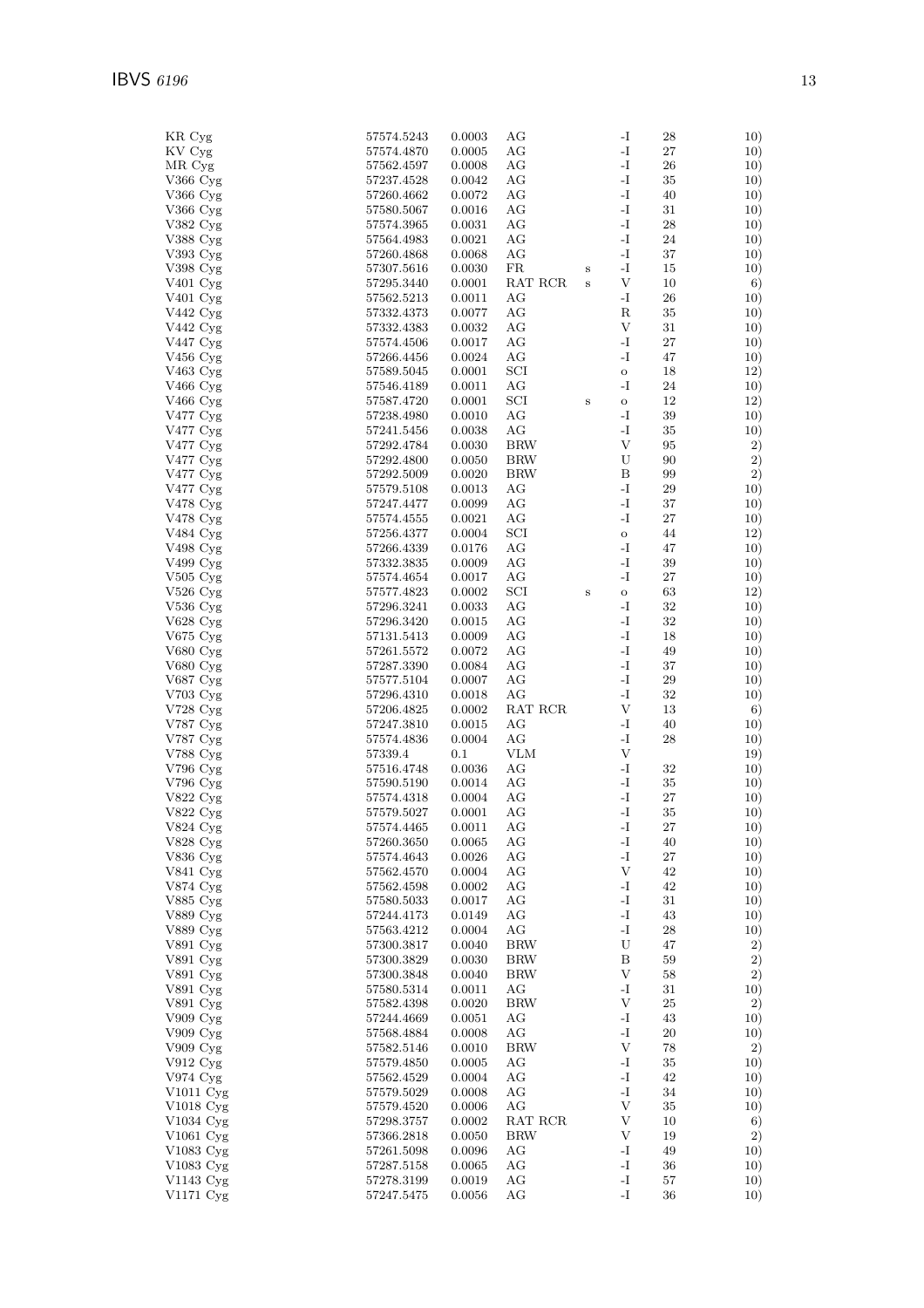| $V1171$ Cyg            | 57579.4486 | 0.0005 | AG         |              | V                         | 35     | 10) |
|------------------------|------------|--------|------------|--------------|---------------------------|--------|-----|
| V1193 Cyg              | 57588.4970 | 0.0005 | АG         |              | $\mathbf{I}$              | 21     | 10) |
| V1345 Cyg              | 57293.4612 | 0.0020 | ΜZ         |              | $\mathbf{I}$              | 16     | 13) |
| V1345 Cyg              | 57306.3194 | 0.0020 | ΜZ         |              | $\mathbf{I}$              | 17     | 13) |
| V1356 Cyg              | 57278.4798 | 0.0094 | AG         |              | -I                        | 44     | 10) |
| $V1401 \,\mathrm{Cyg}$ | 57564.4748 | 0.0014 | AG         |              | -I                        | 21     | 10) |
| V1411 Cyg              | 57277.3643 | 0.0002 | RAT RCR    |              | $\mathbf{V}$              | 10     | 6)  |
| V1414 Cyg              | 57564.4245 | 0.0011 | AG         |              | -I                        | 21     | 10) |
| V1417 Cyg              | 57564.4702 | 0.0013 | AG         |              | -I                        | 21     | 10) |
| V1815 Cyg              | 57298.3243 | 0.0050 | <b>WTR</b> | $\bf S$      | $\mathbf{o}$              | 90     | 11) |
| V1815 Cyg              | 57564.5118 | 0.0016 | AG         |              | -I                        | 22     | 10) |
| V1823 Cyg              | 57265.4339 | 0.0002 | FR         | $\, {\bf S}$ | -I                        | 74     | 10) |
| V1877 Cyg              | 57287.4719 | 0.0007 | FR         | $\bf S$      | $\mathbf{-I}$             | 63     | 10) |
| V1877 Cyg              | 57297.5317 | 0.0008 | FR         |              | -I                        | 72     | 10) |
| V1877 Cyg              | 57298.3933 | 0.0004 | FR         |              | -I                        | 51     | 10) |
| V1877 Cyg              | 57307.3021 | 0.0006 | FR         | $\,$ s       | $\mathbf{-I}$             | 84     | 10) |
| V2021 $Cyg$            | 57307.3828 | 0.0007 | FR         |              | $\mathbf{I}$              | 64     | 10) |
| V2021 $Cyg$            | 57577.4824 | 0.0008 | AG         |              | $\mathbf{I}$              | 29     | 10) |
| V2247 Cyg              | 57298.4598 | 0.0013 | FR         | $\, {\bf S}$ | -I                        | 87     | 10) |
| V2263 $Cyg$            | 57296.3719 | 0.0031 | AG         |              | $\mathbf{I}$              | 31     | 10) |
| V2477 Cyg              | 57563.4584 | 0.0006 | AG         |              | -I                        | 28     | 10) |
| V2517 $Cyg$            | 57181.4694 | 0.0002 | RAT RCR    |              | V                         | 14     | 6)  |
| V $2517$ Cyg           | 57563.4199 | 0.0018 | AG         |              | -I                        | 28     | 10) |
| $V2520$ Cyg            | 57238.4130 | 0.0040 | AG         |              | -I                        | 39     | 10) |
| $V2520 \,\mathrm{Cyg}$ | 57588.4448 | 0.0015 | AG         |              | -I                        | 37     | 10) |
| $V2524$ Cyg            | 57588.4989 | 0.0008 | AG         |              | -I                        | 21     | 10) |
| V2545 $Cyg$            | 57332.4558 | 0.0044 | AG         |              | -I                        | 33     | 10) |
| $V2552 \, Cyg$         | 57563.4225 | 0.0013 | AG         |              | -I                        | 28     | 10) |
| V2554 $Cyg$            | 57563.5009 | 0.0016 | AG         |              | $\mathbf{I}$              | 28     | 10) |
| V2558 Cyg              | 57287.3216 | 0.0003 | FR         |              | -I                        | 82     | 10) |
| V2558 Cyg              | 57297.6119 | 0.0007 | FR         |              | -I                        | 13     | 10) |
| V2558 Cyg              | 57307.4327 | 0.0004 | FR         |              | $\mathbf{I}$              | 66     | 10) |
| $V2646 \,\mathrm{Cyg}$ | 57131.5916 | 0.0024 | AG         |              | $\mathbf{-I}$             | 19     | 10) |
| V2657 $Cyg$            | 57131.5941 | 0.0009 | AG         |              | -I                        | 19     | 10) |
| V2657 Cyg              | 57564.4982 | 0.0019 | AG         |              | -I                        | $21\,$ | 10) |
| W Del                  | 57237.4328 | 0.0076 | AG         |              | $\mathbf{-I}$             | 36     | 10) |
| TY Del                 | 57237.5481 | 0.0021 | AG         |              | -I                        | 36     | 10) |
| AL Del                 | 57231.5087 | 0.0006 | ΜS         |              | $-U-I$                    | 39     | 8)  |
| AV Del                 | 57257.4764 | 0.0125 | AG         |              | $\mathbf{I}$              | 37     | 10) |
| BY Del                 | 57257.5183 | 0.0140 | AG         |              | -I                        | 33     | 10) |
| CR Del                 | 57204.5134 | 0.0007 | MS         |              | $\mathbf{o}$              | $20\,$ | 9)  |
| DK Del                 | 57257.4250 | 0.0034 | AG         |              | -I                        | 33     | 10) |
| EX Del                 | 57257.5142 | 0.0010 | AG         |              | -I                        | 33     | 10) |
| FZ Del                 | 57238.4576 | 0.0013 | AG         |              | -I                        | 39     | 10) |
| FZ Del                 | 57241.5909 | 0.0003 | AG         |              | -I                        | $35\,$ | 10) |
| FZ Del                 | 57588.5557 | 0.0010 | AG         |              | $\mathbf{I}$              | 36     | 10) |
| LY Del                 | 57264.5161 | 0.0031 | AG         |              | $\mathbf{I}$              | 41     | 10) |
| MR Del                 | 56174.3110 | 0.0002 | RAT RCR    |              | V                         | 87     | 6)  |
| MR Del                 | 57240.3821 | 0.0016 | AG         |              | $\mathbf{I}$              | 37     | 10) |
| MR Del                 | 57574.5237 | 0.0017 | AG         |              | $\mathbf{I}$              | 26     | 10) |
| OX Del                 | 57264.4053 | 0.0187 | AG         |              | $\mathbf{-I}$             | $57\,$ | 10) |
| OZ Del                 | 57204.5412 | 0.0005 | RAT RCR    |              | $\ensuremath{\mathbf{V}}$ | 13     | 6)  |
| PP Del                 | 57260.4946 | 0.0113 | AG         |              | -I                        | 43     | 10) |
| Z Dra                  | 57409.3904 | 0.0025 | AG         |              | $\mathbf{I}$              | 38     | 10) |
| RR Dra                 | 57238.5025 | 0.0001 | RAT RCR    |              | $\mathbf{V}$              | 17     | 6)  |
| RX Dra                 | 57136.4939 | 0.0078 | AG         |              | $\mathbf{I}$              | 31     | 10) |
| RX Dra                 | 57562.4643 | 0.0008 | AG         |              | $\mathbf{I}$              | $26\,$ | 10) |
| RZ Dra                 | 57128.3891 | 0.0105 | AG         |              | $\mathbf{I}$              | 46     | 10) |
| RZ Dra                 | 57261.4227 | 0.0021 | AG         |              | $\mathbf{I}$              | 32     | 10) |
| RZ Dra                 | 57515.3789 | 0.0012 | AG         |              | $\mathbf{I}$              | $35\,$ | 10) |
| TW Dra                 | 57474.4108 | 0.0022 | AG         |              | $\mathbf{I}$              | 45     | 10) |
| TZ Dra                 | 57136.5032 | 0.0021 | AG         |              | $\mathbf{I}$              | 31     | 10) |
| TZ Dra                 | 57515.3959 | 0.0036 | AG         |              | $\mathbf{I}$              | 34     | 10) |
| UZ Dra                 | 57123.4373 | 0.0030 | AG         |              | $\mathbf{-I}$             | 38     | 10) |
| UZ Dra                 | 57516.4247 | 0.0011 | AG         |              | $\mathbf{I}$              | 36     | 10) |
| AI Dra                 | 57123.5849 | 0.0017 | AG         |              | -1                        | 34     | 10) |
| AI Dra                 | 57134.3720 | 0.0028 | AG         |              | $\mathbf{I}$              | 36     | 10) |
| AI Dra                 | 57499.4145 | 0.0124 | AG         |              | $\mathbf{I}$              | 50     | 10) |
| AX Dra                 | 57474.3382 | 0.0031 | AG         |              | -I                        | 45     | 10) |
| AX Dra                 | 57474.6259 | 0.0001 | AG         |              | -1                        | 45     | 10) |
| BF Dra                 | 57248.3955 | 0.0118 | AG         |              | $\mathbf{I}$              | 45     | 10) |
| BF Dra                 | 57265.4023 | 0.0038 | AG         |              | -1                        | 35     | 10) |
| BF Dra                 | 57517.4582 | 0.0230 | AG         |              | $\mathbf{-I}$             | 32     | 10) |
|                        |            |        |            |              |                           |        |     |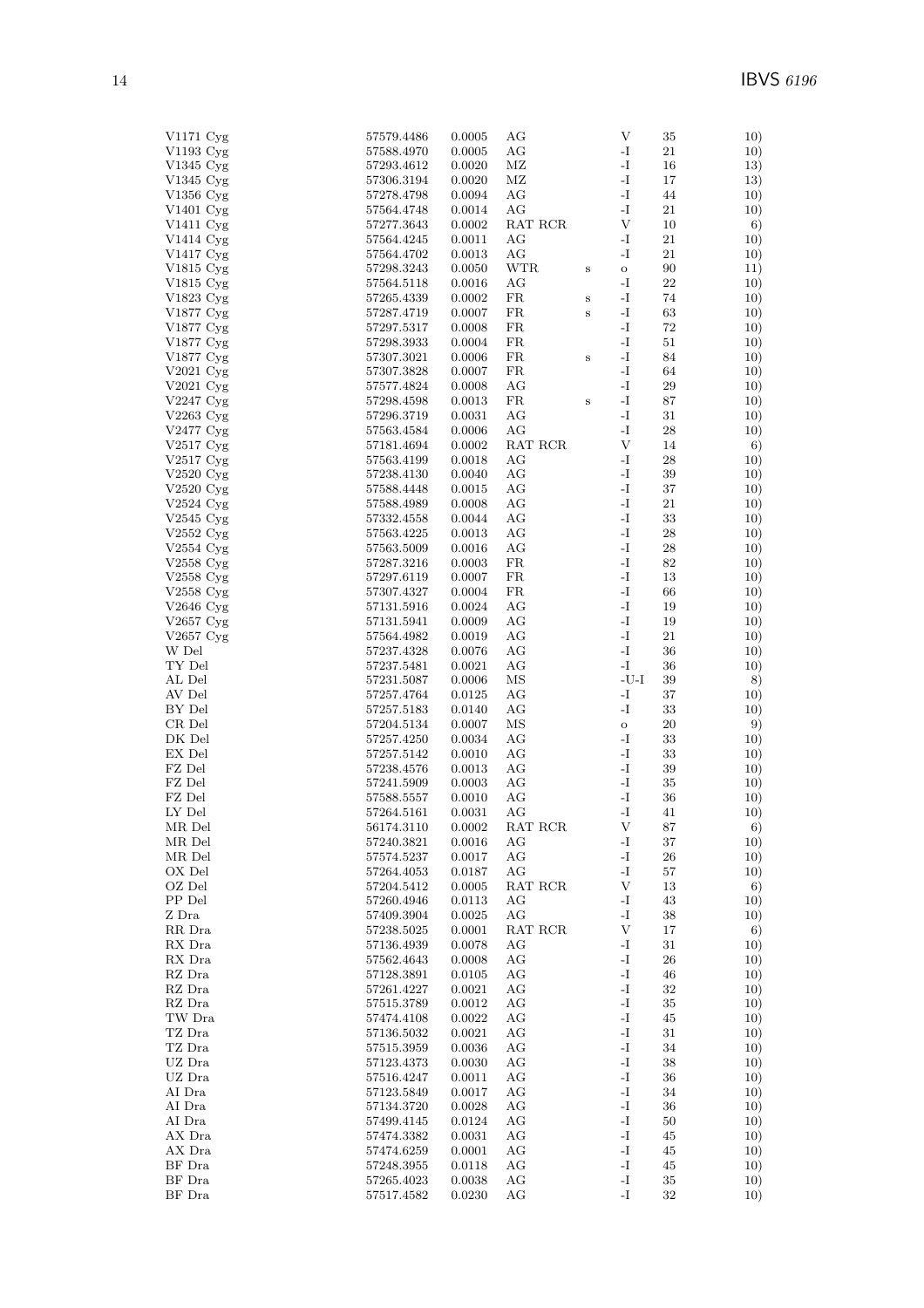| BH Dra         | 57134.5466 | 0.0013     | AG           |              | -I            | 30     | 10)        |
|----------------|------------|------------|--------------|--------------|---------------|--------|------------|
| BH Dra         | 57293.5425 | 0.0002     | $_{\rm SCI}$ | $\, {\bf S}$ | $\mathbf O$   | 10     | 12)        |
| BH Dra         | 57563.4150 | 0.0011     | АG           |              | -I            | 28     | 10)        |
| BS Dra         | 57134.3592 | 0.0013     | АG           |              | -I            | 36     | 10)        |
| BU Dra         | 57295.5153 | 0.0002     | $_{\rm SCI}$ |              | $\mathbf O$   | 74     | 12)        |
| BU Dra         | 57474.5327 | 0.0023     | AG           |              | -I            | 44     | 10)        |
| BU Dra         | 57543.4479 | 0.0030     | <b>BRW</b>   |              | V             | 26     | 2)         |
| CV Dra         | 57134.5318 | 0.0022     | AG           |              | -I            | 36     | 10)        |
| CV Dra         | 57500.4594 | 0.0056     | AG           |              | -I            | 42     | 10)        |
| EF Dra         | 57102.5663 | 0.0002     | RAT RCR      | S            | V             | 16     | 6)         |
| FU Dra         | 57121.4737 | 0.0012     | AG           |              | -I            | 31     | 10)        |
| FU Dra         | 57474.3529 | 0.0004     | AG           |              | -I            | 44     | 10)        |
| ${\rm FU~Dra}$ | 57474.5031 | 0.0017     | AG           |              | -1            | 44     | 10)        |
| FX Dra         | 57137.4872 | $0.0103\,$ | АG           |              | -I            | 37     | 10)        |
| FX Dra         | 57500.4624 | 0.0058     | AG           |              | $\mathbf{-I}$ | 45     | 10)        |
| GM Dra         | 57132.5148 | 0.0033     | АG           |              | -I            | 40     | 10)        |
| GM Dra         | 57514.4431 | 0.0047     | AG           |              | -I            | 35     | 10)        |
| GQ Dra         | 57128.4581 | 0.0065     | AG           |              | -I            | 42     | 10)        |
| GQ Dra         | 57489.6000 | 0.0002     | $_{\rm SCI}$ | $\,$ S       | $\mathbf O$   | 11     | 12)        |
| GQ Dra         | 57499.5401 | 0.0150     | AG           |              | -I            | 48     | 10)        |
| KZ Dra         | 57246.4941 | 0.0002     | RAT RCR      |              | V             | 15     | 6)         |
| LN Dra         | 57516.4281 | 0.0016     | AG           |              | -I            | 36     | 10)        |
| NN Dra         | 57070.5879 | 0.0002     | RAT RCR      |              | V             | 15     | 6)         |
| NU Dra         | 57128.4822 | 0.0002     | RAT RCR      |              | V             | 19     | 6)         |
| V341 Dra       | 57515.4684 | 0.0084     | AG           |              | -I            | 35     | 10)        |
| V372 Dra       | 57125.4317 | 0.0016     | AG           |              | -I            | 43     | 10)        |
| $\rm V372~Dra$ | 57137.4400 | 0.0024     | AG           |              | -I            | 37     | 10)        |
| V372 Dra       | 57499.4363 | 0.0021     | AG           |              | -I            | 50     | 10)        |
| V374 Dra       | 57134.4987 | 0.0057     | AG           |              | -I            | 36     | 10)        |
| V374 Dra       | 57136.5175 | 0.0067     | AG           |              | -I            | 31     | 10)        |
| V374 Dra       | 57500.4395 | 0.0137     | AG           |              | $\mathbf{-I}$ | 42     | 10)        |
| V421 Dra       | 57297.4603 | 0.0207     | AG           |              | -I            | 58     | 10)        |
| V423 Dra       | 57568.4394 | 0.0043     | АG           |              | -I            | 16     | 10)        |
| $\rm V425$ Dra | 57297.6472 | 0.0021     | AG           |              | $\mathbf{-I}$ | 58     | 10)        |
| V437 Dra       | 57588.5328 | 0.0020     | AG           |              | -I            | 21     | 10)        |
| V438 Dra       | 57153.5783 | 0.0009     | RAT RCR      |              | V             | 19     | 6)         |
| V444 Dra       | 57568.4430 | 0.0030     | AG           |              | -I            | 19     | 10)        |
| V471 Dra       | 57474.3937 | 0.0039     | AG           |              | -I            | 44     | 10)        |
| V471 Dra       | 57474.5535 | 0.0028     | AG           |              | -I            | 44     | 10)        |
| V509 Dra       | 57132.3973 | 0.0086     | AG           |              | -I            | 40     | 10)        |
| V1738 Dra      | 57500.5382 | 0.0298     | AG           |              | -I            | 42     | 10)        |
| S Equ          | 57241.4558 | 0.0015     | AG           |              | -I            | 35     |            |
| S Equ          | 57588.5054 | 0.0005     | AG           |              | -I            | 36     | 10)        |
| SX Gem         | 57414.4917 | 0.0013     | AG           |              | -I            | 40     | 10)        |
| AI Gem         | 57384.6361 | 0.0031     | АG           |              | -1            | 54     | 10)<br>10) |
| AY Gem         | 57414.4079 | 0.0005     | AG           |              | -I            | 41     |            |
|                |            |            |              |              | -I            |        | 10)        |
| AZ Gem         | 57384.5092 | 0.0009     | АG           |              | -I            | 51     | 10)        |
| BD Gem         | 57385.3790 | 0.0005     | AG           |              |               | $33\,$ | 10)        |
| DP Gem         | 57383.3679 | 0.0042     | AG           |              | -1            | 65     | 10)        |
| DP Gem         | 57383.6480 | 0.0038     | AG           |              | -I            | 65     | 10)        |
| FG Gem         | 57384.3500 | 0.0042     | AG           |              | -1            | 50     | 10)        |
| KQ Gem         | 57385.3451 | 0.0009     | AG           |              | -1            | 34     | 10)        |
| KV Gem         | 57384.4938 | 0.0014     | AG           |              | $\mathbf{I}$  | 49     | 10)        |
| $V402$ Gem     | 57385.2915 | 0.0017     | AG           |              | $\mathbf{I}$  | 38     | 10)        |
| $V402$ Gem     | 57385.4916 | 0.0018     | АG           |              | -I            | 38     | 10)        |
| $V404$ Gem     | 57384.4511 | 0.0011     | AG           |              | $\mathbf{-I}$ | 49     | 10)        |
| $V404$ Gem     | 57384.6234 | 0.0013     | AG           |              | -I            | 49     | 10)        |
| $V405$ Gem     | 57384.4816 | 0.0038     | AG           |              | $\mathbf{I}$  | 49     | 10)        |
| $V414$ Gem     | 57384.4990 | 0.0060     | AG           |              | V             | 53     | 10)        |
| $V415$ Gem     | 57384.4296 | 0.0012     | AG           |              | $\mathbf{I}$  | 50     | 10)        |
| $V415$ Gem     | 57384.6068 | 0.0035     | AG           |              | -1            | 50     | 10)        |
| V428 Gem       | 57414.4604 | 0.0045     | AG           |              | -I            | 47     | 10)        |
| RX Her         | 57579.5249 | 0.0013     | AG           |              | $\mathbf{I}$  | 28     | 10)        |
| SZ Her         | 57136.5365 | 0.0019     | AG           |              | -1            | $31\,$ | 10)        |
| SZ Her         | 57514.4978 | 0.0010     | AG           |              | $\mathbf{I}$  | 35     | 10)        |
| BO Her         | 57574.4252 | 0.0031     | AG           |              | $\mathbf{I}$  | 28     | 10)        |
| CC Her         | 57518.4856 | 0.0007     | AG           |              | $\mathbf{I}$  | 33     | 10)        |
| DD Her         | 57516.3826 | 0.0069     | AG           |              | -I            | 32     | 10)        |
| ES Her         | 57516.3977 | 0.0027     | AG           |              | -I            | 32     | 10)        |
| FW Her         | 57517.5335 | 0.0004     | SCI          | $\, {\bf S}$ | $\rm{O}$      | 23     | 12)        |
| GU Her         | 57500.5607 | 0.0100     | <b>BRW</b>   |              | V             | 21     | 2)         |
| HS Her         | 57245.5232 | 0.0056     | AG           |              | $\mathbf{I}$  | 36     | 10)        |
| MM Her         | 57579.4564 | 0.0008     | AG           |              | -1            | 29     | 10)        |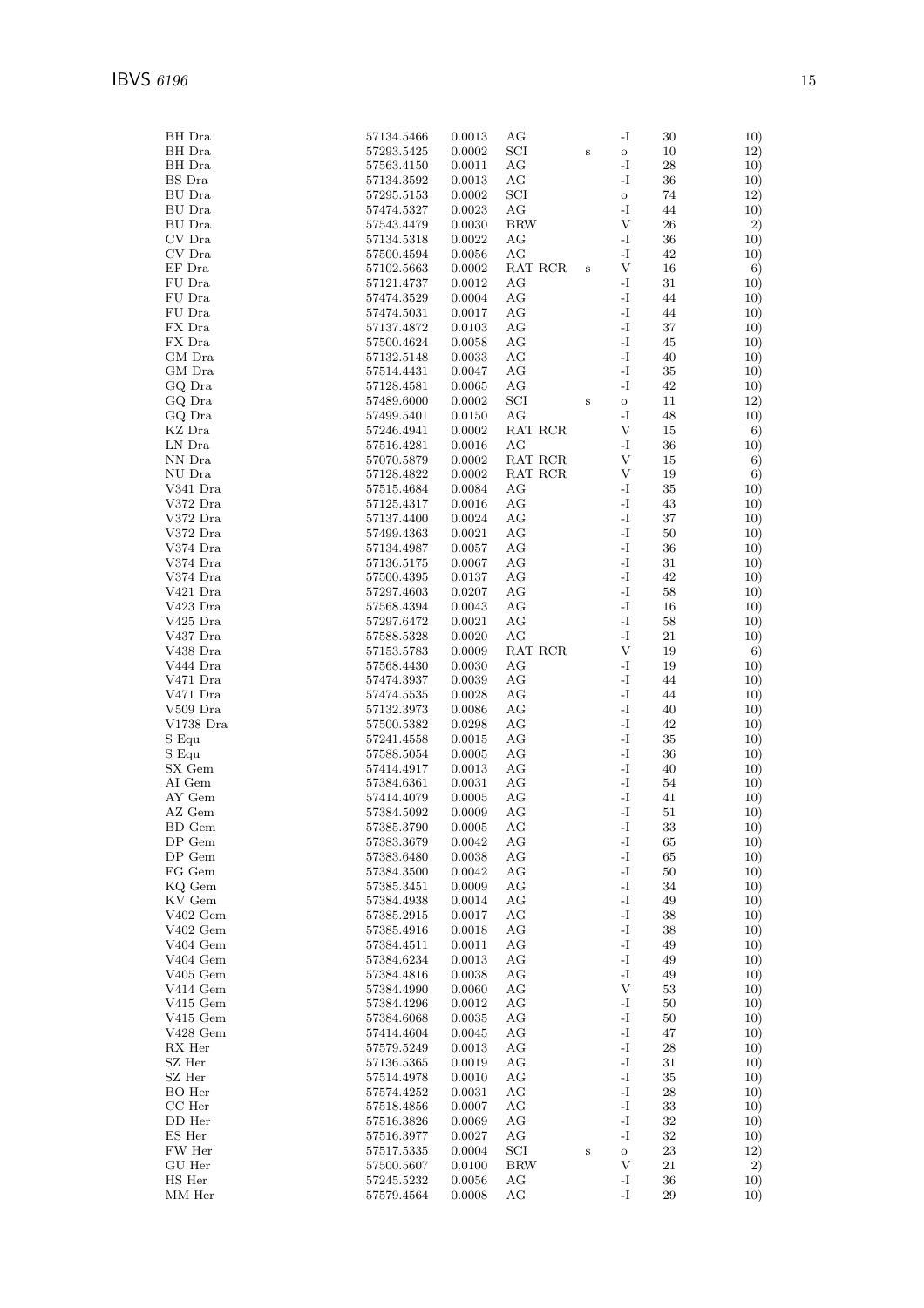| MT Her      | 57546.4552 | 0.0043 | AG           |         | -I            | 24     | 10) |
|-------------|------------|--------|--------------|---------|---------------|--------|-----|
| $MX$ Her    | 57518.5018 | 0.0008 | AG           |         | -I            | 34     | 10) |
| V338 Her    | 57132.5288 | 0.0013 | AG           |         | -I            | 36     | 10) |
| V338 Her    | 57516.4247 | 0.0034 | AG           |         | -I            | $36\,$ | 10) |
|             |            |        |              |         | $\mathbf{I}$  |        |     |
| $V342$ Her  | 57516.4949 | 0.0028 | AG           |         |               | $32\,$ | 10) |
| $V359$ Her  | 57131.3933 | 0.0031 | AG           |         | $\mathbf{I}$  | 36     | 10) |
| $V359$ Her  | 57137.5449 | 0.0100 | AG           |         | -I            | $36\,$ | 10) |
| $V450$ Her  | 57132.5476 | 0.0093 | AG           |         | $\mathbf{-I}$ | $39\,$ | 10) |
|             |            |        |              |         |               |        |     |
| V450 Her    | 57499.4533 | 0.0123 | AG           |         | -I            | 47     | 10) |
| $V501$ Her  | 57518.4235 | 0.0022 | AG           |         | -I            | $35\,$ | 10) |
| $V502$ Her  | 57515.3768 | 0.0006 | AG           |         | $\mathbf{-I}$ | 31     | 10) |
| $V502$ Her  | 57515.5613 | 0.0020 | AG           |         | -I            | 31     | 10) |
|             |            |        |              |         |               |        |     |
| $V728$ Her  | 57134.4484 | 0.0046 | AG           |         | -I            | 35     | 10) |
| $V728$ Her  | 57137.5127 | 0.0067 | AG           |         | -I            | $37\,$ | 10) |
| $V728$ Her  | 57517.3791 | 0.0011 | AG           |         | -I            | $33\,$ | 10) |
| $V731$ Her  | 57462.4675 | 0.0003 | ΜS           |         | $\mathbf O$   | 16     | 9)  |
|             |            |        |              |         |               |        |     |
| V732 Her    | 57513.4360 | 0.0003 | SCI          |         | $\mathbf O$   | 64     | 12) |
| V732 Her    | 57515.5916 | 0.0005 | $_{\rm SCI}$ |         | $\mathbf O$   | 59     | 12) |
| V732 Her    | 57528.4481 | 0.0005 | SCI          |         | $\mathbf O$   | $53\,$ | 12) |
| V842 Her    | 57500.3444 | 0.0027 | AG           |         | -I            | 44     | 10) |
| V842 Her    | 57500.5493 | 0.0008 | AG           |         | -I            | 44     |     |
|             |            |        |              |         |               |        | 10) |
| $V861$ Her  | 57514.3628 | 0.0002 | SCI          |         | $\mathbf O$   | 34     | 12) |
| V861 Her    | 57514.5381 | 0.0004 | SCI          | $\bf S$ | $\mathbf O$   | 53     | 12) |
| $V878$ Her  | 57131.5003 | 0.0019 | AG           |         | -I            | 36     | 10) |
| V878 Her    |            | 0.0029 | AG           |         | $\mathbf{I}$  | 37     |     |
|             | 57137.5883 |        |              |         |               |        | 10) |
| V878 Her    | 57499.4844 | 0.0019 | AG           |         | -I            | 48     | 10) |
| V883 Her    | 57516.4319 | 0.0060 | AG           |         | $\mathbf{-I}$ | $32\,$ | 10) |
| V994 Her    | 57590.4201 | 0.0016 | AG           |         | -I            | 35     | 10) |
|             |            |        |              |         | -I            | $35\,$ |     |
| V1055 Her   | 57134.4573 | 0.0028 | AG           |         |               |        | 10) |
| $V1055$ Her | 57134.6141 | 0.0006 | AG           |         | -I            | $35\,$ | 10) |
| V1055 Her   | 57137.4621 | 0.0032 | AG           |         | -I            | 37     | 10) |
| $V1055$ Her | 57517.5224 | 0.0022 | AG           |         | -I            | 33     | 10) |
| $V1063$ Her | 57518.4628 | 0.0059 | AG           |         | $\mathbf{I}$  | $35\,$ | 10) |
|             |            |        |              |         |               |        |     |
| $V1066$ Her | 57518.3732 | 0.0005 | AG           |         | $\mathbf{-I}$ | 34     | 10) |
| V1068 Her   | 57518.4795 | 0.0016 | AG           |         | -I            | 34     | 10) |
| V1069 Her   | 57518.4115 | 0.0019 | AG           |         | -I            | 34     | 10) |
| V1071 Her   | 57518.4845 | 0.0020 | AG           |         | -I            | 34     | 10) |
|             |            |        |              |         |               |        |     |
| V1073 Her   | 57516.4894 | 0.0011 | AG           |         | -I            | 34     | 10) |
| V1095 Her   | 57446.6312 | 0.0002 | MS           |         | $\rm{O}$      | 16     | 9)  |
| V1096 Her   | 57446.6327 | 0.0003 | ΜS           |         | $\mathbf O$   | 16     | 9)  |
| V1097 Her   | 57546.4975 | 0.0014 | AG           |         | -I            | 24     | 10) |
|             |            |        |              |         |               |        |     |
| V1098 Her   | 57518.5082 | 0.0011 | AG           |         | -I            | 34     | 10) |
| V1100 Her   | 57515.5188 | 0.0023 | AG           |         | $\mathbf{I}$  | 31     | 10) |
| V1101 Her   | 57514.4548 | 0.0042 | AG           |         | -I            | 35     | 10) |
| V1101 Her   | 57515.4136 | 0.0031 | AG           |         | -I            | 35     | 10) |
| V1101 Her   |            |        |              |         | $\mathbf{I}$  | 34     |     |
|             | 57518.4740 | 0.0015 | AG           |         |               |        | 10) |
| $V1103$ Her | 57515.4874 | 0.0019 | AG           |         | $\mathbf{I}$  | 31     | 10) |
| V1104 Her   | 57518.3932 | 0.0020 | AG           |         | -I            | 34     | 10) |
| $V1104$ Her | 57518.5075 | 0.0003 | AG           |         | $\mathbf{I}$  | 34     | 10) |
|             |            |        |              |         |               |        |     |
| $V1106$ Her | 57516.4158 | 0.0008 | AG           |         | $\mathbf{I}$  | 32     | 10) |
| $V1106$ Her | 57516.5463 | 0.0017 | AG           |         | -I            | $32\,$ | 10) |
| V1147 Her   | 57125.3426 | 0.0006 | AG           |         | $\mathbf{I}$  | $35\,$ | 10) |
| $V1147$ Her | 57125.4723 | 0.0010 | AG           |         | $\mathbf{I}$  | 35     | 10) |
| V1147 Her   | 57125.5982 | 0.0016 | AG           |         | $\mathbf{I}$  | 35     | 10) |
|             |            |        |              |         |               |        |     |
| $V1147$ Her | 57133.3621 | 0.0016 | AG           |         | $\mathbf{I}$  | 38     | 10) |
| V1147 Her   | 57133.4866 | 0.0004 | AG           |         | $\mathbf{I}$  | 38     | 10) |
| $V1160$ Her | 57125.5118 | 0.0008 | AG           |         | $\mathbf{I}$  | $35\,$ | 10) |
| $V1160$ Her | 57133.4085 | 0.0018 | AG           |         | $\mathbf{I}$  | $38\,$ | 10) |
|             |            |        |              |         |               |        |     |
| V1160 Her   | 57133.5971 | 0.0006 | AG           |         | $\mathbf{I}$  | 38     | 10) |
| $V1167$ Her | 57518.5047 | 0.0012 | AG           |         | $\mathbf{I}$  | $32\,$ | 10) |
| V1170 Her   | 57125.4906 | 0.0015 | AG           |         | $\mathbf{I}$  | 34     | 10) |
| V1170 Her   | 57133.3592 | 0.0040 | AG           |         | $\mathbf{I}$  | 37     | 10) |
|             |            |        |              |         |               |        |     |
| $V1170$ Her | 57133.5630 | 0.0019 | AG           |         | $\mathbf{I}$  | 37     | 10) |
| V1181 Her   | 57133.5032 | 0.0024 | AG           |         | $\mathbf{I}$  | 38     | 10) |
| V1181 Her   | 57149.5119 | 0.0002 | RAT RCR      |         | V             | 15     | 6)  |
| V1185 Her   | 57134.5118 | 0.0021 | AG           |         | $\mathbf{I}$  | $36\,$ | 10) |
| V1185 Her   | 57500.4239 | 0.0035 | AG           |         | $\mathbf{I}$  | 44     | 10) |
|             |            |        |              |         |               |        |     |
| V1185 Her   | 57500.6044 | 0.0005 | AG           |         | $\mathbf{I}$  | 44     | 10) |
| V1198 Her   | 57125.3850 | 0.0050 | AG           |         | $\mathbf{I}$  | 41     | 10) |
| V1198 Her   | 57125.5676 | 0.0032 | AG           |         | $\mathbf{I}$  | 41     | 10) |
| V1198 Her   | 57133.3819 | 0.0041 | AG           |         | $\mathbf{I}$  | $38\,$ | 10) |
|             |            |        |              |         |               |        |     |
| V1198 Her   | 57133.5682 | 0.0026 | AG           |         | $\mathbf{I}$  | $38\,$ | 10) |
| V1198 Her   | 57134.4744 | 0.0038 | AG           |         | $\mathbf{I}$  | 36     | 10) |
|             |            |        |              |         |               |        |     |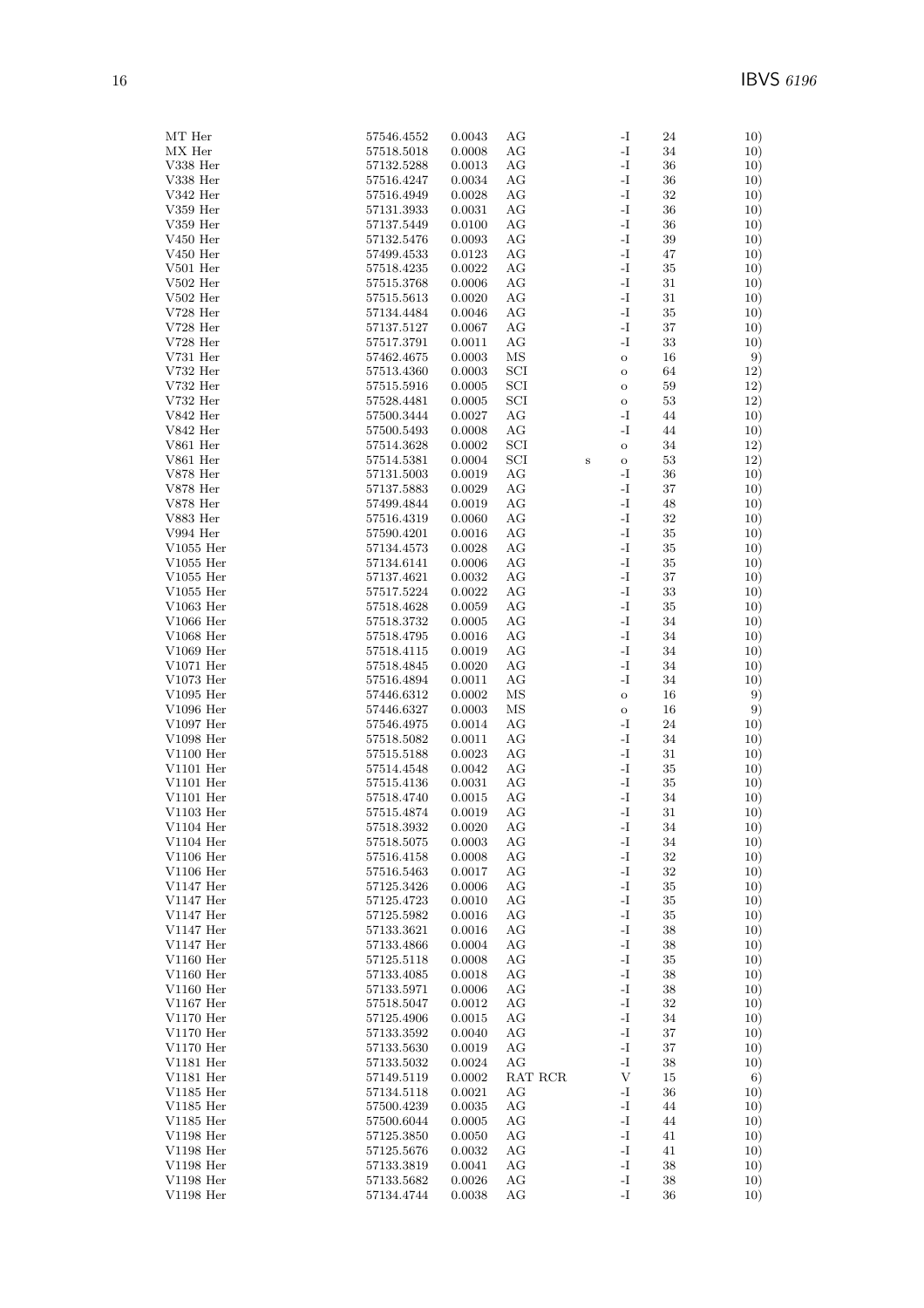| $V1198$ Her        | 57489.3790     | 0.0064     | АG         |         | -I           | 46     | 10) |
|--------------------|----------------|------------|------------|---------|--------------|--------|-----|
| $V1198$ Her        | 57489.5616     | 0.0030     | АG         |         | -I           | 46     | 10) |
| $V1238$ Her        | 57128.4143     | 0.0027     | AG         |         | $\mathbf{I}$ | 44     | 10) |
| $V1238$ Her        | 57128.5993     | 0.0014     | АG         |         | -1           | 44     | 10) |
| $V1238$ Her        | 57500.4181     | 0.0018     | АG         |         | -I           | 41     | 10) |
| $V1238$ Her        | 57500.6020     | 0.0002     | AG         |         | -I           | 41     | 10) |
| $V1284$ Her        | 57515.3909     | 0.0031     | АG         |         | -I           | 31     | 10) |
| $V1284$ Her        | 57515.5581     | 0.0005     | АG         |         | -I           | 31     | 10) |
| $V1286$ Her        | 57515.4820     | 0.0017     | AG         |         | -I           | 31     | 10) |
| $V1289$ Her        | 57136.4419     | 0.0016     | AG         |         | $\mathbf{I}$ | $31\,$ | 10) |
| V1289 Her          | 57515.4710     | 0.0011     | AG         |         | -I           | 31     | 10) |
| $V1298$ Her        | 57564.4370     | 0.0014     | AG         |         | -I           | $25\,$ | 10) |
| $V1300$ Her        | 57515.4463     | 0.0016     | АG         |         | -I           | 31     | 10) |
| $V1302$ Her        | 57132.4458     | 0.0029     | АG         |         | -I           | 36     | 10) |
| $V1302$ Her        | 57516.4307     | 0.0120     | AG         |         | $\mathbf{I}$ | 36     | 10) |
| $V1309$ Her        | 57132.5591     | 0.0028     | AG         |         | -I           | 36     | 10) |
| $V1309$ Her        | 57516.5008     | 0.0060     | АG         |         | -I           | 36     | 10) |
| $V1310$ Her        | 57515.3878     | 0.0015     | AG         |         | -I           | 31     | 10) |
| $V1315$ Her        | 57515.5340     | 0.0007     | АG         |         | -I           | 31     | 10) |
| $V1321$ Her        | 57514.4005     | 0.0023     | АG         |         | -I           | 35     | 10) |
| $V1321$ Her        | 57514.5445     | 0.0017     | АG         |         | -I           | 35     | 10) |
| $V1321$ Her        | 57515.4298     | 0.0027     | AG         |         | -I           | $35\,$ | 10) |
| $V1321$ Her        | 57515.5726     | 0.0033     | AG         |         | -I           | 35     | 10) |
| $V1321$ Her        | 57518.3710     | 0.0028     | АG         |         | -I           | 34     | 10) |
| $V1321$ Her        | 57518.5189     | $0.0021\,$ | AG         |         | -I           | 34     | 10) |
| $V1327$ Her        | 57516.5599     | 0.0014     | АG         |         | -I           | 32     | 10) |
| V1331 Her          | 57515.5345     | 0.0042     | АG         |         | -I           | 31     | 10) |
| V1333 Her          | 57518.4875     | 0.0016     | AG         |         | -I           | 34     | 10) |
| $V1435$ Her        | 57515.4221     | 0.0014     | AG         |         | $\mathbf{I}$ | $31\,$ | 10) |
| u Her              | 57136.4584     | 0.0087     | АG         |         | -I           | 31     | 10) |
| u Her              | 57253.3610     |            | <b>VLM</b> |         | $\mathbf{V}$ |        | 18) |
| u Her              | 57254.376      |            | <b>VLM</b> |         | $\mathbf{V}$ |        | 18) |
| TY Hya             | 57457.4514     | 0.0098     | АG         |         | -I           | 39     | 10) |
| AV Hya             | 57457.3529     | 0.0029     | AG         |         | -I           | 39     | 10) |
| CU Hya             | 57131.3585     | 0.0013     | AG         |         | -I           | 19     | 10) |
| DF Hya             | 57131.4152     | 0.0017     | AG         |         | -I           | 19     | 10) |
| V409 Hya           | 57074.3891     | 0.0002     | RAT RCR    |         | V            | 12     | 6)  |
| V409 Hya           | 57457.4072     | 0.0043     | AG         |         | -I           | 35     | 10) |
| SW Lac             | 57328.2733     | 0.0003     | DIE        |         | $\circ$      | 29     | 20) |
| TW Lac             | 57131.5038     | 0.0014     | AG         |         | -I           | 19     | 10) |
| TW Lac             | 57286.4180     | 0.0001     | ΜS         |         | $-U-I$       | 46     | 8)  |
| UW Lac             | 57264.4034     | 0.0050     | <b>BRW</b> |         | V            | 16     | 2)  |
| VV Lac             | 57345.5258     | 0.0014     | AG         |         | -I           | 38     | 10) |
| VX Lac             | 57574.4030     | 0.0004     | AG         |         | -I           | 27     | 10) |
| VY Lac             | 57330.3803     | 0.0015     | АG         |         | -I           | 31     | 10) |
| VY Lac             | 57590.4781     | 0.0005     | АG         |         | -I           | 35     | 10) |
| AG Lac             | 57345.5335     | 0.0005     | AG         |         | -I           | 50     | 10) |
| $\rm{AG}$ Lac      | 57564.4153     | 0.0001     | AG         |         | -I           | $20\,$ | 10) |
| AI Lac             | 57564.4175     | 0.0004     | AG         |         | -1           | 20     | 10) |
| AR Lac             | 57327.3146     | 0.0093     | AG         |         | -1           | 51     | 10) |
| AW Lac             | 57562.5191     | 0.0018     | AG         |         | I-           | $26\,$ | 10) |
| CM Lac             | 57247.4693     | 0.0021     | AG         |         | -I           | 40     | 10) |
| CO Lac             | 57296.3535     | $0.0011\,$ | JU         | $\bf S$ | $\mathbf O$  | 79     | 12) |
| EK Lac             | 57201.4700     | 0.0002     | ΜS         |         | $\mathbf O$  | 20     | 9)  |
| EM Lac             | 57298.5930     | 0.0016     | AG         |         | $\mathbf{I}$ | 19     | 10) |
| EP Lac             | 57283.5274     | 0.0004     | ΜS         |         | $-I-J-$      | 48     | 8)  |
| ${\rm ER}$ Lac     | 57357.3465     | 0.0004     | MS         |         | $-U-I$       | 57     | 8)  |
| ES Lac             | 57237.4478     | 0.0115     | AG         |         | I-           | 36     | 10) |
| EU Lac             | 57131.5736     | 0.0020     | AG         |         | -1           | 19     | 10) |
| EY Lac             | 57286.4412     | 0.0003     | ΜS         |         | $-U-I$       | 44     | 8)  |
| HR Lac             | 57214.4888     | 0.0003     | MS         |         | $\rm{O}$     | 23     | 9)  |
| HR Lac             | 57283.5711     | 0.0005     | MS         |         | -U-I         | 44     | 8)  |
| IL Lac             | 57131.5290     | $0.0105\,$ | AG         |         | $\mathbf{I}$ | 19     | 10) |
| IP Lac             | 57564.5457     | 0.0004     | AG         |         | I-           | $20\,$ | 10) |
| $\rm IU$ $\rm Lac$ | 57345.4591     | 0.0012     | AG         |         | I-           | 49     | 10) |
| KU Lac             | 57345.3214     | 0.0013     | AG         |         | -1           | 48     | 10) |
| LU Lac             | 57258.4318     | 0.0002     | MS         |         | $-U-I$       | 49     | 8)  |
| LZ Lac             | $57338.4117\,$ | 0.0046     | AG         |         | <b>I</b> -   | 65     | 10) |
| $LZ$ Lac           | 57345.2932     | 0.0031     | AG         |         | -1           | 47     | 10) |
| NR Lac             | 57258.4449     | 0.0004     | MS         |         | $-U-I$       | 50     | 8)  |
| PP Lac             | 57298.5055     | 0.0029     | AG         |         | -1           | 18     | 10) |
| PP Lac             | 57338.4222     | 0.0011     | AG         |         | I-           | 66     | 10) |
| PP Lac             | 57338.6222     | 0.0007     | AG         |         | -1           | 66     | 10) |
|                    |                |            |            |         |              |        |     |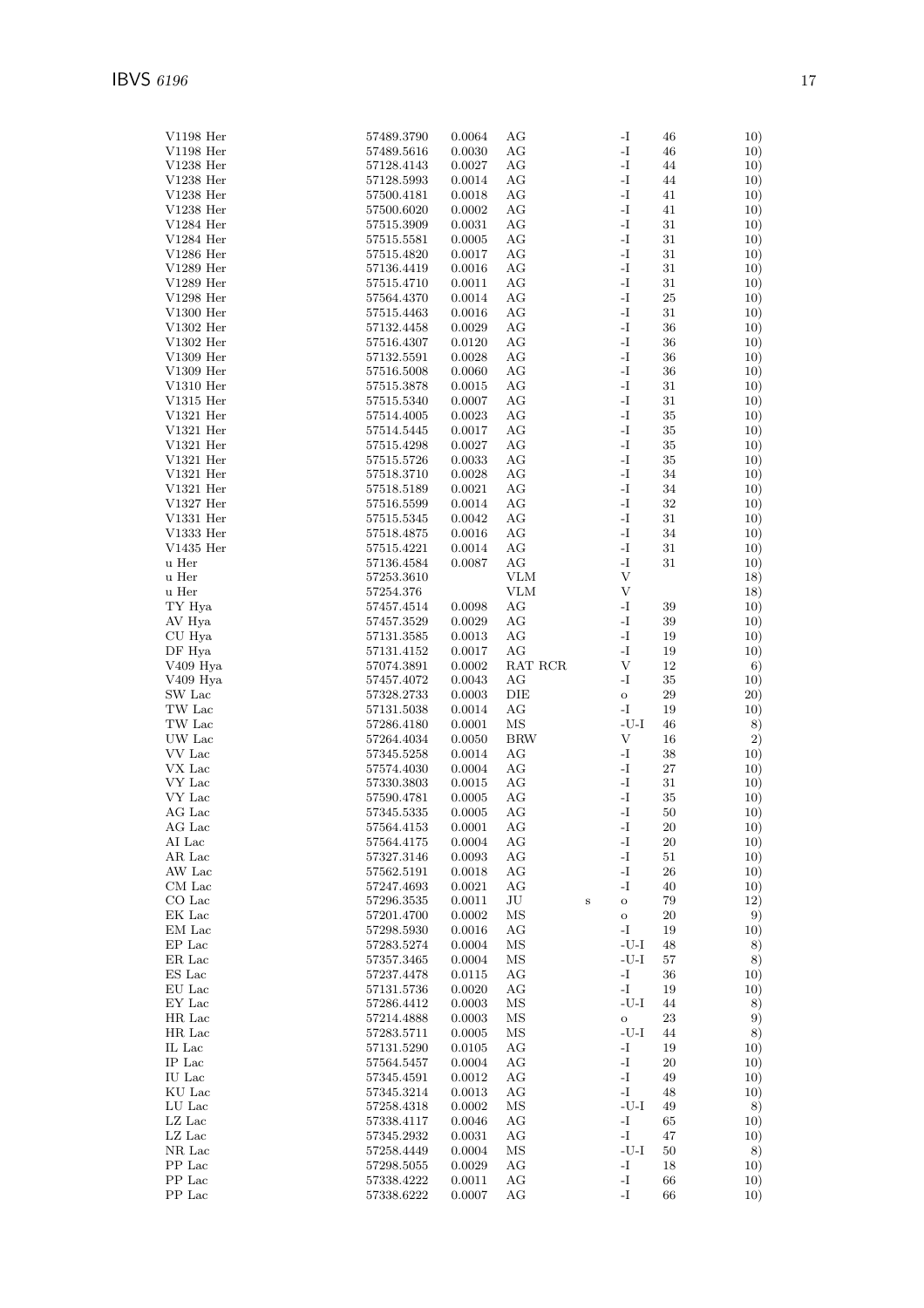| PP Lac         | 57345.4422  | 0.0004     | AG         |         | $\mathbf{I}$              | 10)<br>50     |
|----------------|-------------|------------|------------|---------|---------------------------|---------------|
| $V339$ Lac     | 57296.4955  | 0.0025     | AG         |         | $\mathbf{I}$              | 31<br>10)     |
| V344 Lac       | 57131.5455  | 0.0021     | АG         |         | -I                        | 19<br>10)     |
| V344 Lac       | 57357.2812  | 0.0013     | MS         |         | $-U-I$                    | 60<br>8)      |
| $V402$ Lac     | 57237.5428  | 0.0063     | AG         |         | -I                        | 36<br>10)     |
| V441 Lac       | 57345.4458  | 0.0017     | AG         |         | -I                        | 47<br>10)     |
| $V459$ Lac     | 57261.4281  | 0.0003     | AG         |         | $\mathbf{I}$              | 37<br>10)     |
| V474 Lac       | 57338.2445  | 0.0038     | AG         |         | $\mathbf{I}$              | 65<br>10)     |
| V474 Lac       | 57338.6180  | 0.0048     | AG         |         | -1                        | 10)<br>65     |
| $V485$ Lac     | 55051.4151  | 0.0024     | FR         |         | $\mathbf{I}$              | 63<br>10)     |
| V488 Lac       | 57357.4090  | 0.0007     | ΜS         |         | $-U-I$                    | 3)<br>60      |
| V489 Lac       | 57258.4546  | 0.0011     | ΜS         | $\bf S$ | $-U-I$                    | 49<br>8)      |
| V489 Lac       | 57345.4047  | 0.0025     | AG         |         | $\mathbf{I}$              | 48<br>10)     |
| $V505$ Lac     | 57590.3826  | 0.0009     | AG         |         | $\mathbf{I}$              | $35\,$<br>10) |
| $V505$ Lac     | 57590.5467  | 0.0015     | AG         |         | -I                        | 35<br>10)     |
| $V525$ Lac     | 57261.3692  | 0.0016     | AG         |         | -I                        | 37<br>10)     |
| $\rm V525~Lac$ | 57261.5357  | 0.0047     | AG         |         | -I                        | 37<br>10)     |
| UV Leo         | 57457.4550  | $0.0011\,$ | AG         |         | -I                        | 45<br>10)     |
| UZ Leo         | 57457.5112  | 0.0035     | АG         |         | $\mathbf{I}$              | 45<br>10)     |
| WY Leo         | 57465.3853  | 0.0001     | SCI        |         | $\rm{O}$                  | 88<br>12)     |
| XY Leo         | 57457.4284  | 0.0023     | AG         |         | -I                        | 60<br>10)     |
| XY Leo         | 57457.5700  | 0.0038     | AG         |         | -I                        | 60<br>10)     |
| XZ Leo         | 57457.5499  | 0.0029     | AG         |         | -I                        | 60<br>10)     |
| AG Leo         | 57496.3931  | 0.0050     | <b>BRW</b> |         | V                         | 2)<br>41      |
| AM Leo         | 57466.4033  | 0.0025     | AG         |         | -I                        | 50<br>10)     |
| AM Leo         | 57466.5864  | 0.0017     | AG         |         | $\mathbf{I}$              | 50<br>10)     |
| AM Leo         | 57475.3652  | 0.0020     | <b>BRW</b> |         | $\ensuremath{\mathbf{V}}$ | 33<br>2)      |
| AM Leo         | 57476.4634  | 0.0010     | <b>BRW</b> |         | V                         | 48<br>2)      |
| AP Leo         | 57466.3129  | 0.0024     | AG         |         | -I                        | 47<br>10)     |
| AP Leo         |             |            | AG         |         | -I                        | 47<br>10)     |
|                | 57466.5257  | 0.0034     |            |         |                           |               |
| FM Leo         | 54911.3841: | 0.0006     | MS FR      |         | $\mathbf O$<br>V          | 12<br>17)     |
| HI Leo         | 57079.4064  | 0.0002     | RAT RCR    | $\bf S$ |                           | 68<br>6)      |
| RT LMi         | 57128.3778  | 0.0001     | RAT RCR    | S       | V                         | 58<br>6)      |
| VW LMi         | 57457.3854  | 0.0048     | AG         |         | -I                        | 46<br>10)     |
| VW LMi         | 57457.6264  | 0.0025     | AG         |         | -I                        | 46<br>10)     |
| XY LMi         | 57457.4897  | 0.0048     | AG         |         | -I                        | 47<br>10)     |
| AG LMi         | 57101.5574  | 0.0001     | RAT RCR    |         | $\ensuremath{\mathbf{V}}$ | 17<br>6)      |
| AG LMi         | 57457.6199  | 0.0034     | AG         |         | -1                        | 45<br>10)     |
| RZ Lyn         | 57121.4756  | 0.0055     | AG         |         | $\mathbf{I}$              | 22<br>10)     |
| RZ Lyn         | 57414.4971  | 0.0032     | AG         |         | $\mathbf{I}$              | 42<br>10)     |
| RZ Lyn         | 57457.5263  | 0.0038     | AG         |         | -I                        | 39<br>10)     |
| RZ Lyn         | 57464.4073  | 0.0016     | JU         |         | $\mathbf O$               | 79<br>12)     |
| SW Lyn         | 57414.4929  | 0.0016     | AG         |         | -I                        | 53<br>10)     |
| SW Lyn         | 57474.3928  | 0.0007     | DIE        |         | $\mathbf O$               | $25\,$<br>1)  |
| UV Lyn         | 57414.4586  | 0.0016     | AG         |         | -1                        | 52<br>10)     |
| BG Lyn         | 57384.3906  | 0.0030     | AG         |         | $\mathbf{I}$              | 64<br>10)     |
| CN Lyn         | 57409.5525  | 0.0033     | АG         |         | $\mathbf{I}$              | 39<br>10)     |
| DE Lyn         | 57466.3246  | 0.0002     | SCI        |         | О                         | $10\,$<br>12) |
| DY Lyn         | 57409.5861  | 0.0005     | AG         |         | -I                        | 10)<br>38     |
| DZ Lyn         | 57409.5045  | 0.0066     | АG         |         | -I                        | 38<br>10)     |
| DZ Lyn         | 57414.4185  | 0.0036     | AG         |         | $\mathbf{I}$              | 53<br>10)     |
| FI Lyn         | 57409.5232  | 0.0026     | AG         |         | $\mathbf{I}$              | 38<br>10)     |
| TZ Lyr         | 56507.4501  | 0.0009     | FR         |         | $\ensuremath{\mathbf{V}}$ | 67<br>18)     |
| TZ Lyr         | 57136.4871  | 0.0065     | AG         |         | -I                        | 31<br>10)     |
| TZ Lyr         | 57515.3900  | 0.0017     | AG         |         | $\mathbf{-I}$             | 34<br>10)     |
| UZ Lyr         | 57577.5166  | 0.0009     | AG         |         | $\mathbf{-I}$             | 29<br>10)     |
| DU Lyr         | 57283.4369  | 0.0003     | MS         |         | $-U-I$                    | 29<br>8)      |
| FL Lyr         | 57562.4747  | 0.0013     | AG         |         | $\mathbf{-I}$             | 26<br>10)     |
| HY Lyr         | 57516.3920  | 0.0010     | AG         |         | $\mathbf{I}$              | 32<br>10)     |
| HY Lyr         | 57516.5767  | 0.0005     | AG         |         | $\mathbf{I}$              | 32<br>10)     |
| V406 Lyr       | 57585.4328  | 0.0020     | <b>BRW</b> |         | V                         | 13<br>2)      |
| $V563$ Lyr     | 57518.5453  | 0.0016     | AG         |         | -I                        | $32\,$<br>10) |
| $V569$ Lyr     | 57297.3191  | 0.0002     | RAT RCR    |         | V                         | 13<br>6)      |
| $V582$ Lyr     | 57261.3703  | 0.0001     | MS FR      |         | $-U-I$                    | 77<br>3)      |
| V596 Lyr       | 57343.3063  | 0.0003     | MS         |         | V                         | 38<br>3)      |
| V639 Lyr       | 57516.5000  | 0.0035     | AG         |         | -I                        | 32<br>10)     |
| beta Lyr       | 57227.146   |            | VLM        | $\bf S$ | V                         | 70<br>18)     |
| beta Lyr       | 57246.557   |            | <b>VLM</b> |         | V                         | 70<br>18)     |
| DQ Mon         | 54842.4614  | 0.0003     | MS FR      |         | $\mathbf O$               | 64<br>17)     |
| V634 Mon       | 53069.4301  | 0.0007     | MS FR      |         | $\mathbf O$               | 12<br>16)     |
| U Oph          | 57251.429   |            | VLM        |         | V                         | 18)           |
| U Oph          | 57252.266   |            | <b>VLM</b> | $\bf S$ | V                         | 18)           |
| RV Oph         | 57546.4976  | 0.0011     | AG         |         | -1                        | 24<br>10)     |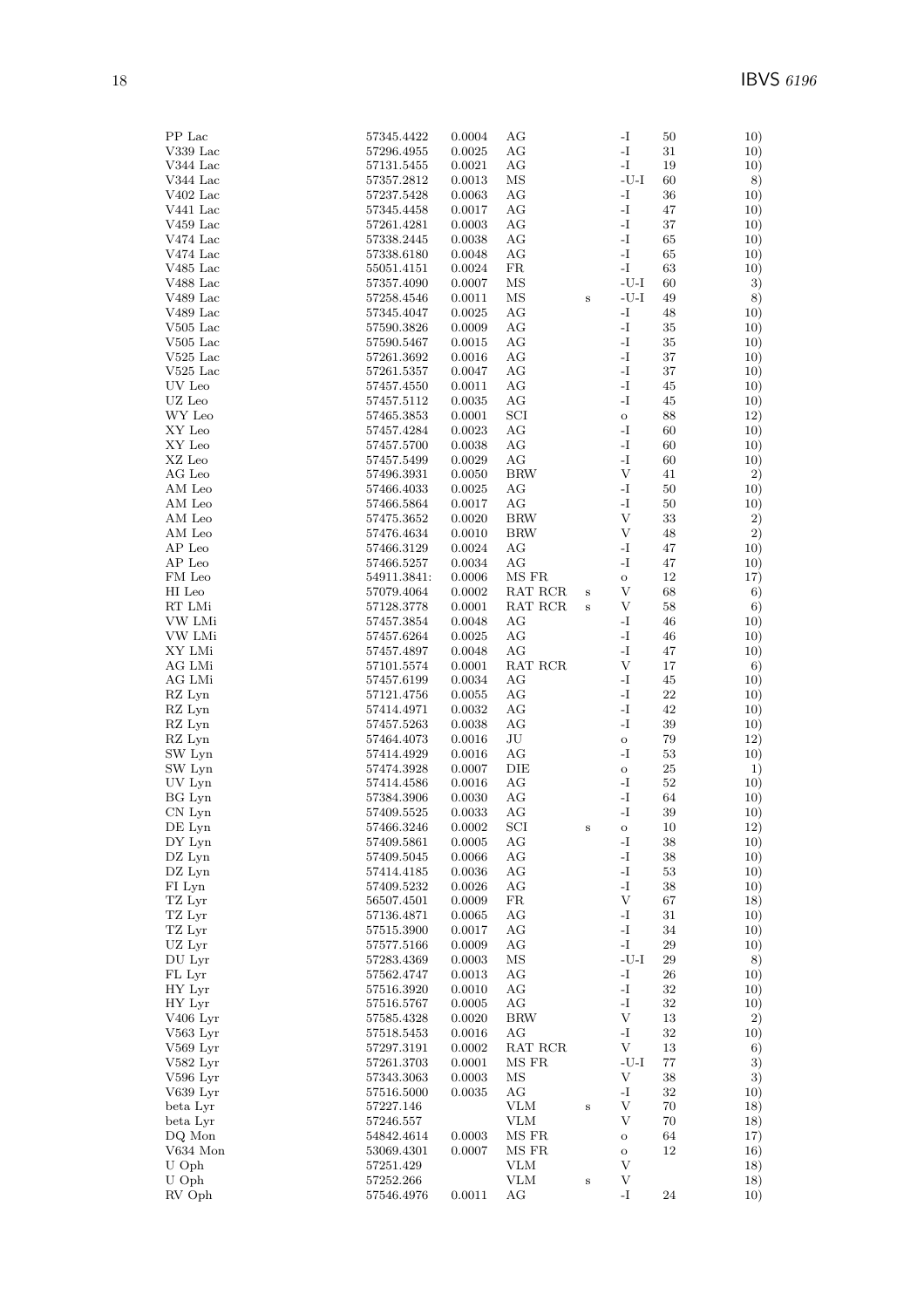| $V456$ Oph           | 57546.4848     | 0.0007 | AG           |              | -I            | 24          | 10) |
|----------------------|----------------|--------|--------------|--------------|---------------|-------------|-----|
| V501 Oph             | 57546.4783     | 0.0016 | АG           |              | -I            | $\sqrt{24}$ | 10) |
| V566 Oph             | 57248.3887     | 0.0023 | AG           |              | -I            | 34          | 10) |
| V566 Oph             | 57546.4139     | 0.0031 | AG           |              | -I            | 24          | 10) |
| $V2610$ Oph          | 57248.3890     | 0.0103 | AG           |              | -I            | 28          | 10) |
| $V2612$ Oph          | 57546.4910     | 0.0011 | AG           |              | -I            | 24          | 10) |
| V2713 Oph            | 57546.4539     | 0.0027 | AG           |              | -I            | 24          | 10) |
| BM Ori               | 57360.489      |        | <b>VLM</b>   |              | $\mathbf{V}$  | 20          | 18) |
| V392 Ori             | 57414.3071     | 0.0092 | AG           |              | -I            | 40          | 10) |
| V641 Ori             | 56596.4890     | 0.0006 | MS FR        | $\,$ s       | $\mathbf O$   | 50          | 9)  |
| V1633 Ori            | 57373.8259     | 0.0001 | MS           |              | V             | 14          | 4)  |
| V1633 Ori            | 57378.4231     | 0.0003 | MS           |              | L             | 14          | 8)  |
| V2793 Ori            | 57373.7947     | 0.0003 | ΜS           |              | V             | 14          | 4)  |
| V2793 Ori            | 57434.7223     | 0.0001 | ΜS           |              | V             | 14          | 4)  |
| U Peg                | 57294.4506     | 0.0014 | AG           |              | $\mathbf{-I}$ | 56          | 10) |
| U Peg                | 57294.6364     | 0.0016 | AG           |              | -I            | 56          | 10) |
| UX Peg               | 57246.3535     | 0.0001 | AG           |              | -I            | 37          | 10) |
| BB Peg               | 57329.3235     | 0.0011 | DIE          |              | $\rm{O}$      | 36          | 20) |
| <b>BG</b> Peg        | 57338.3856     | 0.0050 | AG           |              | -I            | 45          | 10) |
| BK Peg               | 57217.5066     | 0.0069 | PGL          |              | V             | 29          | 7)  |
| BK Peg               | 57261.4224     | 0.0063 | AG           |              | -I            | 48          | 10) |
| BN Peg               | 57241.5462     | 0.0099 | AG           |              | -I            | 35          | 10) |
| BX Peg               | 57260.4856     | 0.0002 | SCI          | $\, {\bf S}$ | $\circ$       | 57          | 12) |
| BX Peg               | 57260.6244     | 0.0001 | SCI          |              | $\circ$       | 44          | 12) |
| BX Peg               | 57299.3233     | 0.0010 | <b>WTR</b>   |              | $\circ$       | 77          | 11) |
| BY Peg               | 57297.5307     | 0.0007 | MS FR        |              | -U-I          | 10          | 3)  |
| $CC$ Peg             | 57297.4441     | 0.0003 | MS FR        |              | $-U-I$        | 18          | 3)  |
| CU Peg               | 57355.3488     | 0.0002 | ΜS           |              | $-U-I$        | 39          | 8)  |
| DI Peg               | 57278.5163     | 0.0058 | AG           |              | -I            | 56          | 10) |
| $GP$ $Peg$           | 57238.4099     | 0.0029 | AG           |              | -I            | 38          | 10) |
| $GP$ $Peg$           | 57364.2631     | 0.0019 | AG           |              | -I            | 40          | 10) |
| GP Peg               | 57577.4348     | 0.0013 | AG           |              | -I            | 27          | 10) |
| IP Peg               | 57261.4431     | 0.0004 | SCI          |              | $\rm{O}$      | 35          | 12) |
| IP Peg               | 57261.5238     | 0.0003 | SCI          | $\, {\bf S}$ | $\circ$       | 86          | 12) |
| IP Peg               | 57265.3969     | 0.0008 | SCI          |              | $\circ$       | 68          | 12) |
| IP Peg               | 57265.4687     | 0.0003 | $_{\rm SCI}$ | $\bf S$      | $\mathbf O$   | 71          | 12) |
| IP Peg               | 57265.5532     | 0.0007 | SCI          |              | O             | 68          | 12) |
| $IP$ $Peg$           | 57265.6286     | 0.0003 | SCI          | $\, {\bf S}$ | O             | 24          | 12) |
| IP Peg               | 57269.3536     | 0.0008 | SCI          |              | O             | 27          | 12) |
| $IP$ $Peg$           | 57269.4315     | 0.0003 | SCI          | $\, {\bf S}$ | O             | 66          | 12) |
| IP Peg               | 57269.5086     | 0.0003 | $_{\rm SCI}$ |              | O             | 63          | 12) |
| IP Peg               | 57269.5927     | 0.0009 | SCI          | $\, {\bf S}$ | $\mathbf O$   | 71          | 12) |
| IP Peg               | 57293.3986     | 0.0002 | SCI          |              | $\mathbf O$   | 13          | 12) |
| IP Peg               | 57300.3604     | 0.0003 | SCI          |              | O             | 34          | 12) |
| IP Peg               | 57307.3218     | 0.0003 | SCI          |              | O             | 23          | 12) |
| IP Peg               | 57322.3517     | 0.0006 | $_{\rm SCI}$ |              | O             | 14          | 12) |
| $IP$ $Peg$           | 57342.2825     | 0.0003 | SCI          |              | $\circ$       | 61          | 12) |
| $\mathrm{IP}$ Peg    | $57383.2583\,$ | 0.0003 | SCI          |              | O             | 58          | 12) |
| $V357$ Peg           | 57261.5324     | 0.0019 | AG           |              | -I            | 48          | 10) |
| V357 Peg             | 57276.5718     | 0.0029 | AG           |              | $\mathbf{I}$  | 45          | 10) |
| V357 Peg             | 57278.3076     | 0.0003 | AG           |              | $\mathbf{I}$  | 57          | 10) |
| $V357$ Peg           | 57278.5972     | 0.0016 | AG           |              | $\mathbf{-I}$ | 57          | 10) |
| V404 Peg             | 57241.5239     | 0.0068 | AG           |              | $\mathbf{-I}$ | $35\,$      | 10) |
| V404 Peg             | 57242.3637     | 0.0020 | AG           |              | $\mathbf{I}$  | 41          | 10) |
| $V404$ Peg           | 57242.5686     | 0.0059 | AG           |              | -I            | 40          | 10) |
| $V404$ Peg           | 57354.2746     | 0.0018 | MS           |              | V             | 38          | 8)  |
| $V404$ Peg           | 57590.4791     | 0.0025 | AG           |              | $\mathbf{-I}$ | $35\,$      | 10) |
| $V407$ Peg           | 57276.5272     | 0.0066 | AG           |              | $\mathbf{I}$  | 45          | 10) |
| $V407$ Peg           | 57278.4378     | 0.0046 | AG           |              | $\mathbf{I}$  | 56          | 10) |
| V421 Peg             | 57294.4972     | 0.0044 | AG           |              | $\mathbf{-I}$ | 55          | 10) |
| V421 $Peg$           | 57305.3026     | 0.0038 | AG           |              | $\mathbf{I}$  | 43          | 10) |
| V481 Peg             | 57246.4762     | 0.0027 | AG           |              | $\mathbf{-I}$ | 37          | 10) |
| V <sub>481</sub> Peg | 57248.3761     | 0.0037 | AG           |              | $\mathbf{I}$  | 45          | 10) |
| V481 Peg             | 57248.5858     | 0.0062 | AG           |              | $\mathbf{-I}$ | 45          | 10) |
| V <sub>481</sub> Peg | 57260.4022     | 0.0054 | AG           |              | $\mathbf{-I}$ | 43          | 10) |
| V481 Peg             | 57299.4417     | 0.0056 | AG           |              | $\mathbf{-I}$ | 38          | 10) |
| V535 Peg             | 57241.5198     | 0.0013 | AG           |              | $\mathbf{-I}$ | $35\,$      | 10) |
| $V535$ Peg           | 57242.4884     | 0.0025 | AG           |              | $\mathbf{I}$  | 41          | 10) |
| $V535$ Peg           | 57577.4479     | 0.0005 | AG           |              | $\mathbf{-I}$ | $\,29$      | 10) |
| $V560$ Peg           | 57238.5794     | 0.0003 | AG           |              | $\mathbf{I}$  | 38          | 10) |
| $V560$ Peg           | 57364.2693     | 0.0083 | AG           |              | $\mathbf{-I}$ | 40          | 10) |
| $V560$ Peg           | 57577.4553     | 0.0028 | AG           |              | $\mathbf{I}$  | 27          | 10) |
| $V560$ Peg           | 57590.4233     | 0.0017 | AG           |              | $\mathbf{I}$  | 34          | 10) |
|                      |                |        |              |              |               |             |     |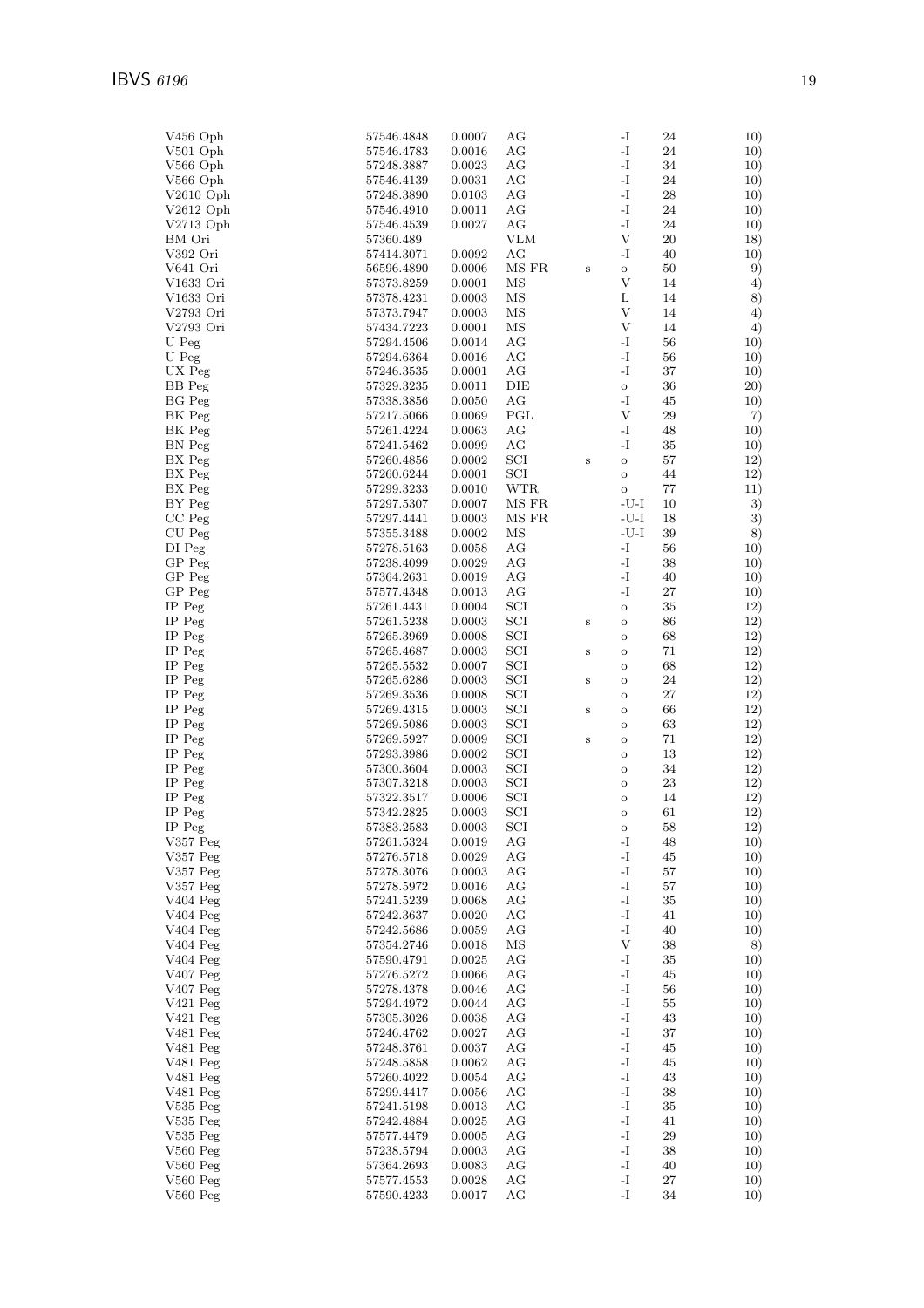| $V619$ Peg             | 57298.3710               | 0.0039           | AG            |         | -I                             | 27           | 10)        |
|------------------------|--------------------------|------------------|---------------|---------|--------------------------------|--------------|------------|
| RT Per                 | 57276.5827               | 0.0007           | АG            |         | $\mathbf{-I}$                  | 45           | 10)        |
| RT Per                 | 57345.3868               | 0.0007           | JU            |         | $\mathbf O$                    | 59           | 12)        |
| RV Per                 | 57343.4569               | 0.0029           | АG            |         | $\mathbf{-I}$                  | 35           | 10)        |
| AG Per<br>AG Per       | 57364.5787<br>57414.3277 | 0.0116<br>0.0079 | AG<br>AG      |         | -I<br>$\mathbf{-I}$            | 75<br>37     | 10)<br>10) |
| AY Per                 | 57406.3318               | 0.0070           | <b>BRW</b>    |         | $\mathbf{V}$                   | 21           | 2)         |
| BO Per                 | 56596.3790               | 0.0002           | MS FR         |         | $\mathbf{o}$                   | 64           | 9)         |
| DK Per                 | 57260.4647               | 0.0056           | АG            |         | -I                             | 30           | 10)        |
| $\rm DK\, \,Per$       | 57265.4081               | 0.0002           | AG            |         | -I                             | 29           | 10)        |
| DM Per                 | 57295.3757               | 0.0047           | АG            |         | $\mathbf{-I}$                  | 59           | 10)        |
| IQ Per                 | 57338.2754               | 0.0145           | АG            |         | -I                             | 68           | 10)        |
| IQ Per                 | 57343.5052               | 0.0081           | AG            |         | $-I$                           | 33           | 10)        |
| IQ Per                 | 57384.5562               | 0.0020           | АG            |         | $\mathbf{I}$                   | 43           | 10)        |
| IT Per                 | 57327.3925               | 0.0120           | АG            |         | $\mathbf{-I}$                  | 82           | 10)        |
| IT Per                 | 57413.2812               | 0.0015           | JU            |         | $\mathbf O$                    | 75           | 12)        |
| IU Per<br>IZ Per       | 57276.4119<br>57294.5310 | 0.0023<br>0.0177 | АG<br>AG      |         | -I<br>$\mathbf{-I}$            | 44<br>57     | 10)        |
| KQ Per                 | 55135.3167:              | 0.0200           | MS FR         |         | $\mathbf{o}$                   | 45           | 10)<br>17) |
| KQ Per                 | 57329.3939               | 0.0005           | FR            |         | -I                             | 69           | 10)        |
| KQ Per                 | 57466.4822               | 0.0020           | FR            | $\bf S$ | $\mathbf{-I}$                  | 46           | 10)        |
| KR Per                 | 57329.3943               | 0.0029           | АG            |         | $\mathbf{-I}$                  | 59           | 10)        |
| KW Per                 | 57276.5518               | 0.0014           | АG            |         | $\mathbf{-I}$                  | 45           | 10)        |
| LX Per                 | 57385.3411               | 0.0079           | AG            |         | -I                             | 47           | 10)        |
| V432 Per               | 57276.4469               | 0.0015           | АG            |         | $\mathbf{-I}$                  | 44           | 10)        |
| V432 Per               | 57299.4449               | 0.0018           | АG            |         | $-I$                           | 54           | 10)        |
| V432 Per               | 57328.3846               | 0.0026           | АG            |         | $\mathbf{-I}$                  | 67           | 10)        |
| V432 Per               | 57328.5751               | 0.0024           | АG            |         | $\mathbf{I}$                   | 67           | 10)        |
| $V505$ Per             | 57295.4760               | 0.0041           | АG            |         | $-I$                           | 63           | 10)        |
| $V570$ Per             | 57338.5811               | 0.0034           | АG            |         | $\mathbf{I}$                   | 68           | 10)        |
| V723 Per               | 57260.5757               | 0.0041           | AG            |         | $\mathbf{-I}$<br>$-I$          | 29           | 10)        |
| V736 Per<br>$V740$ Per | 57327.4020<br>57343.3563 | 0.0082<br>0.0014 | АG<br>АG      |         | $\mathbf{-I}$                  | 80<br>34     | 10)<br>10) |
| $V740$ Per             | 57343.5436               | 0.0005           | АG            |         | $\mathbf{-I}$                  | 34           | 10)        |
| $V740$ Per             | 57364.2491               | 0.0046           | АG            |         | -I                             | 75           | 10)        |
| $V740$ Per             | 57364.4311               | 0.0039           | АG            |         | -I                             | 75           | 10)        |
| $V740$ Per             | 57364.6180               | 0.0049           | АG            |         | $\mathbf{-I}$                  | 75           | 10)        |
| V871 Per               | 57327.3853               | 0.0044           | АG            |         | $\mathbf{I}$                   | 82           | 10)        |
| V873 Per               | 57327.3226               | 0.0027           | AG            |         | $-I$                           | 84           | 10)        |
| V873 Per               | 57327.4703               | 0.0013           | АG            |         | $\mathbf{-I}$                  | 84           | 10)        |
| V873 Per               | 57327.6172               | 0.0014           | АG            |         | $\mathbf{I}$                   | 84           | 10)        |
| V881 Per               | 57328.3960               | 0.0017           | АG            |         | $\mathbf{I}$                   | 70           | 10)        |
| V881 Per<br>V881 Per   | 57328.6026               | 0.0020           | AG<br>RAT RCR |         | $\mathbf{-I}$<br>$\mathbf{V}$  | 70           | 10)        |
| V887 Per               | 57383.4043<br>57299.3625 | 0.0005<br>0.0049 | АG            |         | -1                             | 68<br>54     | 6)<br>10)  |
| V930 Per               | 57330.5664               | 0.0013           | FR            |         | $\mathbf{I}$                   | 71           | 10)        |
| $V951$ Per             | 57343.4112               | 0.0020           | АG            |         | -I                             | 30           | 10)        |
| V959 Per               | 57345.4784               | 0.0009           | AG            |         | -I                             | 60           | 10)        |
| V967 Per               | $57260.4091\,$           | 0.0024           | АG            |         | -I                             | 30           | 10)        |
| V967 Per               | 57260.5836               | 0.0021           | AG            |         | $\mathbf{I}$                   | 30           | 10)        |
| V968 Per               | 57260.3383               | 0.0020           | АG            |         | $\mathbf{-I}$                  | 30           | 10)        |
| beta Per               | 57360.302                |                  | <b>VLM</b>    |         | V                              | 60           | 18)        |
| beta Per               | 57383.240                |                  | <b>VLM</b>    |         | $\boldsymbol{\mathrm{V}}$      | 52           | 18)        |
| RV Psc                 | 57364.4099               | 0.0005           | RAT RCR       |         | V                              | 62           | 6)         |
| SU Psc<br>UV Psc       | 57364.4383               | 0.0136           | АG            |         | $\mathbf{-I}$                  | 57           | 10)        |
| VZ Psc                 | 57343.4300<br>57298.3958 | 0.0011<br>0.0028 | АG<br>АG      |         | -I<br>$\mathbf{-I}$            | $31\,$<br>27 | 10)<br>10) |
| AQ Psc                 | 57343.4585               | 0.0027           | AG            |         | $\mathbf{-I}$                  | 31           | 10)        |
| DS Psc                 | 57328.3284               | 0.0003           | RAT RCR       |         | V                              | 11           | 6)         |
| DZ Psc                 | 57338.3744               | 0.0042           | АG            |         | $\mathbf{-I}$                  | 56           | 10)        |
| DZ Psc                 | 57338.5562               | 0.0037           | АG            |         | -I                             | 56           | 10)        |
| ET Psc                 | 57343.4682               | 0.0012           | АG            |         | $\mathbf{-I}$                  | 32           | 10)        |
| EW Psc                 | 57284.3864               | 0.0004           | RAT RCR       |         | $\ensuremath{\mathbf{V}}$      | 70           | 6)         |
| FY Psc                 | 57305.4157               | 0.0005           | АG            |         | $-I$                           | 40           | 10)        |
| FY Psc                 | 57328.3918               | 0.0006           | AG            |         | $\mathbf{-I}$                  | 63           | 10)        |
| FY Psc                 | 57328.5696               | 0.0023           | АG            |         | $\mathbf{-I}$                  | 63           | 10)        |
| GO Psc                 | 57328.3562               | 0.0055           | AG            |         | $\mathbf{-I}$                  | 62           | 10)        |
| GO Psc<br>GT Psc       | 57328.5693               | 0.0052           | AG            |         | $\mathbf{-I}$<br>$\mathbf{-I}$ | 62           | 10)        |
| HL Psc                 | 57328.3531<br>57297.5208 | 0.0142<br>0.0093 | АG<br>AG      |         | $\mathbf{-I}$                  | 62<br>56     | 10)<br>10) |
| HL Psc                 | 57329.4679               | 0.0027           | АG            |         | $\mathbf{-I}$                  | 54           | 10)        |
| HO Psc                 | 57329.3497               | 0.0012           | AG            |         | $\mathbf{-I}$                  | 51           | 10)        |
| HO Psc                 | 57329.5128               | 0.0021           | AG            |         | $\mathbf{-I}$                  | 51           | 10)        |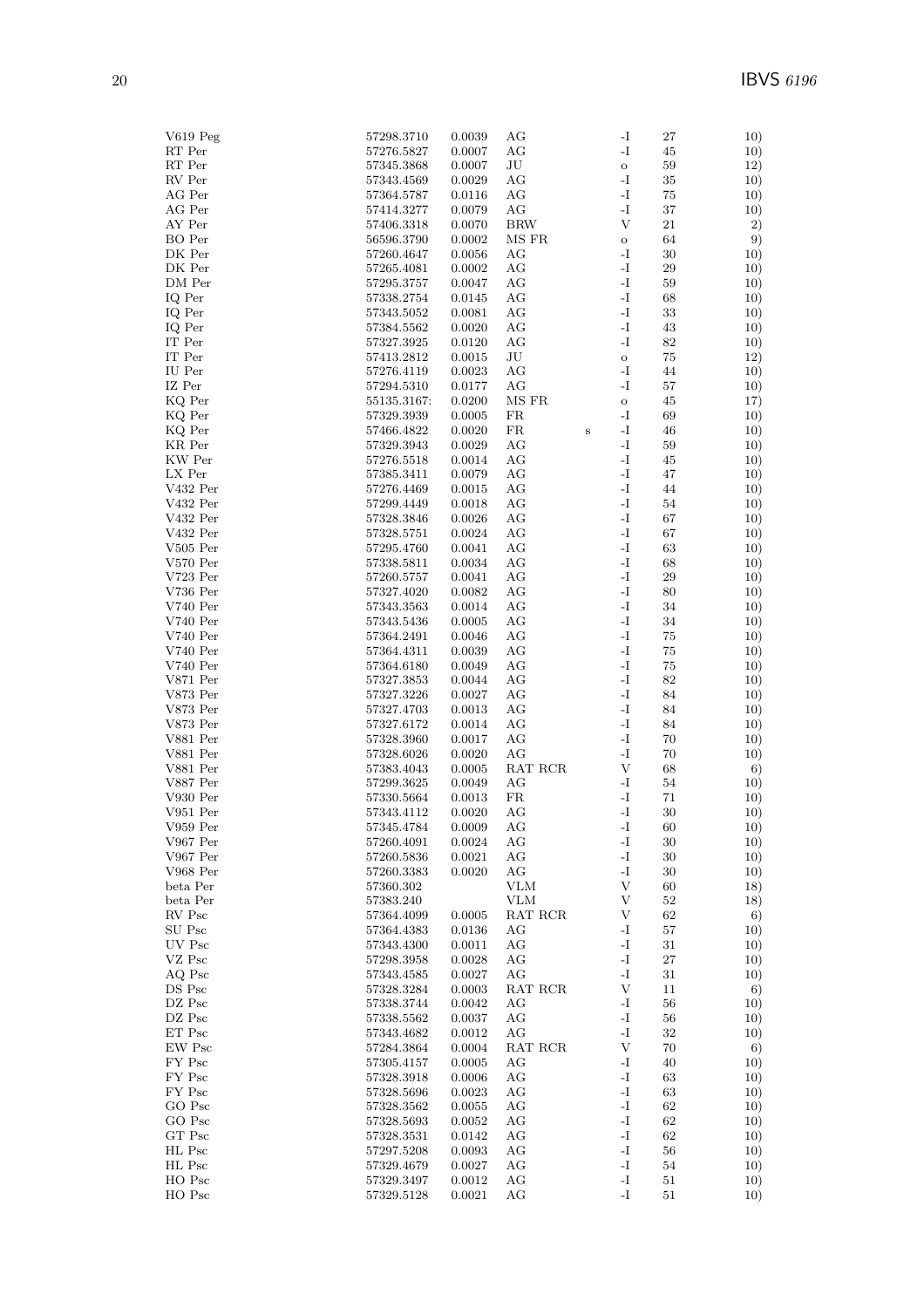| U Sge                          | 57241.4635               | 0.0030           | AG             |              | -I                        | 34           | 10)        |
|--------------------------------|--------------------------|------------------|----------------|--------------|---------------------------|--------------|------------|
| V Sge                          | 57580.4042               | 0.0034           | AG             |              | -I                        | 32           | 10)        |
| CU Sge                         | 57568.4396               | 0.0005           | AG             |              | -I                        | 17           | 10)        |
| CW Sge                         | 57299.4329               | 0.0067           | АG<br>AG       |              | -I<br>-I                  | 34<br>37     | 10)        |
| V375 Sge<br>$V375$ Sge         | 57246.3847<br>57247.4352 | 0.0047<br>0.0085 | AG             |              | $\mathbf{-I}$             | 38           | 10)<br>10) |
| $V375$ Sge                     | 57579.3859               | 0.0009           | AG             |              | -I                        | 29           | 10)        |
| V382 Sge                       | 57579.5006               | 0.0018           | AG             |              | -I                        | 29           | 10)        |
| AO Ser                         | 57514.4213               | 0.0022           | AG             |              | $\mathbf{-I}$             | 35           | 10)        |
| AU Ser                         | 57136.5691               | 0.0020           | AG             |              | $\mathbf{I}$              | 31           | 10)        |
| AU Ser                         | 57514.3682               | 0.0016           | AG             |              | -I                        | 35           | 10)        |
| AU Ser                         | 57514.5613               | 0.0008           | AG             |              | $\mathbf{-I}$             | 35           | 10)        |
| AU Ser                         | 57515.5275               | 0.0008           | AG             |              | -I                        | 35           | 10)        |
| BI Ser                         | 57514.4046               | 0.0052           | AG             |              | -I                        | 32           | 10)        |
| EG Ser                         | 57244.4684               | 0.0048           | AG             |              | $\mathbf{I}$              | $\sqrt{24}$  | 10)        |
| V384 Ser                       | 57132.4396               | 0.0022           | AG             |              | -I                        | 37           | 10)        |
| V384 Ser                       | 57132.5732               | 0.0026           | AG             |              | $\mathbf{I}$              | 37           | 10)        |
| V384 Ser                       | 57266.3980               | 0.0004           | FR             | $\bf S$      | $\mathbf{-I}$             | 78           | 10)        |
| V384 Ser                       | 57499.3842               | 0.0002           | FR             | S            | -I                        | 11           | 10)        |
| $\ensuremath{\text{V384}}$ Ser | 57499.5191               | 0.0002           | FR<br>FR       |              | -I<br>-I                  | 11           | 10)        |
| V384 Ser<br>V384 Ser           | 57508.3868<br>57508.5205 | 0.0001<br>0.0001 | FR             |              | $\mathbf{I}$              | 15<br>15     | 10)<br>10) |
| $\ensuremath{\text{V384}}$ Ser | 57514.4331               | 0.0001           | FR             | $\bf S$<br>S | -I                        | 14           | 10)        |
| V384 Ser                       | 57514.4351               | 0.0038           | AG             |              | $\mathbf{-I}$             | 35           | 10)        |
| V384 Ser                       | 57514.5660               | 0.0018           | AG             |              | $\mathbf{-I}$             | 35           | 10)        |
| $\ensuremath{\text{V384}}$ Ser | 57514.5677               | 0.0001           | FR             |              | -I                        | 14           | 10)        |
| V384 Ser                       | 57515.3725               | 0.0010           | AG             |              | -I                        | 35           | 10)        |
| V384 Ser                       | 57515.3740               | 0.0001           | FR             |              | $\mathbf{-I}$             | 63           | 10)        |
| V384 Ser                       | 57515.5092               | 0.0017           | AG             |              | $\mathbf{I}$              | 35           | 10)        |
| V384 Ser                       | 57516.4489               | 0.0001           | FR             |              | -I                        | 13           | 10)        |
| V384 Ser                       | 57516.5825               | 0.0005           | FR             | $\bf S$      | $\mathbf{-I}$             | 13           | 10)        |
| V384 Ser                       | 57517.3889               | 0.0002           | FR             | S            | -I                        | 12           | 10)        |
| V384 Ser                       | 57517.5243               | 0.0003           | FR             |              | -I                        | 12           | 10)        |
| $V505$ Ser                     | 57132.4016               | 0.0012           | AG             |              | $\mathbf{-I}$             | 37           | 10)        |
| $V505$ Ser<br>$V505$ Ser       | 57187.3919<br>57187.3924 | 0.0015<br>0.0006 | MS FR<br>MS FR |              | Ι<br>B                    | 20<br>17     | 3)<br>3)   |
| $V505$ Ser                     | 57187.3939               | 0.0008           | MS FR          |              | V                         | 18           | 3)         |
| $V505$ Ser                     | 57266.3966               | 0.0018           | FR             | $\bf S$      | -I                        | 41           | 10)        |
| $V505$ Ser                     | 57499.5030               | 0.0003           | FR             |              | -I                        | 15           | 10)        |
| $V505$ Ser                     | 57508.4205               | 0.0003           | FR             |              | -I                        | 91           | 10)        |
| $V505$ Ser                     | 57510.6259               | 0.0005           | MS FR          | $\, {\bf S}$ | $\ensuremath{\mathbf{V}}$ | 13           | 3)         |
| $V505$ Ser                     | 57510.6301               | 0.0012           | MS FR          | $\, {\bf S}$ | $_{\rm R}$                | 13           | 3)         |
| $V505$ Ser                     | 57510.6349               | 0.0012           | MS FR          | S            | Ι                         | 12           | 3)         |
| $V505$ Ser                     | 57514.3658               | 0.0004           | FR             |              | $\mathbf{-I}$             | 92           | 10)        |
| $V505$ Ser<br>$V505$ Ser       | 57514.3675<br>57515.3563 | 0.0010<br>0.0004 | AG<br>FR       |              | -I<br>-I                  | 35<br>44     | 10)<br>10) |
| $V505$ Ser                     | 57515.3564               |                  | АG             |              | -I                        | 35           | 10)        |
| $\rm V505$ Ser                 | 57516.3480               | 0.0005           | FR             |              | -I                        | 13           | 10)        |
| $V505$ Ser                     | 57517.3370               | 0.0007           | FR             |              | -I                        | 13           | 10)        |
| $V505$ Ser                     | 57547.5581               | 0.0005           | MS FR          |              | ${\bf R}$                 | 15           | 3)         |
| $V505$ Ser                     | 57547.5583               | 0.0007           | MS FR          |              | $\mathbf V$               | 14           | 3)         |
| $V505$ Ser                     | 57579.4669               | 0.0007           | MS FR          | $\bf S$      | V                         | 10           | 3)         |
| $V505$ Ser                     | 57579.4683               | 0.0011           | MS FR          | $\bf S$      | В                         | 12           | 3)         |
| $V505$ Ser                     | 57579.4692               | 0.0015           | MS FR          | $\, {\bf S}$ | R                         | 10           | 3)         |
| $V505$ Ser                     | 57579.4787               | 0.0014           | MS FR          | $\, {\bf S}$ | Ι                         | 10           | 3)         |
| Y Sex                          | 57474.3653               | 0.0016           | AG             |              | -I                        | 33           | 10)        |
| WW Sex                         | 57474.3533               | 0.0024           | AG             |              | -I<br>-I                  | $31\,$       | 10)        |
| WY Sex<br>RZ Tau               | 57119.4767<br>57383.3697 | 0.0015<br>0.0025 | AG<br>AG       |              | $\mathbf{I}$              | 21<br>60     | 10)<br>10) |
| RZ Tau                         | 57383.5768               | 0.0019           | AG             |              | -I                        | 60           | 10)        |
| WY Tau                         | 57383.5508               | 0.0015           | AG             |              | -I                        | 66           | 10)        |
| AM Tau                         | 57446.4105               | 0.0002           | SCI            |              | $\mathbf O$               | 73           | 12)        |
| AN Tau                         | 57364.5960               | 0.0044           | AG             |              | $\mathbf{I}$              | 70           | 10)        |
| CT Tau                         | 57383.5691               | 0.0022           | AG             |              | -I                        | 64           | 10)        |
| $\cal CT$<br>Tau               | 57384.5671               | 0.0058           | AG             |              | $\mathbf{I}$              | 61           | 10)        |
| EQ Tau                         | 57383.2923               | $\,0.0021\,$     | AG             |              | $\mathbf{-I}$             | 54           | 10)        |
| EQ Tau                         | 57383.4629               | 0.0019           | AG             |              | $\mathbf{I}$              | 54           | 10)        |
| GR Tau<br>GR Tau               | 57383.3137<br>57383.5221 | 0.0075<br>0.0030 | AG<br>AG       |              | -I<br>-I                  | 55<br>$55\,$ | 10)        |
| V781 Tau                       | 57383.3043               | 0.0015           | AG             |              | $\mathbf{I}$              | 71           | 10)<br>10) |
| V781 Tau                       | $57383.4783\,$           | 0.0019           | AG             |              | -I                        | 71           | 10)        |
| V781 Tau                       | 57383.6463               | 0.0034           | AG             |              | $\mathbf{-I}$             | 71           | 10)        |
| V781 Tau                       | 57384.3374               | 0.0030           | AG             |              | -1                        | 61           | 10)        |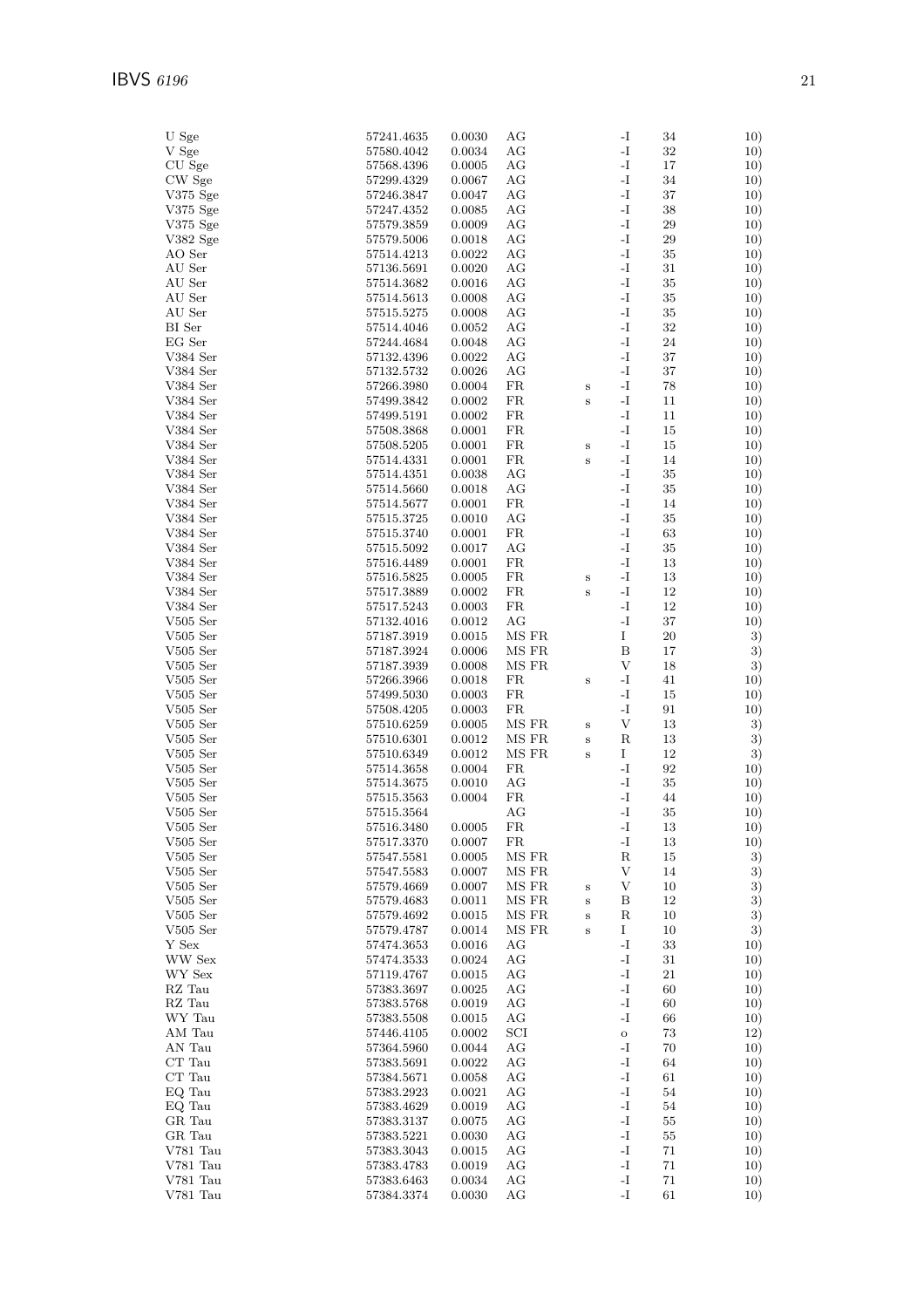| V781 Tau               | 57384.5138               | 0.0021           | AG                                        |              | -I                        | 61           | 10)        |
|------------------------|--------------------------|------------------|-------------------------------------------|--------------|---------------------------|--------------|------------|
| V781 Tau               | 57384.6834               | 0.0032           | AG                                        |              | -I                        | 61           | 10)        |
| V1112 Tau              | 57361.1820               | 0.0032           | ΜS                                        |              | $\mathbf O$               | 33           | 3)         |
| V1123 Tau              | 57343.4381               | 0.0013           | AG                                        |              | $^{\rm -I}$               | 32           | 10)        |
| V1123 Tau              | 57385.2345               | 0.0003           | AG                                        |              | $\mathbf{-I}$             | 59           | 10)        |
| $V1123$ Tau            | 57385.4313               | 0.0036           | AG<br>AG                                  |              | -I<br>-I                  | 59           | 10)        |
| V1128 Tau<br>V1128 Tau | 57385.3272<br>57385.4781 | 0.0009<br>0.0012 | AG                                        |              | -I                        | 51<br>51     | 10)<br>10) |
| $V1370$ Tau            | 57383.3732               | 0.0010           | AG                                        |              | $\mathbf{I}$              | 66           | 10)        |
| V1370 Tau              | 57383.5240               | 0.0013           | AG                                        |              | -I                        | 66           | 10)        |
| V Tri                  | 55889.3137               | 0.0011           | <b>BHE</b>                                |              | -I                        | 19           | 5)         |
| V Tri                  | 57297.3158               | 0.0018           | AG                                        |              | -I                        | 58           | 10)        |
| V Tri                  | 57297.6059               | 0.0087           | AG                                        |              | -I                        | 58           | 10)        |
| V Tri                  | 57329.5020               | 0.0025           | AG                                        |              | $\mathbf{I}$              | $55\,$       | 10)        |
| X Tri                  | 57338.4626               | 0.0040           | AG                                        |              | $\mathbf{-I}$             | 66           | 10)        |
| RS Tri                 | 57329.3697               | 0.0027           | AG                                        |              | -I                        | 55           | 10)        |
| RW Tri                 | 57287.4518               | 0.0002           | AG                                        |              | -I                        | 46           | 10)        |
| BC Tri                 | 57329.4119               | 0.0227           | AG                                        |              | -I                        | 55           | 10)        |
| BC Tri                 | 57329.4270               | 0.0010           | RAT RCR                                   |              | V                         | 33           | 6)         |
| BQ Tri                 | 57294.3386               | 0.0028           | AG                                        |              | -I                        | 34           | 10)        |
| BU Tri                 | 57294.4029               | 0.0012           | AG                                        |              | -I<br>-I                  | 31           | 10)        |
| BV Tri<br>BX Tri       | 57294.4030               | 0.0037           | AG                                        |              | -I                        | 31           | 10)        |
| BX Tri                 | 57294.3870<br>57294.4872 | 0.0025<br>0.0025 | AG<br>AG                                  |              | $\mathbf{-I}$             | 30<br>30     | 10)<br>10) |
| CD Tri                 | 57287.4401               | 0.0039           | AG                                        |              | -I                        | 43           | 10)        |
| CD Tri                 | 57294.4503               | 0.0027           | AG                                        |              | -I                        | 27           | 10)        |
| CL Tri                 | 57287.3576               | 0.0014           | AG                                        |              | -I                        | 47           | 10)        |
| CM Tri                 | 57294.5272               | 0.0003           | AG                                        |              | $\mathbf{I}$              | 31           | 10)        |
| CN Tri                 | 57287.5125               | 0.0024           | AG                                        |              | -I                        | 43           | 10)        |
| CS Tri                 | 57287.5782               | 0.0040           | AG                                        |              | -I                        | 45           | 10)        |
| CU Tri                 | 53271.694                | 0.003            | MZ                                        |              |                           | 72           | 21) SWASP  |
| CU Tri                 | 54068.4036               | 0.0030           | ΜZ                                        | $\bf S$      |                           | 54           | 21) SWASP  |
| W UMa                  | 57465.4755               | 0.0004           | AG                                        |              | $\mathbf{I}$              | 38           | 10)        |
| RW UMa                 | 57134.3795               | 0.0039           | AG                                        |              | $\mathbf{-I}$             | 59           | 10)        |
| TY UMa                 | 57487.4163               | 0.0012           | JU                                        |              | $\rm{O}$                  | $53\,$       | 12)        |
| UY UMa                 | 57465.4137               | 0.0021           | JU                                        | $\,$ S       | $\rm{O}$                  | 80           | 12)        |
| VV UMa                 | 57125.4262               | 0.0001           | RAT RCR                                   |              | V                         | 18           | 6)         |
| XZ UMa                 | 57121.5064               | 0.0027           | AG                                        |              | -I                        | $20\,$       | 10)        |
| XZ UMa                 | 57465.5907               | 0.0016           | AG                                        |              | -I                        | 51           | 10)        |
| AA UMa                 | 57414.4745               | 0.0035           | AG                                        |              | $\mathbf{I}$              | 58           | 10)        |
| AW UMa                 | 57121.5557               | 0.0013           | AG                                        |              | -I                        | 28           | 10)        |
| AW UMa                 | 57474.5082               | 0.0080           | AG                                        |              | -I                        | 52           | 10)        |
| BS UMa                 | 57134.5053               | 0.0001           | RAT RCR                                   |              | $\mathbf O$               | 16           | 6)         |
| ES UMa                 | 57409.4461               | 0.0015           | AG                                        |              | -I                        | 39           | 10)        |
| KM UMa<br>KM UMa       | 56731.3227<br>56744.3415 | 0.0003<br>0.0005 | MS FR<br>MS FR                            |              | $\rm{O}$<br>$\rm{O}$      | 22<br>20     | 9)<br>9)   |
| NU UMa                 | 57465.3272               | 0.0007           | AG                                        |              | -I                        | 46           | 10)        |
| PW UMa                 | 57098.6724               | 0.0006           | $\operatorname{RAT}$ $\operatorname{RCR}$ |              | V                         | 18           | 6)         |
| QT UMa                 | 57121.3985               | 0.0010           | AG                                        |              | -I                        | 23           | 10)        |
| $\rm QT$ UMa           | 57132.5256               | 0.0001           | RAT RCR                                   |              | V                         | 18           | 6)         |
| QT UMa                 | 57465.4249               | 0.0025           | AG                                        |              | -I                        | 39           | 10)        |
| V354 UMa               | 57499.4000               | 0.0067           | AG                                        |              | $\mathbf{I}$              | 50           | 10)        |
| V354 UMa               | 57499.5503               | 0.0042           | AG                                        |              | $\mathbf{I}$              | 50           | 10)        |
| RT UMi                 | 57121.5110               | 0.0038           | AG                                        |              | -I                        | 31           | 10)        |
| RT UMi                 | 57517.5430               | 0.0054           | AG                                        |              | $\mathbf{I}$              | 33           | 10)        |
| RU UMi                 | 57465.3641               | 0.0006           | AG                                        |              | $^{\rm -I}$               | 49           | 10)        |
| RU UMi                 | 57465.6233               | 0.0080           | AG                                        |              | $\mathbf{I}$              | 49           | 10)        |
| VY UMi                 | 57079.5934               | 0.0002           | RAT RCR                                   | $\, {\bf S}$ | $\ensuremath{\mathbf{V}}$ | 23           | 6)         |
| VY UMi                 | 57120.4319               | 0.0005           | RAT RCR                                   |              | V                         | 14           | 6)         |
| AL UMi                 | 57164.5789               | 0.0030           | RAT RCR                                   | $\bf S$      | V                         | 17           | 6)         |
| AG Vir<br>AG Vir       | 57489.4991<br>57499.4540 | 0.0040<br>0.0020 | <b>BRW</b><br><b>BRW</b>                  |              | V<br>V                    | 51<br>$53\,$ | 2)<br>2)   |
| AH Vir                 | 57515.4082               | 0.0020           | <b>BRW</b>                                |              | V                         | 26           | 2)         |
| AH Vir                 | 57516.4290               | 0.0020           | <b>BRW</b>                                |              | V                         | 41           | 2)         |
| AW Vir                 | 57123.5282               | 0.0022           | AG                                        |              | $\mathbf{I}$              | 28           | 10)        |
| AW Vir                 | 57125.4737               | 0.0016           | AG                                        |              | $\mathbf{I}$              | 42           | 10)        |
| AW Vir                 | 57514.5181               | 0.0016           | AG                                        |              | $\mathbf{I}$              | 35           | 10)        |
| AW Vir                 | 57518.4123               | 0.0012           | AG                                        |              | $^{\rm -I}$               | $35\,$       | 10)        |
| AX Vir                 | 57125.3925               | 0.0107           | AG                                        |              | $\mathbf{I}$              | 42           | 10)        |
| AX Vir                 | 57518.4571               | 0.0009           | AG                                        |              | $\mathbf{I}$              | 35           | 10)        |
| AZ Vir                 | 57125.4976               | 0.0013           | AG                                        |              | $\mathbf{I}$              | 40           | 10)        |
| BF Vir                 | 57132.4858               | 0.0184           | AG                                        |              | $\mathbf{I}$              | 39           | 10)        |
| BF Vir                 | 57516.5082               | 0.0022           | AG                                        |              | $\mathbf{I}$              | 35           | 10)        |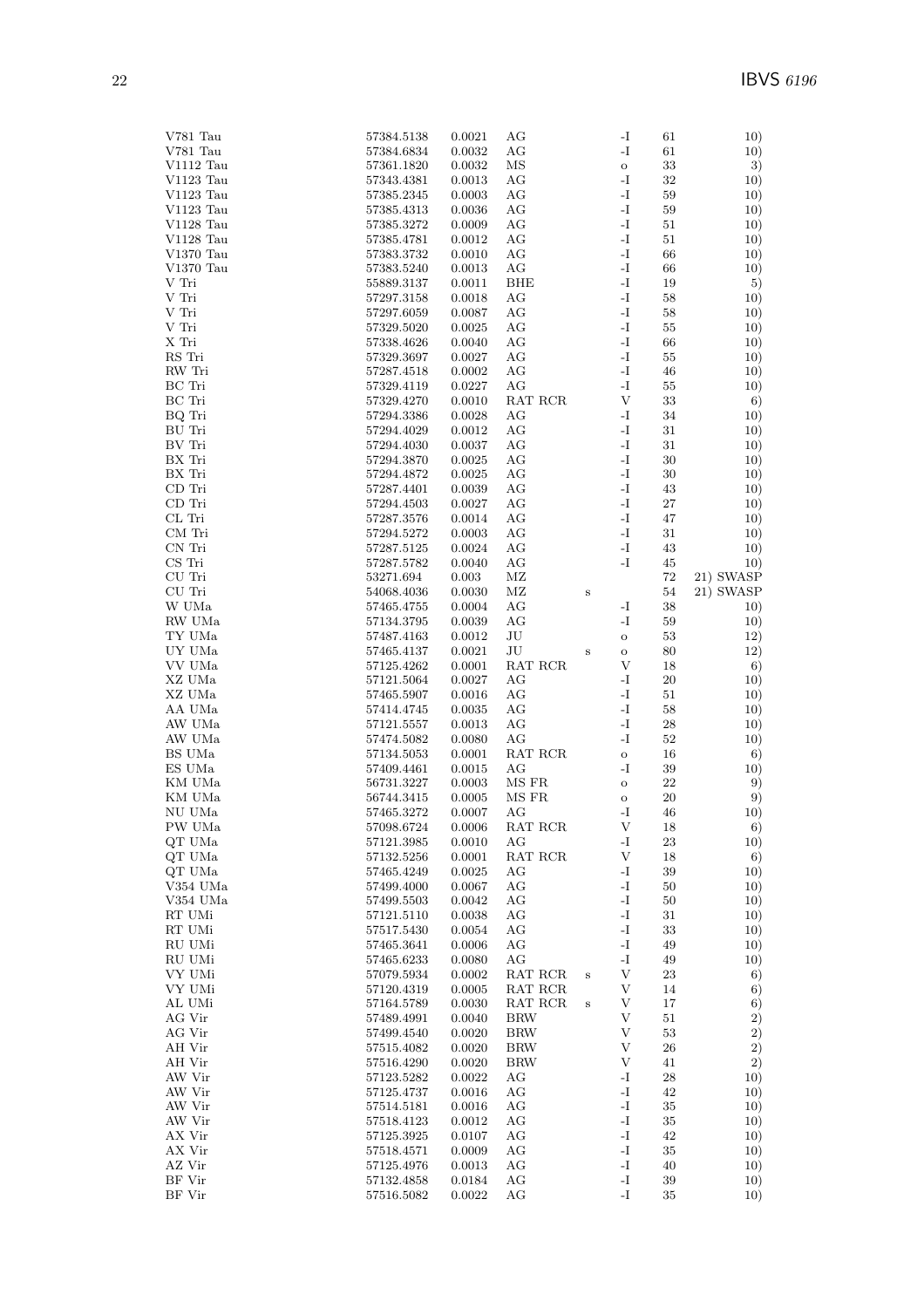| BH Vir                     | 57132.5288               | 0.0024 | AG         |         | -I                        | 40          | 10)        |
|----------------------------|--------------------------|--------|------------|---------|---------------------------|-------------|------------|
| <b>BH</b> Vir              | 57514.4155               | 0.0022 | AG         |         | $^{\rm -I}$               | 35          | 10)        |
| HT Vir                     | 57125.5007               | 0.0030 | АG         |         | -I                        | 40          | 10)        |
| HT Vir                     | 57514.4217               | 0.0028 | AG         |         | -I                        | 35          | 10)        |
| HW Vir                     | 57515.3762               | 0.0060 | <b>WTR</b> |         | $\mathbf O$               | 10          | 11)        |
| HW Vir                     | 57516.3683               | 0.0010 | <b>WTR</b> | $\bf S$ | $\mathbf O$               | 10          | 11)        |
| HY Vir                     | 57133.3874               | 0.0152 | AG         |         | -I                        | 47          | 10)        |
| NN Vir                     | 57133.4113               | 0.0063 | AG         |         | -I                        | 44          | 10)        |
| NN Vir                     | 57518.4435               | 0.0011 | AG         |         | $\mathbf{I}$              | 35          | 10)        |
| PY Vir                     | 57125.5041               | 0.0007 | AG         |         | -I                        | 37          | 10)        |
| PY Vir                     | 57517.3599               | 0.0020 | <b>WTR</b> | $\bf S$ | $\mathbf{o}$              | 99          | 11)        |
| V415 Vir                   | 57123.5056               | 0.0071 | AG         |         | -I                        | 35          | 10)        |
| V415 Vir                   | 57489.3689               | 0.0050 | АG         |         | -I                        | 44          | 10)        |
| V415 Vir                   | 57489.5481               | 0.0029 | AG         |         | -1                        | 44          | 10)        |
| V467 Vir                   | 57133.5017               | 0.0082 | AG         |         | -I                        | 43          | 10)        |
| V637 Vir                   | 57514.3918               | 0.0045 | AG         |         | -I                        | 35          | 10)        |
| V639 Vir                   | 57514.3586               | 0.0009 | AG         |         | -I                        | 35          | 10)        |
| V639 Vir                   | 57514.5397               | 0.0035 | AG         |         | $\mathbf{I}$              | 35          | 10)        |
| Z Vul                      | 57247.4561               | 0.0022 | AG         |         | -I                        | 39          | 10)        |
| Z Vul                      | 57274.4626               | 0.0040 | <b>BRW</b> |         | V                         | 84          | 2)         |
| Z Vul                      | 57274.4634               | 0.0020 | <b>BRW</b> |         | U                         | 91          | 2)         |
| Z Vul                      | 57274.4665               | 0.0030 | <b>BRW</b> |         | $\, {\bf B}$              | 93          | 2)         |
| RR Vul                     | 57248.3581               | 0.0014 | AG         |         | -I                        | 46          | 10)        |
| AT Vul                     | $57588.5270\,$           | 0.0028 | AG         |         | $\mathbf{I}$              | 37          | 10)        |
| AW Vul                     | 57256.4069               | 0.0012 | AG         |         | -I                        | 42          | 10)        |
| AW Vul                     | 57568.5025               | 0.0004 | AG         |         | -I                        | 20          | 10)        |
| AX Vul                     | 57256.5054               | 0.0030 | AG         |         | -I                        | 42          | 10)        |
| AX Vul                     | 57579.4653               | 0.0008 | AG         |         | -I                        | 29          | 10)        |
| AY Vul                     | 57285.3765               | 0.0001 | ΜS         |         | $-U-I$                    | 46          | 8)         |
| BE Vul                     | $57563.4396\,$           | 0.0040 | AG         |         | $\mathbf{I}$              | 27          | 10)        |
| BO Vul                     | 57588.5579               | 0.0035 | AG         |         | $\mathbf{I}$              | 37          | 10)        |
| BP Vul                     | 57574.4630               | 0.0009 | АG         |         | -I                        | 28          | 10)        |
| BP Vul                     | 57577.4134               | 0.0008 | AG         |         | $\mathbf{I}$              | 29          | 10)        |
| <b>BU</b> Vul              | 57237.3766               | 0.0005 | AG         |         | -I                        | 36          | 10)        |
| BU Vul                     | 57563.4088               | 0.0010 | AG         |         | -I                        | 28          | 10)        |
| DR Vul                     | 57237.4958               | 0.0042 | AG         |         | -I                        | 36          | 10)        |
| DR Vul                     | 57238.4883               | 0.0034 | AG         |         | -I                        | 38          | 10)        |
| EO Vul                     | 57231.4517               | 0.0006 | ΜS         |         | -U-I                      | 41          | 8)         |
| EO Vul                     | 57285.3606               | 0.0007 | ΜS         |         | $-U-I$                    | 47          | 8)         |
| FR Vul                     | 57546.4395               | 0.0029 | AG         |         | -I                        | $\sqrt{24}$ | 10)        |
| FR Vul                     | 57562.4511               | 0.0002 | AG         |         | V                         | 42          | 10)        |
| V473 Vul                   | 57178.5068               | 0.0002 | RAT RCR    |         | V                         | 14          | 6)         |
| V495 Vul                   | 57237.4985               | 0.0039 | AG         |         | -I                        | 36          | 10)        |
| V495 Vul                   | 57564.5131               | 0.0026 | AG         |         | -I                        | 27          | 10)        |
| V502 Vul                   | 57265.5623               | 0.0127 | AG         |         | -1                        | 46          | 10)        |
| V552 Vul                   | 55071.3534               | 0.0042 | AG         |         | -I                        | 53          | 10)        |
| V552 Vul                   | 55071.5608               | 0.0045 | AG         |         | $\mathbf{I}$              | 53          | 10)        |
| V552 Vul                   | 55791.5567               | 0.0013 | AG         |         | -I                        | 31          | 10)        |
| V552 Vul                   | 55806.5301               | 0.0013 | AG         |         | -I                        | $\,29$      | 10)        |
| V552 Vul                   | 55807.5804               | 0.0026 | AG         |         | $\mathbf{I}$              | 31          | 10)        |
| 1SWASP J212624.19+325248.7 | 57238.4844               | 0.0137 | AG         |         | $\mathbf{I}$              | 39          | 10)        |
| 1SWASP J225840.47+343746.2 | 57590.5011               | 0.0030 | AG         |         | -I                        | 34          | 10)        |
| 2MASS J22194689+5142524    | 55141.4582               | 0.0025 | FR         |         | -I                        | 95          | 10)        |
| 2MASS J23391561+5615109    | 57354.3977               | 0.0013 | MS         |         | $\ensuremath{\mathbf{V}}$ | 39          | 8)         |
| ASAS J003412+2052.4        | 57338.3192               | 0.0065 | AG         |         | $\mathbf{I}$              | 56          | 10)        |
| ASAS J003412+2052.4        | 57338.4809               | 0.0046 | AG         |         | $\mathbf{-I}$             | 56          | 10)        |
| ASAS J033627+1726.9        | 57343.3463               | 0.0051 | AG         |         | $\mathbf{I}$              | 29          | 10)        |
| ASAS J034521+1635.0        |                          | 0.0030 | АG         |         | -I                        |             |            |
| ASAS J061335+4914.1        | 57383.4280<br>57385.3552 | 0.0109 | AG         |         | -I                        | 51<br>65    | 10)<br>10) |
|                            |                          | 0.0022 | AG         |         | $\mathbf{I}$              |             | 10)        |
| ASAS J061335+4914.1        | 57385.5428               |        | AG         |         | -I                        | 65          |            |
| ASAS J072000+2543.7        | 57414.3551               | 0.0007 | AG         |         | $\mathbf{I}$              | 49          | 10)        |
| ASAS J072125+2559.1        | 57414.3903               | 0.0021 |            |         | $\ensuremath{\mathbf{V}}$ | 50          | 10)        |
| ASAS J072333-1554.2        | 57117.9532               | 0.0003 | MS FR      |         |                           | 56          | 3)         |
| ASAS J072740+2623.1        | 57414.4148               | 0.0031 | AG         |         | -I                        | 43          | 10)        |
| ASAS J085128+2527.9        | 57414.5955               | 0.0025 | AG         |         | $\mathbf{-I}$             | 57          | 10)        |
| ASAS J161240+0827.0        | 57518.4130               | 0.0022 | AG         |         | $^{\rm -I}$               | 33          | 10)        |
| ASAS J175529+2131.4        | 57579.4863               | 0.0034 | AG         |         | $\mathbf{-I}$             | $\,29$      | 10)        |
| ASAS J184327+0841.5        | 57546.4620               | 0.0021 | AG         |         | $\mathbf{I}$              | 24          | 10)        |
| ASAS J190505+0537.2        | 57579.4308               | 0.0013 | AG         |         | $\mathbf{-I}$             | 28          | 10)        |
| ASAS J191314+2028.9        | 57579.4767               | 0.0022 | AG         |         | $\mathbf{I}$              | 29          | 10)        |
| ASAS J191745+0846.9        | 57579.4074               | 0.0016 | AG         |         | -I                        | 28          | 10)        |
| ASAS J193711+1148.2        | 57256.5529               | 0.0071 | AG         |         | -I                        | 38          | 10)        |
| ASAS J194531+2821.4        | 55372.4346               | 0.0004 | MS FR      |         | $\rm{O}$                  | 41          | 17)        |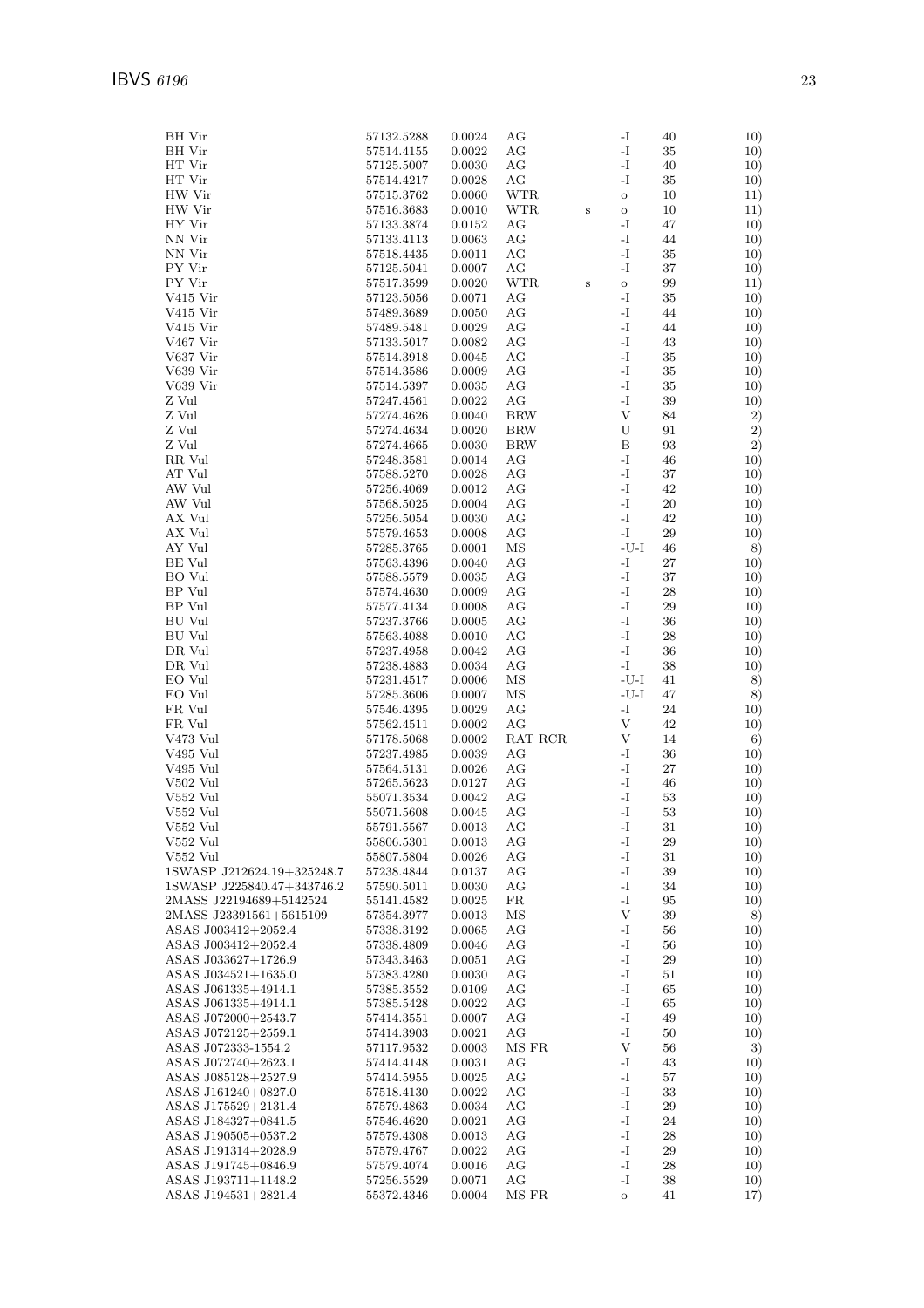| ASAS J201225+0959.4                      | 57577.5104               | 0.0024           | AG         |         | $\mathbf{-I}$ | 29     | 10)        |
|------------------------------------------|--------------------------|------------------|------------|---------|---------------|--------|------------|
| ASAS J205122+2724.8                      | 57237.5158               | 0.0109           | AG         |         | $\mathbf{-I}$ | 36     | 10)        |
| ASAS J205847+2731.9                      | 57248.3496               | 0.0008           | AG         |         | $\mathbf{-I}$ | 46     | 10)        |
| ASAS J205847+2731.9                      | 57248.4846               | 0.0010           | AG         |         | -I            | 46     | 10)        |
| ASAS J220226+4831.3                      | 57562.5081               | 0.0007           | AG         |         | $-I$          | 26     | 10)        |
| CI NGC7789XZD3                           | 56933.2875               | 0.0003           | MS FR      | $\bf S$ | $\rm{O}$      | 35     | 9)         |
| CI NGC7789XZD3                           | 56933.4574               | 0.0004           | MS FR      |         | $\mathbf O$   | 36     | 9)         |
| CSS J025828.6+370907                     | 57328.4391               | 0.0008           | AG         |         | -I            | 68     | 10)        |
| CSS J025828.6+370907                     | 57328.6472               | 0.0011           | AG         |         | -I            | 68     | 10)        |
| CSS J083927.1+233535                     | 57448.3022               | 0.0002           | ΜS         |         | $\mathbf O$   | 27     | 9)         |
| CSS J083954.1+232016                     | 57414.3940               | 0.0032           | AG         |         | -I            | 48     | 10)        |
| CSS J083954.1+232016                     | 57448.3150               | 0.0004           | ΜS         |         | $\rm{O}$      | 27     | 9)         |
| CSS J083954.1+232016                     | 57462.3719               | 0.0003           | ΜS         |         | $\mathbf O$   | 16     | 9)         |
| CSS J160111.8+251634                     | 57122.5002               | 0.0013           | FR         |         | -I            | 10     | 10)        |
| CSS J160111.8+251634                     | 57133.4268               | 0.0019           | ${\rm FR}$ |         | $-I$          | 12     | 10)        |
| CSS J160111.8+251634                     | 57133.5914               | 0.0004           | FR         | $\bf S$ | $\mathbf{-I}$ | 12     | 10)        |
| CSS J160111.8+251634                     | 57134.4201               | 0.0009           | FR         |         | $-I$          | 15     | 10)        |
| CSS J160111.8+251634                     | 57134.5824               | 0.0006           | FR         | $\bf S$ | $\mathbf{-I}$ | 15     | 10)        |
| CSS J160111.8+251634                     | 57153.4500               | 0.0005           | FR         | $\bf S$ | $\mathbf{-I}$ | 13     | 10)        |
| CSS J160111.8+251634                     | 57241.4957               | 0.0015           | FR         | S       | $-I$          | 94     | 10)        |
| CSS J160111.8+251634                     | 57266.3196               | 0.0011           | FR         | S       | $\mathbf{-I}$ | 75     | 10)        |
| CSS J160111.8+251634                     | 57499.5077               | 0.0008           | FR         |         | $\mathbf{-I}$ | 12     | 10)        |
| CSS J160111.8+251634                     | 57508.4449               | 0.0006           | FR         |         | $-I$          | 13     | 10)        |
| CSS J160111.8+251634                     | 57514.4036               | 0.0008           | FR         |         | $\mathbf{-I}$ | 14     | 10)        |
| CSS J160111.8+251634                     | 57514.5711               | 0.0008           | FR         | $\bf S$ | $\mathbf{-I}$ | 14     | 10)        |
| CSS J160111.8+251634                     | 57515.3971               | 0.0008           | FR         |         | $-I$          | 60     | 10)        |
| CSS J160111.8+251634                     | 57516.3919               | 0.0010           | FR         |         | $-I$          | 13     | 10)        |
| CSS J160111.8+251634                     | 57516.5560               | 0.0007           | FR         | $\bf S$ | $\mathbf{-I}$ | 30     | 10)        |
| CSS J160111.8+251634                     | 57517.3841               | 0.0012           | ${\rm FR}$ |         | $\mathbf{-I}$ | 11     | 10)        |
| CSS J160111.8+251634                     | 57517.5503               | 0.0005           | FR         | $\bf S$ | $\mathbf{-I}$ | 11     | 10)        |
| CSS J174400.0+342105                     | 57515.4569               | 0.0040           | AG         |         | $-I$          | 31     | 10)        |
| CSS J175458.2+372902                     | 57515.4447               | 0.0034           | AG         |         | $\mathbf{-I}$ | 31     | 10)        |
| CSS J180001.1+401611                     | 57515.4343               | 0.0020           | AG         |         | $\mathbf{-I}$ | 31     | 10)        |
| CSS J180001.1+401611                     | 57515.5581               | 0.0020           | AG         |         | $\mathbf{-I}$ | 31     | 10)        |
| CSS J181106.8+490858                     | 57518.4921               | 0.0044           | AG         |         | $\mathbf{-I}$ | 34     | 10)        |
| GSC 00158-01247                          | 54842.4567               | 0.0009           | MS FR      |         | $\mathbf O$   | 63     | 17)        |
| GSC 01337-01137                          | 57414.2785               | 0.0030           | AG         |         | -I            | 41     | 10)        |
| GSC 01403-01508                          | 57106.4524               | 0.0004           | SCI        |         | $\rm{O}$      | 81     | 12)        |
| GSC 02313-01533                          | 57294.4047               | 0.0030           | AG         |         | $-I$          | 34     |            |
| GSC 02423-00517                          | 57384.4767               | 0.0059           | AG         |         | $-I$          | 60     | 10)<br>10) |
| GSC 02423-00517                          | 57384.6616               | 0.0043           | AG         |         | $-I$          | 60     | 10)        |
| GSC 03453-00892                          | 57134.4507               | 0.0067           | AG         |         | $-I$          | 34     | 10)        |
| GSC 03619-03058                          | 55141.5133               | 0.0005           | FR         |         | $\mathbf{-I}$ | 77     | 10)        |
| GSC 03627-00379                          | 57338.4266               | 0.0088           | AG         | $\bf S$ | $\mathbf{-I}$ | 43     | 10)        |
| GSC 03715-00043                          |                          |                  | AG         |         | $\mathbf{-I}$ | 29     |            |
| GSC 03715-00043                          | 56167.5397<br>56950.3337 | 0.0029<br>0.0200 | AG         |         | $-I$          | 57     | 10)<br>10) |
| GSC 03715-00043                          | 56950.5705               | 0.0083           | AG         |         | $-I$          |        | 10)        |
|                                          |                          |                  |            |         | $\mathbf{I}$  | 57     | 10)        |
| GSC 03715-00043                          | 57338.3591               | 0.0062           | $\rm{AG}$  |         |               | 68     |            |
| GSC 03715-00043                          | 57338.5877               | 0.0057           | AG         |         | -I            | 68     | 10)        |
| GSC 03899-00384                          | 57132.3973               | 0.0086           | AG         |         | $\mathbf{-I}$ | 40     | 10)        |
| GSC 04049-00327                          | 57298.3893               | 0.0144           | AG         |         | $\mathbf{-I}$ | 28     | 10)        |
| GSC 04190-01948                          | 57296.3400               | 0.0001           | SCI        | $\bf S$ | $\mathbf O$   | 66     | 12)        |
| GSC 04372-00831<br><b>LINEAR 7532224</b> | 55887.5847               | 0.0036           | AG         |         | -I            | 74     | 10)        |
|                                          | 55309.3842               | 0.0039           | AG         |         | -I            | 59     | 10)        |
| <b>LINEAR 7532224</b>                    | 55309.5127               | 0.0040           | AG         |         | $\mathbf{-I}$ | 59     | 10)        |
| <b>LINEAR 7532224</b>                    | 56012.4541               | 0.0014           | AG         |         | $\mathbf{-I}$ | 49     | 10)        |
| LINEAR 7532224                           | 56012.5766               | 0.0022           | AG         |         | $\mathbf{-I}$ | 49     | 10)        |
| <b>LINEAR 7532224</b>                    | 57489.3872               | 0.0019           | AG         |         | $\mathbf{-I}$ | 41     | 10)        |
| LINEAR 7532224                           | 57489.5121               | 0.0024           | AG         |         | -I            | 41     | 10)        |
| <b>LINEAR 7532224</b>                    | 57499.3728               | 0.0051           | AG         |         | $\mathbf{-I}$ | $50\,$ | 10)        |
| <b>LINEAR 7532224</b>                    | 57499.4970               | 0.0032           | AG         |         | $\mathbf{-I}$ | 50     | 10)        |
| <b>LINEAR 7532224</b>                    | 57514.4134               | 0.0010           | AG         |         | $\mathbf{-I}$ | 36     | 10)        |
| <b>LINEAR 7532224</b>                    | 57514.5404               | 0.0005           | AG         |         | $\mathbf{-I}$ | 36     | 10)        |
| LINEAR 20961058                          | 57518.4874               | 0.0016           | AG         |         | $\mathbf{-I}$ | 34     | 10)        |
| <b>NSV 12079</b>                         | 57562.4431               | 0.0011           | AG         |         | $\mathbf{-I}$ | 42     | 10)        |
| <b>NSV 13339</b>                         | 57264.3680               | 0.0092           | AG         |         | -I            | 57     | 10)        |
| NSV 13339                                | 57264.5434               | 0.0080           | AG         |         | $\mathbf{-I}$ | 57     | 10)        |
| <b>NSV 15495</b>                         | 55858.2686               | 0.0004           | MS FR      |         | $\rm{O}$      | 37     | 14)        |
| <b>NSVS 109935</b>                       | 57296.4371               | 0.0007           | AG         |         | $\mathbf{-I}$ | 74     | 10)        |
| <b>NSVS 503993</b>                       | 57329.4032               | 0.0056           | AG         |         | $\mathbf{-I}$ | 59     | 10)        |
| <b>NSVS 503993</b>                       | 57329.5824               | 0.0089           | AG         |         | -I            | 59     | 10)        |
| <b>NSVS 710419</b>                       | 57414.2857               | 0.0010           | AG         |         | $\mathbf{-I}$ | 48     | 10)        |
| <b>NSVS 710419</b>                       | 57414.4654               | 0.0029           | AG         |         | $\mathbf{-I}$ | 48     | 10)        |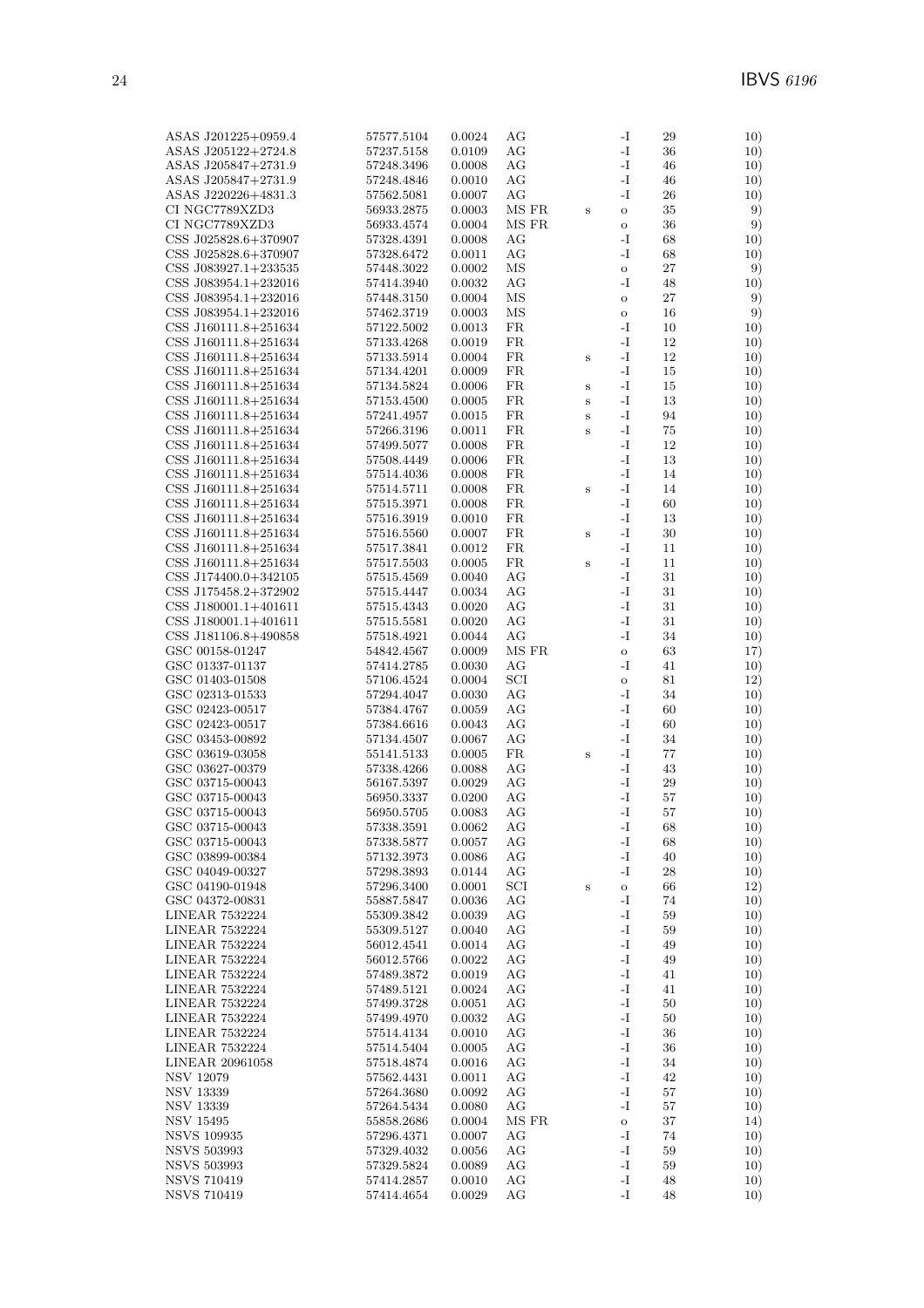| <b>NSVS 296349</b>  | 57245.5386     | 0.0027     | AG  |         | -1            | 36     | 10) |
|---------------------|----------------|------------|-----|---------|---------------|--------|-----|
|                     |                |            |     |         |               |        |     |
| <b>NSVS 889633</b>  | 57466.3990     | 0.0079     | АG  |         | $\mathbf{-I}$ | 56     | 10) |
| <b>NSVS 889633</b>  | 57466.5739     | 0.0058     | АG  |         | $\mathbf{I}$  | 56     | 10) |
|                     |                |            |     |         |               |        |     |
| <b>NSVS 1203826</b> | 57248.3433     | 0.0007     | AG  |         | -I            | 43     | 10) |
| <b>NSVS 1203826</b> | 57248.5612     | 0.0063     | AG  |         | $\mathbf{-I}$ | 43     | 10) |
|                     |                |            |     |         |               |        |     |
| <b>NSVS 1203826</b> | 57265.4900     | 0.0101     | AG  |         | -I            | 35     | 10) |
| <b>NSVS 1206916</b> | 57248.4454     | 0.0156     | AG  |         | $\mathbf{I}$  | 45     | 10) |
|                     |                |            |     |         |               |        |     |
| <b>NSVS 1206916</b> | 57265.4049     | 0.0071     | АG  |         | $\mathbf{I}$  | $35\,$ | 10) |
| <b>NSVS 1206916</b> | 57517.4397     | 0.0072     | АG  |         | -I            | 32     | 10) |
|                     |                |            |     |         |               |        |     |
| <b>NSVS 1296445</b> | 57518.3758     | 0.0032     | AG  |         | $\mathbf{-I}$ | 34     | 10) |
| <b>NSVS 1304738</b> | 57297.5664     | 0.0058     | AG  |         | -I            | 58     | 10) |
|                     |                |            |     |         |               |        |     |
| <b>NSVS 1305379</b> | 57518.4520     | 0.0013     | AG  |         | -I            | 34     | 10) |
| <b>NSVS 1541003</b> | 57294.5995     | 0.0023     | АG  |         | -I            | 52     | 10) |
|                     |                |            |     |         |               |        |     |
| <b>NSVS 1541648</b> | 57294.4839     | 0.0030     | AG  |         | $\mathbf{I}$  | 50     | 10) |
| <b>NSVS 1557555</b> | 57364.2251     | 0.0015     | AG  |         | $\mathbf{I}$  | 43     | 10) |
|                     |                |            |     |         |               |        |     |
| <b>NSVS</b> 1557555 | 57364.3620     | 0.0008     | АG  |         | -I            | 43     | 10) |
| <b>NSVS 1622436</b> | 57260.3560     | 0.0027     | AG  |         | $\mathbf{-I}$ | 40     | 10) |
|                     |                |            |     |         |               |        |     |
| <b>NSVS 1691305</b> | 57265.5764     | 0.0038     | AG  |         | $\mathbf{-I}$ | 46     | 10) |
| <b>NSVS 1748410</b> | 57294.3916     | 0.0015     | AG  |         | -I            | 56     | 10) |
|                     |                |            |     |         |               |        |     |
| <b>NSVS 1750812</b> | 57294.3871     | 0.0016     | AG  |         | $\mathbf{-I}$ | 49     | 10) |
| <b>NSVS 1750812</b> | $57294.5725\,$ | 0.0014     | АG  |         | $\mathbf{I}$  | 49     | 10) |
|                     |                |            |     |         |               |        |     |
| <b>NSVS 1776195</b> | 57276.4319     | 0.0138     | AG  |         | $\mathbf{I}$  | 45     | 10) |
| <b>NSVS 1776195</b> | 57276.6072     |            |     |         | -I            |        |     |
|                     |                | 0.0054     | AG  |         |               | 45     | 10) |
| <b>NSVS 1824689</b> | 57364.2353     | 0.0036     | AG  |         | $\mathbf{-I}$ | 53     | 10) |
|                     |                |            |     |         |               |        |     |
| <b>NSVS 1824689</b> | 57364.3862     | 0.0024     | AG  |         | -I            | 53     | 10) |
| <b>NSVS 1824689</b> | 57364.5467     | 0.0010     | AG  |         | $\mathbf{I}$  | 53     | 10) |
|                     |                |            |     |         |               |        |     |
| NSVS 1828214        | 57364.4021     | 0.0038     | АG  |         | $\mathbf{I}$  | 50     | 10) |
| <b>NSVS 1841163</b> | 57298.2993     | 0.0025     | AG  |         | -I            | 43     | 10) |
|                     |                |            |     |         |               |        |     |
| <b>NSVS 1841163</b> | 57298.5000     | 0.0031     | АG  |         | $\mathbf{I}$  | 43     | 10) |
| <b>NSVS 1841163</b> | 57299.3235     | 0.0036     | AG  |         | -I            | $52\,$ | 10) |
|                     |                |            |     |         |               |        |     |
| NSVS 1841163        | 57299.5283     | 0.0025     | AG  |         | $\mathbf{I}$  | $52\,$ | 10) |
| <b>NSVS 1851662</b> | 57296.3065     | 0.0022     | АG  |         | -I            | 73     | 10) |
|                     |                |            |     |         |               |        |     |
| <b>NSVS 1851662</b> | 57296.4779     | 0.0011     | AG  |         | $\mathbf{I}$  | 73     | 10) |
| <b>NSVS 1851662</b> | 57296.6527     | 0.0040     | АG  |         | $\mathbf{I}$  | 73     | 10) |
|                     |                |            |     |         |               |        |     |
| <b>NSVS 1913053</b> | 57295.4905     | 0.0007     | АG  |         | -I            | 57     | 10) |
| <b>NSVS 1916718</b> | 57295.4514     | 0.0009     | AG  |         | $\mathbf{-I}$ | 57     | 10) |
|                     |                |            |     |         |               |        |     |
| <b>NSVS 1916718</b> | 57295.6363     | 0.0020     | AG  |         | -I            | 57     | 10) |
| <b>NSVS 1925038</b> | 57295.5021     | 0.0007     | AG  |         | -I            | 62     | 10) |
|                     |                |            |     |         |               |        |     |
| <b>NSVS 1958258</b> | 57338.3045     | 0.0099     | AG  |         | $\mathbf{I}$  | 68     | 10) |
| <b>NSVS 2200550</b> |                | 0.0082     | АG  |         | $\mathbf{I}$  | 68     | 10) |
|                     | 57328.4852     |            |     |         |               |        |     |
| <b>NSVS 2256852</b> | 57385.3482     | 0.0039     | AG  |         | $\mathbf{I}$  | 51     | 10) |
| <b>NSVS 2256852</b> |                |            |     |         | -I            |        |     |
|                     | 57385.5310     | 0.0101     | AG  |         |               | 51     | 10) |
| <b>NSVS 2432620</b> | 57409.4657     | 0.0172     | AG  |         | -I            | 38     | 10) |
|                     |                |            |     |         | -I            |        |     |
| <b>NSVS 2745595</b> | 57474.3808     | 0.0025     | AG  |         |               | 44     | 10) |
| <b>NSVS 2745595</b> | 57474.5168     | 0.0028     | AG  |         | -I            | 44     | 10) |
|                     |                |            |     |         |               |        |     |
| <b>NSVS 2871290</b> | 57546.3956     | 0.0001     | SCI | $\bf S$ | $\circ$       | 13     | 12) |
| NSVS 2908283        | 57514.4967     | $0.0050\,$ | AG  |         | $\mathbf{-I}$ | 35     | 10) |
|                     |                |            |     |         |               |        |     |
| <b>NSVS 2918200</b> | 57500.5981     | 0.0011     | AG  |         | $\mathbf{I}$  | 42     | 10) |
| $\rm NSVS$ 3115945  | 57516.4605     | 0.0100     | AG  |         | $\mathbf{-I}$ | 36     | 10) |
|                     |                |            |     |         |               |        |     |
| <b>NSVS 3769020</b> | 57257.5362     | 0.0140     | AG  |         | -I            | 38     | 10) |
| <b>NSVS 3842733</b> | 57278.4821     | 0.0205     | AG  |         | $\mathbf{I}$  | 52     | 10) |
|                     |                |            |     |         |               |        |     |
| <b>NSVS 3960184</b> | 57305.4926     | 0.0094     | AG  |         | $\mathbf{I}$  | 46     | 10) |
| <b>NSVS 3971593</b> | 57299.4679     | 0.0050     | АG  |         | $\mathbf{-I}$ | 52     | 10) |
|                     |                |            | AG  |         | $\mathbf{-I}$ | 69     |     |
| NSVS 3971593        | 57328.3198     | 0.0043     |     |         |               |        | 10) |
| <b>NSVS 4116978</b> | $57276.4790\,$ | 0.0046     | AG  |         | -I            | 45     | 10) |
| <b>NSVS 4116978</b> |                | 0.0005     |     |         | $\mathbf{-I}$ |        |     |
|                     | 57276.6326     |            | AG  |         |               | 45     | 10) |
| NSVS 4147261        | 57328.4160     | 0.0014     | AG  |         | -I            | 69     | 10) |
|                     |                |            |     |         | $\mathbf{-I}$ |        |     |
| NSVS 4147261        | 57328.6209     | 0.0016     | AG  |         |               | 69     | 10) |
| NSVS 4179530        | 57338.5625     | 0.0314     | AG  |         | $\mathbf{-I}$ | 65     | 10) |
| <b>NSVS 4179530</b> |                |            |     |         | -I            |        |     |
|                     | 57385.5310     | 0.0244     | AG  |         |               | 51     | 10) |
| <b>NSVS 4280338</b> | 57345.3269     | 0.0009     | AG  |         | $\mathbf{-I}$ | 57     | 10) |
| NSVS 4502253        | 57385.3586     | 0.0037     | AG  |         | -I            | 65     | 10) |
|                     |                |            |     |         |               |        |     |
| <b>NSVS 4524426</b> | 57343.5504     | 0.0052     | AG  |         | $\mathbf{-I}$ | 37     | 10) |
| <b>NSVS 4524601</b> | 57343.4529     | 0.0021     | AG  |         | -I            | 35     | 10) |
|                     |                |            |     |         |               |        |     |
| <b>NSVS 4524601</b> | 57379.5372     | 0.0003     | MS  |         | $\mathbf{V}$  | 80     | 3)  |
|                     |                |            |     |         | $\mathbf{-I}$ | 38     | 10) |
| NSVS 4776916        | 57409.5464     | 0.0122     | AG  |         |               |        |     |
| NSVS 4873889        | 57465.4865     | 0.0091     | AG  |         | -I            | 39     | 10) |
| <b>NSVS 4989337</b> | 57515.4920     | 0.0034     | AG  |         | $\mathbf{-I}$ | 27     | 10) |
|                     |                |            |     |         |               |        |     |
| <b>NSVS 4992380</b> | 57515.5084     | 0.0017     | AG  |         | -I            | 27     | 10) |
| <b>NSVS 5811775</b> | 57238.5066     | 0.0089     | AG  |         | -1            | 39     | 10) |
|                     |                |            |     |         |               |        |     |
| <b>NSVS 6109324</b> | 57574.4736     | 0.0021     | AG  |         | $\mathbf{-I}$ | 27     | 10) |
| <b>NSVS 6156390</b> | 57295.4644     | 0.0035     | AG  |         | $\mathbf{I}$  | 48     | 10) |
|                     |                |            |     |         |               |        |     |
| <b>NSVS 7169040</b> | 57384.4318     | 0.0034     | AG  |         | $\mathbf{-I}$ | 60     | 10) |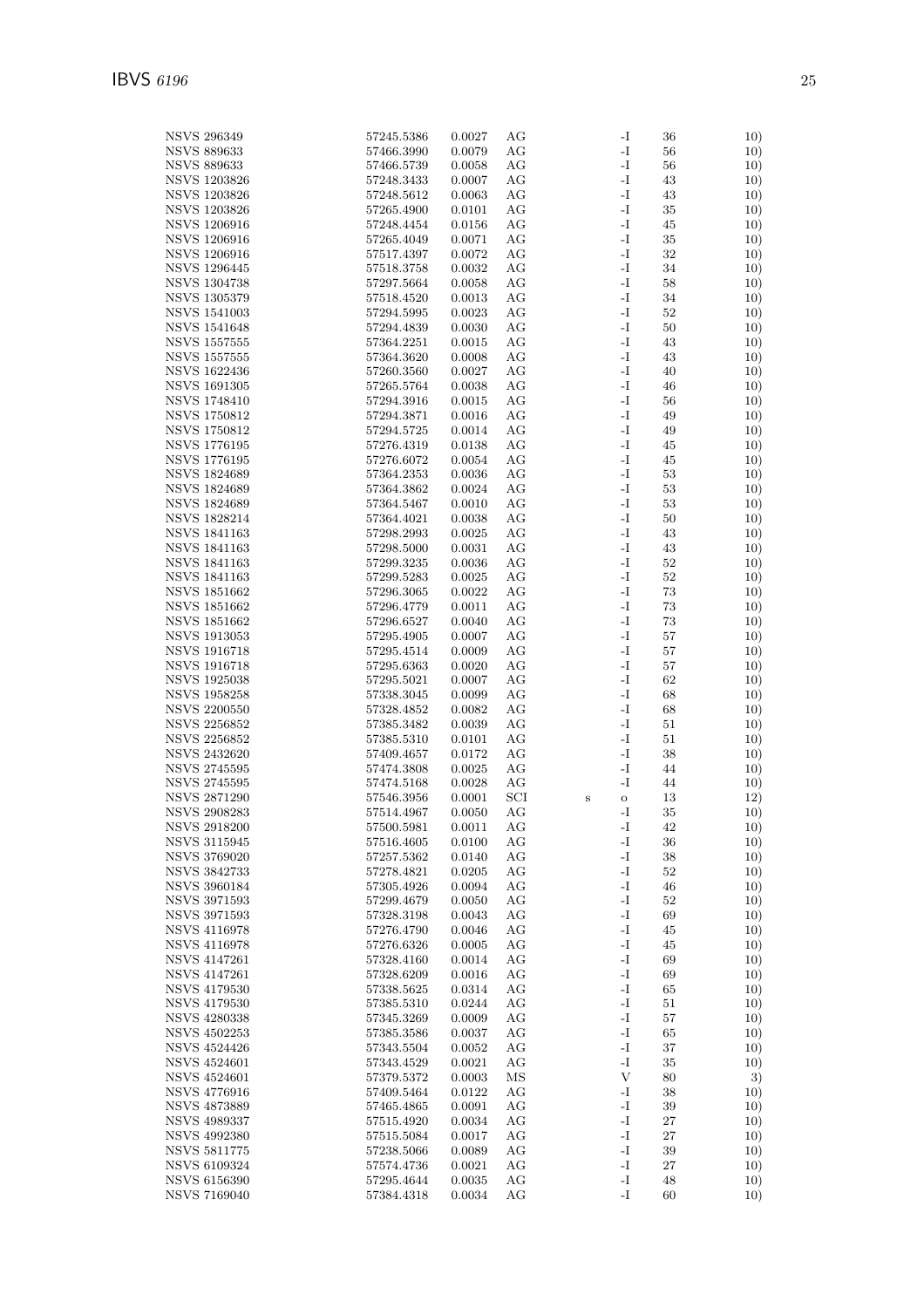| NSVS 7328383               | 57457.4098  | 0.0004 | FR    |              | V             | 12     | 10) |
|----------------------------|-------------|--------|-------|--------------|---------------|--------|-----|
| <b>NSVS 7328383</b>        | 57457.5452  | 0.0004 | FR    | $\, {\bf S}$ | -I            | 12     | 10) |
| <b>NSVS 7442379</b>        | 57457.4121  | 0.0044 | АG    |              | $\mathbf{-I}$ | 40     | 10) |
|                            |             |        |       |              |               |        |     |
| NSVS 7442379               | 57457.5791  | 0.0032 | АG    |              | -I            | 40     | 10) |
| <b>NSVS 9000641</b>        | 57354.3847  | 0.0009 | ΜS    |              | V             | 38     | 8)  |
| <b>NSVS 9064677</b>        | 57298.3913  | 0.0041 | AG    |              | -I            | 27     | 10) |
|                            |             |        | AG    |              | $\mathbf{-I}$ | 42     |     |
| <b>NSVS 10123419</b>       | 57414.4168  | 0.0033 |       |              |               |        | 10) |
| NSVS 13120542              | 57466.4370  | 0.0087 | AG    |              | -I            | 46     | 10) |
| ROTSE1 J125947.50+365843.6 | 57465.5887  | 0.0190 | AG    |              | -I            | 49     | 10) |
| ROTSE1 J130705.50+365757.1 | 57465.4938  | 0.0185 | АG    |              | $\mathbf{-I}$ | 49     | 10) |
|                            |             |        |       |              |               |        |     |
| ROTSE1 J143602.90+370529.4 | 57464.4508  | 0.0124 | АG    |              | -I            | 47     | 10) |
| ROTSE1 J143602.90+370529.4 | 57464.5963  | 0.0088 | AG    |              | -I            | 47     | 10) |
| ROTSE1 J144443.28+255752.4 | 57518.4752  | 0.0067 | AG    |              | -I            | 35     | 10) |
| ROTSE1 J175527.44+440654.3 | 57516.4212  | 0.0120 | AG    |              | -I            | 36     | 10) |
|                            |             |        |       |              |               |        |     |
| ROTSE1 J175632.30+324803.2 | 55648.6053  | 0.0009 | MS FR |              | $\mathbf{o}$  | 12     | 17) |
| ROTSE1 J175632.30+324803.2 | 55670.4977  | 0.0030 | АG    |              | -I            | 35     | 10) |
| ROTSE1 J175632.30+324803.2 | 55673.4880  | 0.0028 | АG    |              | $\mathbf{-I}$ | 35     | 10) |
|                            |             |        | AG    |              | -I            | $32\,$ |     |
| ROTSE1 J175632.30+324803.2 | 57516.4114  | 0.0022 |       |              |               |        | 10) |
| ROTSE1 J175632.30+324803.2 | 57516.5692  | 0.0014 | AG    |              | -I            | $32\,$ | 10) |
| ROTSE1 J175725.72+461548.1 | 57514.4384  | 0.0059 | АG    |              | -I            | 35     | 10) |
| ROTSE1 J181032.62+403847.4 | 57136.4856  | 0.0035 | АG    |              | -I            | 31     | 10) |
|                            |             |        |       |              | $\mathbf{V}$  |        |     |
| ROTSE1 J185226.53+445527.8 | 57343.2735  | 0.0016 | ΜS    |              |               | 36     | 3)  |
| SAVS 224247+452103         | 57330.4264  | 0.0012 | АG    |              | -I            | 31     | 10) |
| SAVS 224833+584522         | 57240.5394  | 0.0063 | АG    |              | -I            | 37     | 10) |
| STARE aur0 1096            | 57384.5797  | 0.0131 | AG    |              | -I            | 55     | 10) |
|                            |             |        |       |              |               |        |     |
| TSVSC1 TN-N311213120-111-6 | 57329.5139  | 0.0063 | AG    |              | $\mathbf{-I}$ | 44     | 10) |
| TYC 2019-1037              | 57136.4502  | 0.0074 | АG    |              | -I            | 31     | 10) |
| TYC 2679-0233              | 54706.5213  | 0.0008 | FR    |              | -I            | 61     | 10) |
| TYC 2679-0233              | 54718.4720  | 0.0010 | FR    |              | $\mathbf{I}$  | 59     | 10) |
|                            |             |        |       |              |               |        |     |
| TYC 2679-0233              | 55805.5546  | 0.0008 | FR    | $\, {\bf S}$ | -I            | 12     | 10) |
| TYC 2917-0440              | 57384.6117  | 0.0110 | AG    |              | $\mathbf{I}$  | 55     | 10) |
| TYC 2964-1200-1            | 57384.3992  | 0.0025 | AG    |              | -I            | 64     | 10) |
| TYC 2964-1200-1            | 57384.6100  | 0.0019 | АG    |              | -I            | 64     | 10) |
|                            |             |        | AG    |              | $\mathbf{-I}$ |        |     |
| TYC 3101-1180              | 57132.3892  | 0.0032 |       |              |               | 36     | 10) |
| TYC 3101-1180              | 57132.5591  | 0.0032 | АG    |              | $\mathbf{-I}$ | 36     | 10) |
| TYC 3454-1194              | 57134.3817  | 0.0016 | АG    |              | $\mathbf{-I}$ | 34     | 10) |
| TYC 3454-1194              | 57134.5288  | 0.0024 | АG    |              | -I            | 34     | 10) |
| TYC 3481-1550              | 57464.6209  | 0.0058 | AG    |              | -I            | 47     | 10) |
|                            |             |        |       |              |               |        |     |
| TYC 3897-0897              | 57134.4706  | 0.0027 | AG    |              | -I            | 36     | 10) |
| TYC 3897-0897              | 57134.4706  | 0.0027 | АG    |              | -I            | 36     | 10) |
| TYC 3897-0897              | 57136.5276  | 0.0086 | AG    |              | $\mathbf{-I}$ | 31     | 10) |
| TYC 3897-0897              | 57136.5276  | 0.0086 | АG    |              | -I            | 31     | 10) |
|                            |             |        |       |              | -I            |        |     |
| TYC 3897-1017              | 57134.4243  | 0.0043 | АG    |              |               | 36     | 10) |
| TYC 3897-1017              | 57134.4243  | 0.0043 | AG    |              | -I            | 36     | 10) |
| TYC 3897-1017              | 57136.5667  | 0.0059 | AG    |              | -I            | 31     | 10) |
| TYC 3897-1017              | 57136.5667  | 0.0059 | AG    |              | -I            | 31     | 10) |
| TYC 3900-0116              | 57125.5557  | 0.0061 | AG    |              | $-I$          | 43     | 10) |
|                            |             |        |       |              |               |        |     |
| TYC 3900-0116              | 57132.5052  | 0.0081 | AG    |              | $\mathbf{-I}$ | 40     | 10) |
| TYC 4034-1405              | 57296.3590  | 0.0015 | AG    |              | $\mathbf{-I}$ | 74     | 10) |
| T-Per1-01259               | 57327.3170  | 0.0084 | АG    |              | -I            | 80     | 10) |
| T-Per1-01259               | 57327.4854  | 0.0060 | AG    |              | $\mathbf{-I}$ | 80     | 10) |
|                            |             |        |       |              |               |        |     |
| T-Per1-01259               | 57327.6575  | 0.0064 | АG    |              | -1            | 80     | 10) |
| UCAC3 248-155839           | 55857.3689  | 0.0011 | FR    |              | -I            | 55     | 10) |
| UCAC3 248-155839           | 56934.3126  | 0.0006 | FR    | $\, {\bf S}$ | $\mathbf{-I}$ | 55     | 10) |
| UCAC3 248-155839           | 56934.4650  | 0.0009 | FR    |              | -I            | 55     | 10) |
| UCAC3 248-156543           |             |        |       |              | $\mathbf{-I}$ |        |     |
|                            | 55857.3649  | 0.0014 | FR    | $\, {\bf S}$ |               | 53     | 10) |
| UCAC3 248-156543           | 56934.4032  | 0.0005 | FR    |              | -I            | 10     | 10) |
| UCAC3 274-028753           | 57276.7037: | 0.0030 | MS FR |              | $\mathbf{V}$  | 51     | 3)  |
| UCAC3 274-028768           | 57276.7028: | 0.0030 | MS FR |              | V             | 78     | 3)  |
| VSX J030845.1+423719       | 57276.4394  | 0.0151 | AG    |              | -I            | 44     | 10) |
|                            |             |        |       |              |               |        |     |
| VSX J030845.1+423719       | 57328.2767  | 0.0027 | AG    |              | $\mathbf{-I}$ | 71     | 10) |
| VSX J030845.1+423719       | 57328.4639  | 0.0031 | AG    |              | -I            | 71     | 10) |
| VSX J030845.1+423719       | 57328.6514  | 0.0020 | АG    |              | -I            | 71     | 10) |
| VSX J200942.2+345102       | 57265.3161  | 0.0009 | FR    |              | -I            | 12     | 10) |
|                            |             |        | FR    |              | -1            | 12     |     |
| VSX J200942.2+345102       | 57265.4969  | 0.0007 |       | $\bf S$      |               |        | 10) |
| VSX J201223.3+344140       | 57265.348   | 0.001  | FR    | $\,$ s       | $\mathbf{I}$  | 12     | 10) |
| VSX J201223.3+344140       | 57265.5382  | 0.0005 | FR    |              | $\mathbf{I}$  | 12     | 10) |
| VSX J202530.6+372547       | 57574.4851  | 0.0017 | АG    |              | -I            | 27     | 10) |
| VSX J212615.0+455338       | 57261.4088  | 0.0063 | AG    |              | -I            | 49     | 10) |
|                            |             |        |       |              | -I            |        |     |
| VSX J212615.0+455338       | 57287.4071  | 0.0078 | AG    |              |               | 36     | 10) |
| VSX J214004.5+273835       | 57297.4207  | 0.0001 | MS FR |              | $-U-I$        | $17\,$ | 3)  |
| VSX J220917.2+543726       | 57562.4693  | 0.0027 | AG    |              | $\mathbf{I}$  | 26     | 10) |
|                            |             |        |       |              |               |        |     |